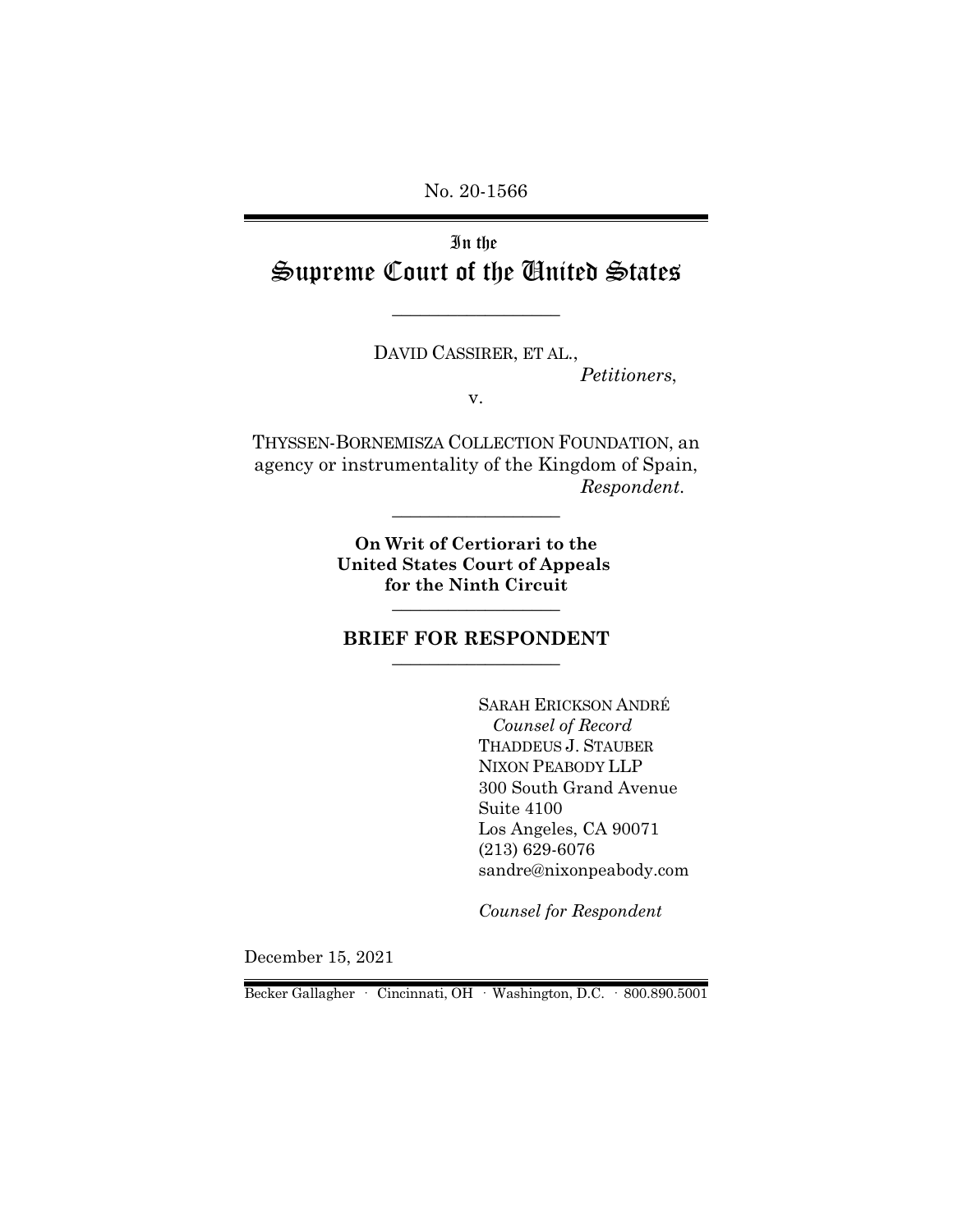## **QUESTION PRESENTED**

Whether a federal court hearing a state-law claim against a foreign instrumentality pursuant to an exception to immunity under the Foreign Sovereign Immunities Act of 1976 ("FSIA"), Pub. L. No. 94-583, 90 Stat. 2891 (1976) (codified in part at 28 U.S.C. §§ 1330, 1391(f), 1602-1611), should apply the forum state's choice-of-law rule or use federal common law to select the law providing the rule of decision.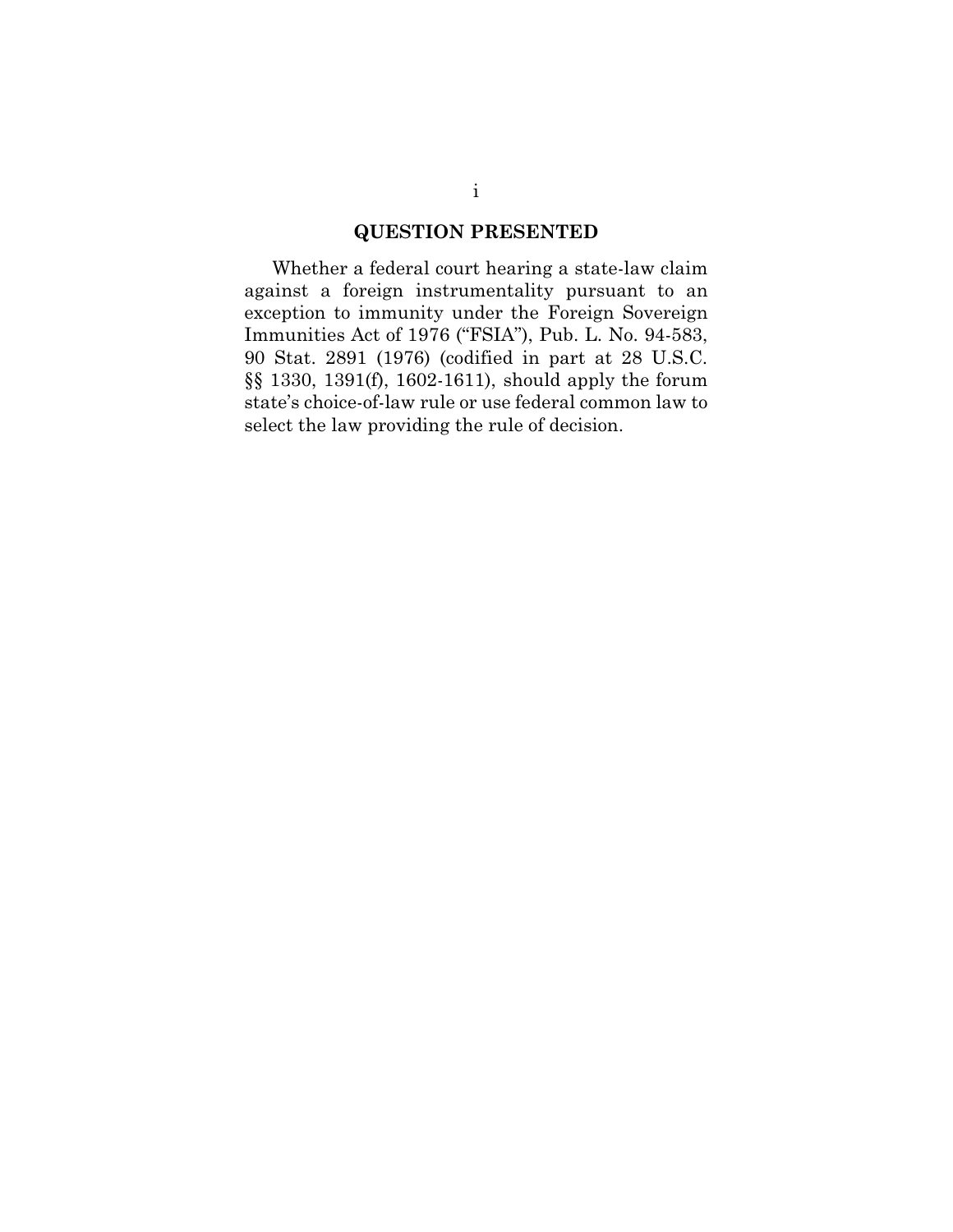# **TABLE OF CONTENTS**

|    | TABLE OF AUTHORITIES  v                                                                                                                                                                                                                              |
|----|------------------------------------------------------------------------------------------------------------------------------------------------------------------------------------------------------------------------------------------------------|
|    |                                                                                                                                                                                                                                                      |
|    | SUMMARY OF ARGUMENT $\ldots \ldots \ldots \ldots \ldots$ 9                                                                                                                                                                                           |
|    | $\text{ARGUMENT}$ 14                                                                                                                                                                                                                                 |
| I. | Only Federal Common Law's Choice-of-law<br>Test Aligns with Congress's Goals in                                                                                                                                                                      |
|    | A. The Plain Reading of the Section 1606<br>Supports the Application of Federal<br>$Common Law \ldots \ldots \ldots \ldots \ldots \ldots 15$                                                                                                         |
|    | B. Congress Intentionally Removed from<br>Section 1332 All Actions Brought Against<br>Foreign Sovereigns 17                                                                                                                                          |
|    | C. Petitioners' Interpretation Ignores<br>Important Language in Section 1606  20                                                                                                                                                                     |
|    | D. Section 1330's "Federal Law" Jurisdiction<br>Is Analogous to Section 1331's "Federal<br>$Question$ " Jurisdiction  23                                                                                                                             |
|    | E. Application of Federal Common Law Is<br>Appropriate Where the Resolution of the<br>Claims Involves Unique Federal Interests<br>and Could Implicate Foreign Policy<br>$Concerns \ldots \ldots \ldots \ldots \ldots \ldots \ldots \ldots \ldots 27$ |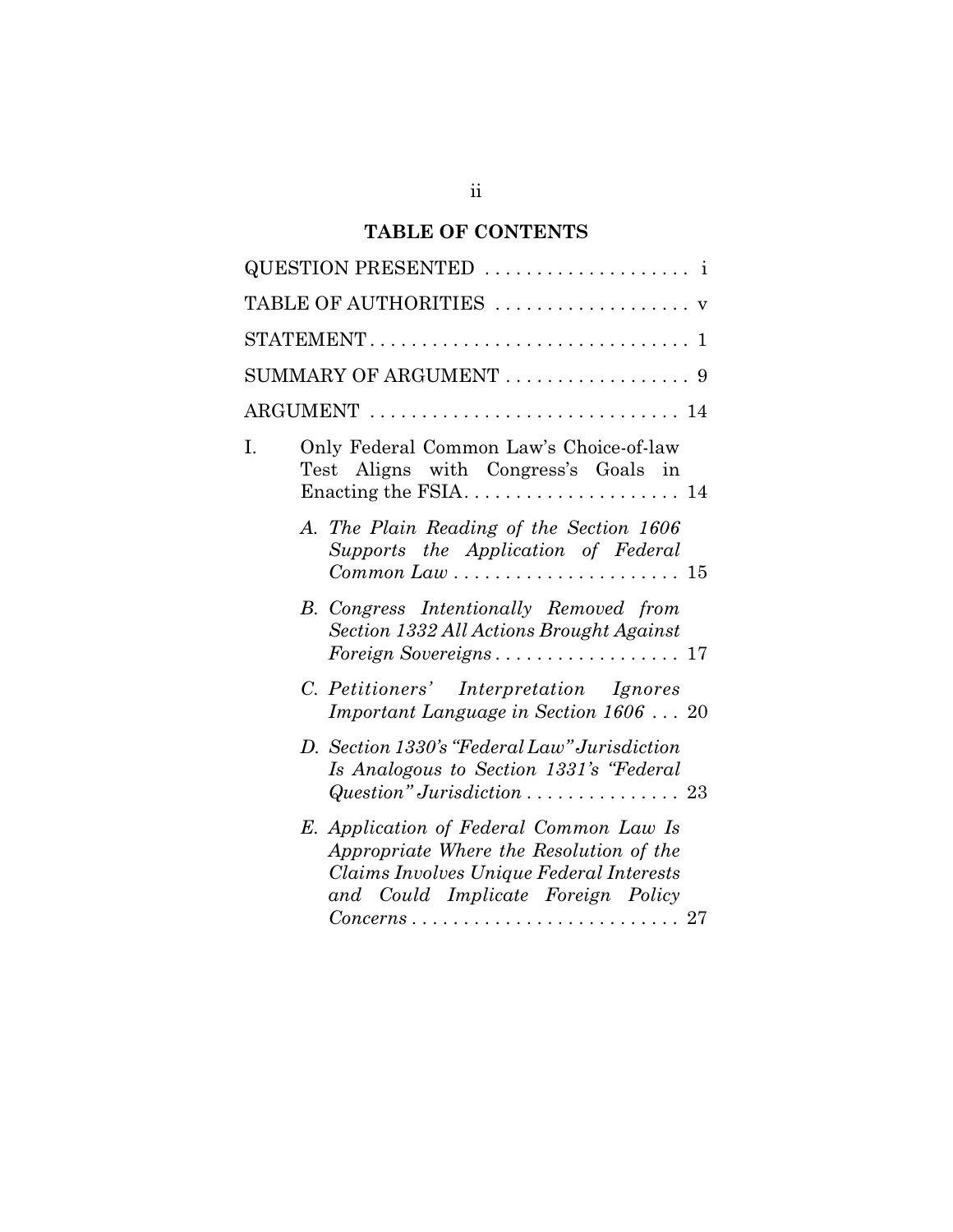|     | F. Congress Enacted the FSIA to Promote<br>Uniformity in Actions Against Foreign<br>$States \ldots \ldots \ldots \ldots \ldots \ldots \ldots \ldots 30$                                                |
|-----|--------------------------------------------------------------------------------------------------------------------------------------------------------------------------------------------------------|
|     | G. Only Federal Common Law's Choice-of-<br>law Test Contemplates Consideration of<br>the Federal and International Laws,<br>Policies, and Agreements On Which<br>Petitioners and Their Amici Focus  34 |
|     | H. Use of Federal Common Law Avoids<br>Forum Shopping and Reduces the<br>Potential for the Disparate Application of                                                                                    |
|     | I. The FSIA and FTCA Are Readily<br>Distinguishable, Providing Limited<br>Support for the Application of the Forum's                                                                                   |
|     | J. The Rules of Decision Act Does Not Apply<br>Where, As Here, Jurisdiction is Not<br>Premised on Diversity and "Acts of<br>Congress" Displace the General<br>Application of State Law  45             |
|     | K. Petitioners' Federalism Concerns Are<br>Illusory and Overstated  46                                                                                                                                 |
| II. | Aside from Being Premature and Unrelated<br>to the Question Presented, Petitioners'<br>Assertion that California's Choice-of-law Test<br>Would Mandate the Application of California                   |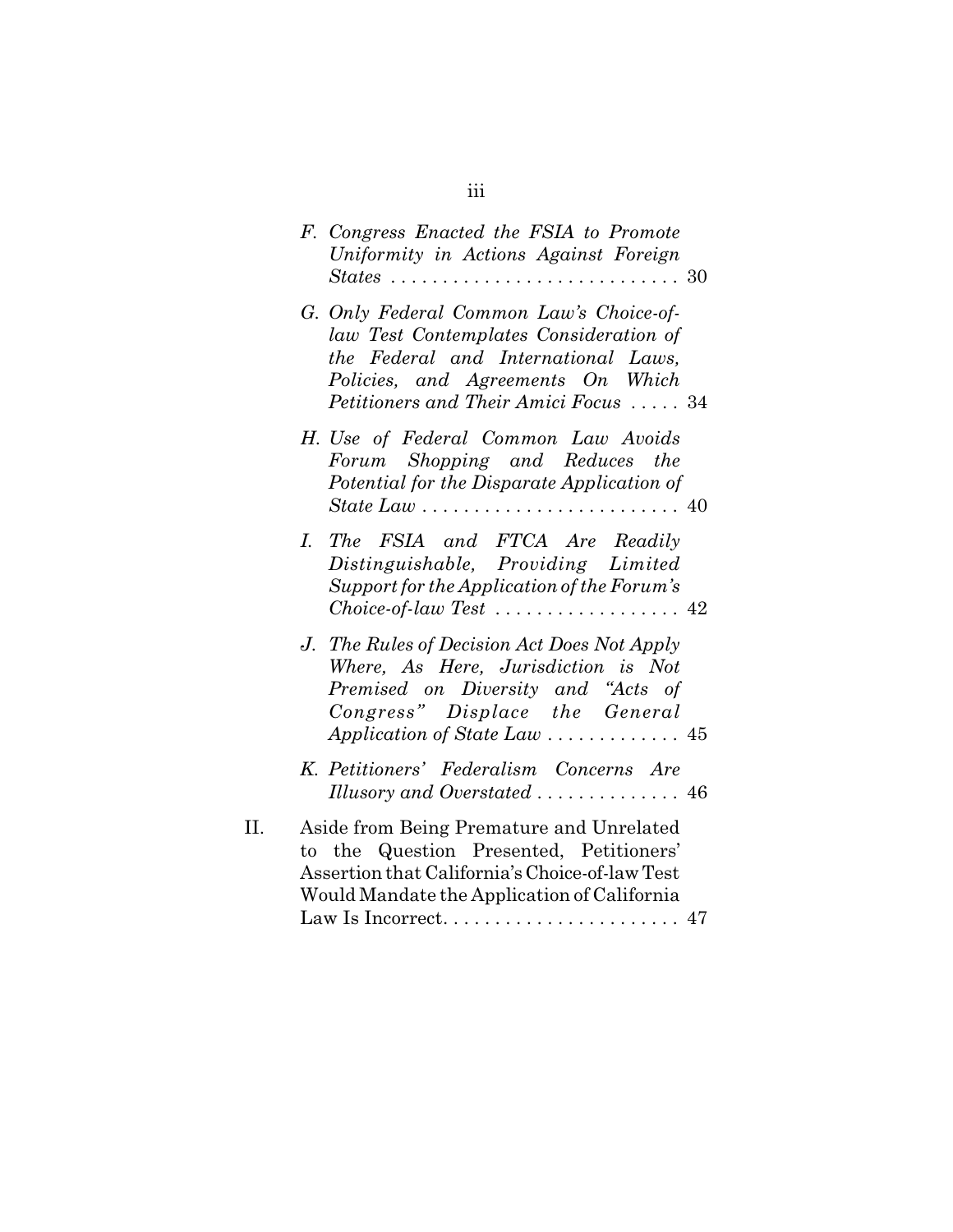| HL. | The Application of California Law Would      |  |  |
|-----|----------------------------------------------|--|--|
|     | Conflict with Long-Recognized Constitutional |  |  |
|     | Limiting Principles and Violate the          |  |  |
|     | Foundation's Due Process Rights 50           |  |  |
|     |                                              |  |  |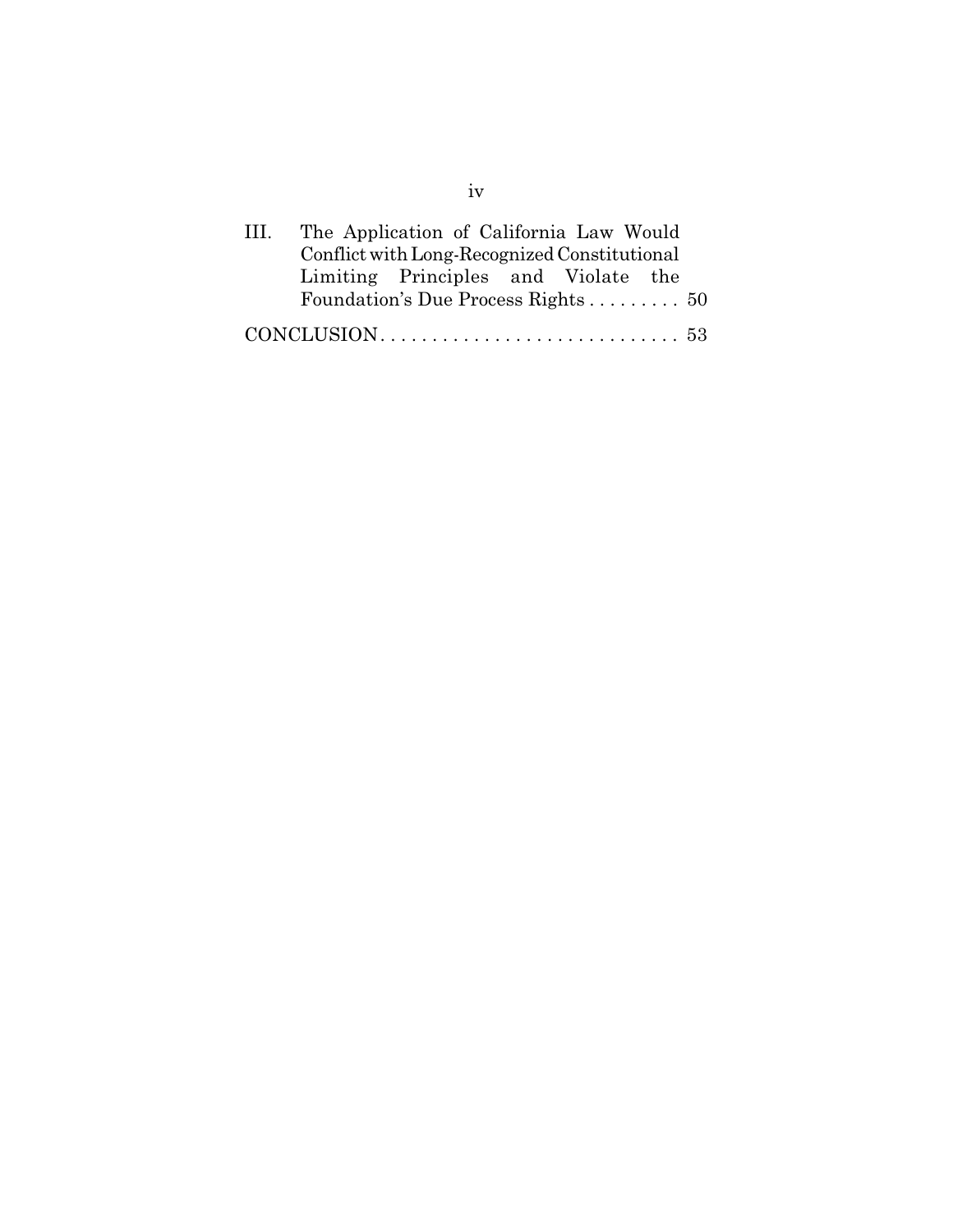# **TABLE OF AUTHORITIES**

# **CASES**

| Agudas Chasidei Chabad of U.S. v. Russian Fed'n,<br>528 F.3d 934 (D.C. Cir. 2008). 23                                     |
|---------------------------------------------------------------------------------------------------------------------------|
| American Ins. Ass'n v. Garamendi,                                                                                         |
| Atherton v. FDIC,                                                                                                         |
| BMW of N. America, Inc. v. Gore,                                                                                          |
| Banco Nacional de Cuba v. Sabbatino,                                                                                      |
| Barkanic v. Gen. Admin. of Civ. Aviation of the<br>People's Republic of China,<br>923 F.2d 957 (2d Cir. 1991)  23, 31, 48 |
| Bishop v. Fla. Specialty Paint Co.,<br>389 So. 2d 999 (Fla. 1980)  41                                                     |
| Elliot Coal Mining Co. v. Director, Office of<br>Workers' Compensation Programs,                                          |
| <i>Erie Railroad v. Tompkins,</i>                                                                                         |
| Federal Republic of Germany v. Philipp,<br>141 S. Ct. 703 (2021). 30, 44, 45, 50                                          |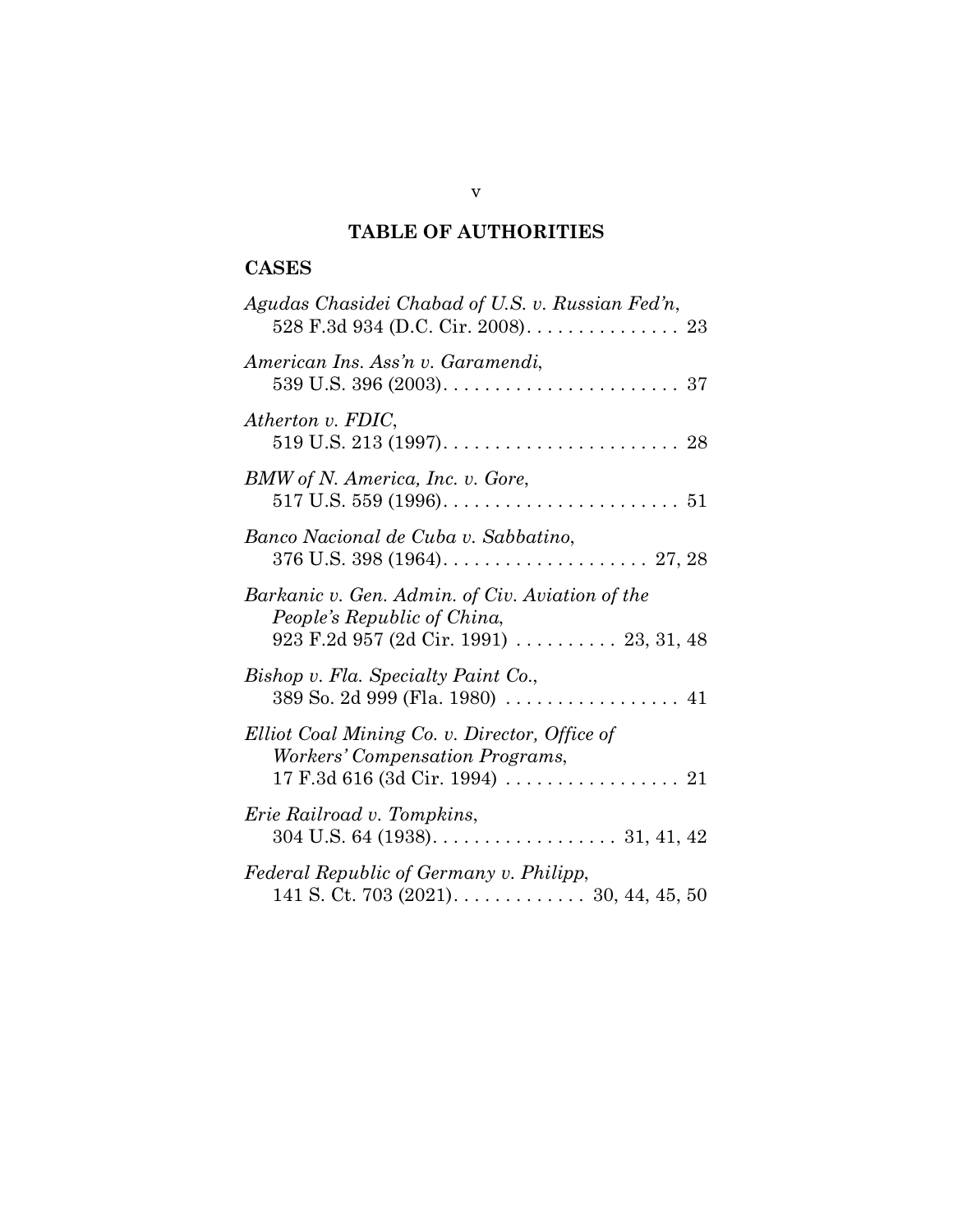| Fischer v. Magyar Államvasutak Zrt.,<br>777 F.3d 847 (7th Cir. 2015). 23<br>Guaranty Tr. Co. of N.Y. v. York,<br>Hanna v. Plumer,<br>Healy v. Beer Inst.,<br>Kearney v. Salomon Smith Barney, Inc.,<br>Kiobel v. Royal Dutch Petroleum Co.,<br>Lauritzen v. Larsen,<br>McKeel v. Islamic Republic of Iran,<br>722 F.2d 582 (9th Cir. 1983), cert. denied,<br>Microsoft Corp. v. AT&T Corp.,<br>Miller v. Davis,<br>507 F.2d 308 (6th Cir. 1974). 45<br>Milwaukee Towne Corp. v. Loew's, Inc.,<br>200 F.2d 17 (7th Cir. 1952), cert. denied, | First Nat'l City Bank v. Banco Para El<br>Comercio Exterior de Cuba,<br>462 U.S. 611 (1983). $\ldots \ldots \ldots \ldots \ldots \ldots \ldots 52$ |
|---------------------------------------------------------------------------------------------------------------------------------------------------------------------------------------------------------------------------------------------------------------------------------------------------------------------------------------------------------------------------------------------------------------------------------------------------------------------------------------------------------------------------------------------|----------------------------------------------------------------------------------------------------------------------------------------------------|
|                                                                                                                                                                                                                                                                                                                                                                                                                                                                                                                                             |                                                                                                                                                    |
|                                                                                                                                                                                                                                                                                                                                                                                                                                                                                                                                             |                                                                                                                                                    |
|                                                                                                                                                                                                                                                                                                                                                                                                                                                                                                                                             |                                                                                                                                                    |
|                                                                                                                                                                                                                                                                                                                                                                                                                                                                                                                                             |                                                                                                                                                    |
|                                                                                                                                                                                                                                                                                                                                                                                                                                                                                                                                             |                                                                                                                                                    |
|                                                                                                                                                                                                                                                                                                                                                                                                                                                                                                                                             |                                                                                                                                                    |
|                                                                                                                                                                                                                                                                                                                                                                                                                                                                                                                                             |                                                                                                                                                    |
|                                                                                                                                                                                                                                                                                                                                                                                                                                                                                                                                             |                                                                                                                                                    |
|                                                                                                                                                                                                                                                                                                                                                                                                                                                                                                                                             |                                                                                                                                                    |
|                                                                                                                                                                                                                                                                                                                                                                                                                                                                                                                                             |                                                                                                                                                    |
|                                                                                                                                                                                                                                                                                                                                                                                                                                                                                                                                             |                                                                                                                                                    |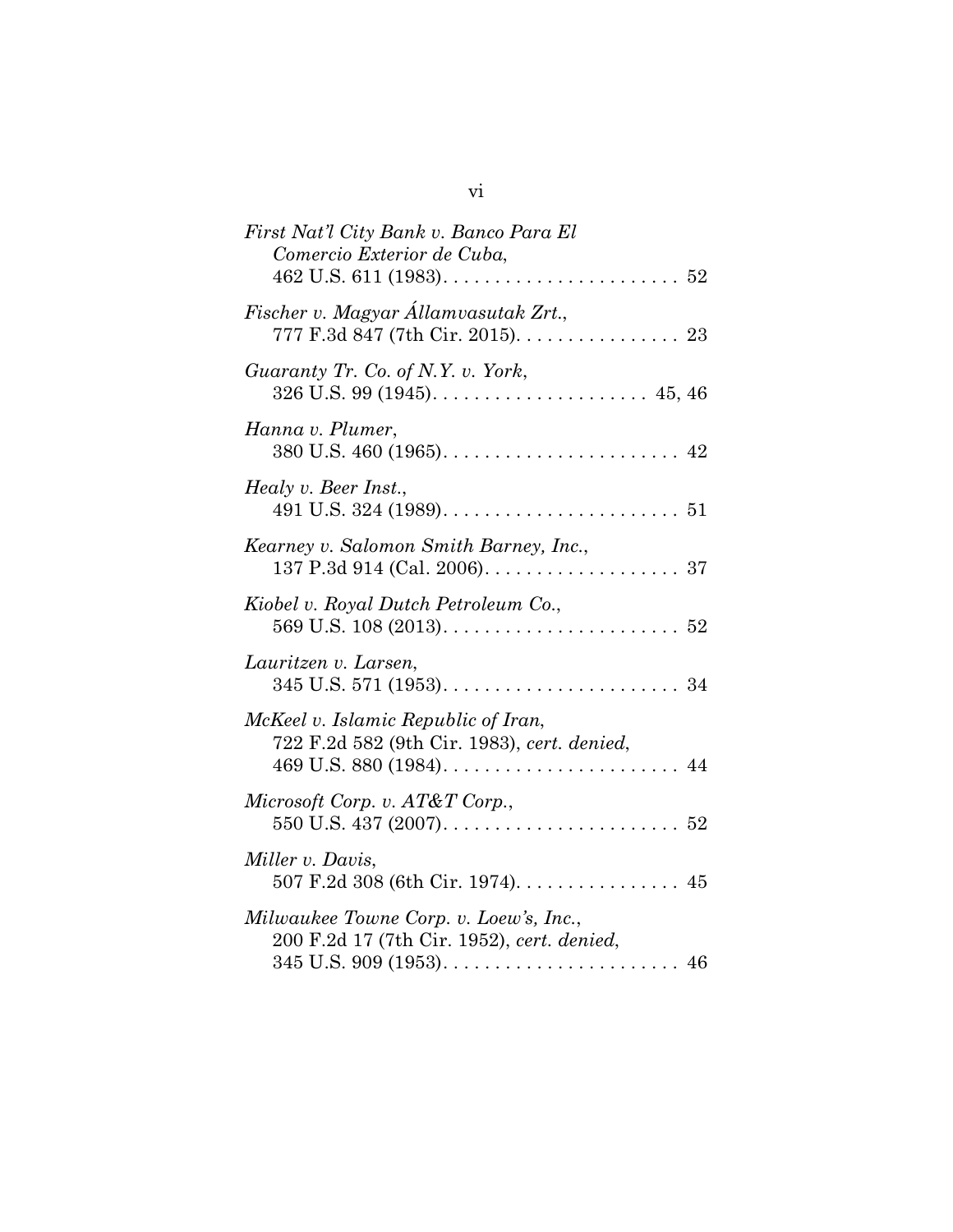| Mobil Cerro Negro, Ltd. v. Bolivarian Republic of<br>Venezuela, 863 F.3d 96 (2d Cir. 2017)  33                             |
|----------------------------------------------------------------------------------------------------------------------------|
| Norfolk S. R.R. Co. v. Hartry,<br>837 S.E.2d 303 (Ga. 2019) $\ldots \ldots \ldots \ldots \ldots$ 47                        |
| Oviessi v. Islamic Republic of Iran,<br>573 F.3d 835 (D.C. Cir. 2009) 25, 48                                               |
| Paulos v. FCH1, LLC,                                                                                                       |
| Permanent Mission of India to United Nations v.<br>City of New York, 551 U.S. 193 (2007) 45                                |
| Phillips Petroleum Co. v. Shutts,<br>472 U.S. 797 (1985). $\dots \dots \dots \dots \dots \dots \dots \dots \dots \dots$ 51 |
| Reich v. Purcell,<br>432 P.2d 727 (Cal. 1967). $\dots \dots \dots \dots \dots$ 38, 39                                      |
| Reno v. Flores,                                                                                                            |
| Republic of Argentina v. Weltover, Inc.,                                                                                   |
| Richards v. United States,                                                                                                 |
| Schoenberg v. Exportadora de Sal, S.A. de C.V.,<br>930 F.2d 777 (9th Cir. 1991). 7                                         |
| Sims Snowboards, Inc. v. Kelly,<br>863 F.2d 643 (9th Cir. 1988). 7                                                         |
| Singletary v. United Parcel Serv., Inc.,<br>828 F.3d 342 (5th Cir. 2016). 23                                               |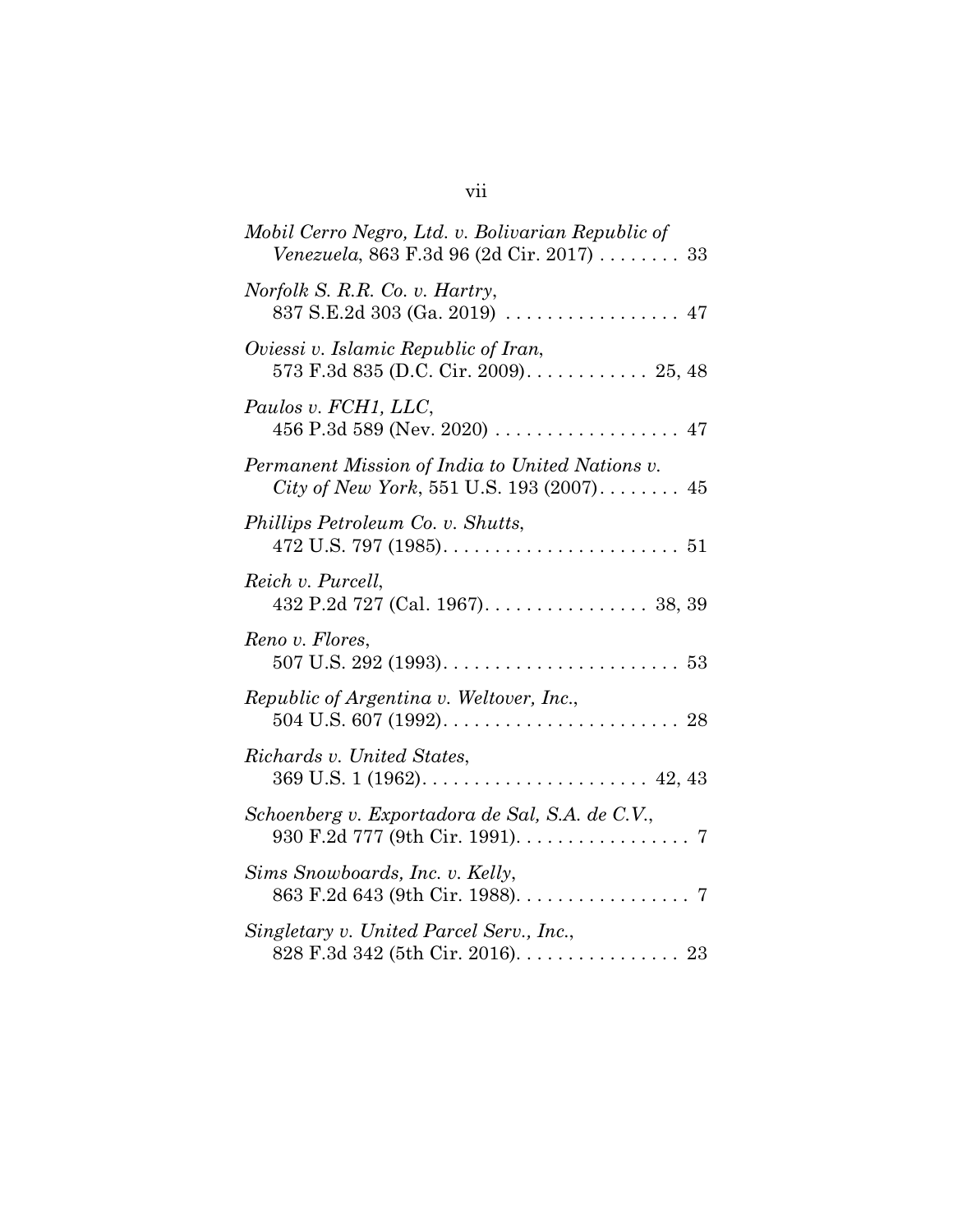| Sosa v. Alvarez-Machain,                                                                                                                                           |
|--------------------------------------------------------------------------------------------------------------------------------------------------------------------|
| Stonewall Surplus Lines Ins. Co. v. Johnson<br>Controls, Inc., 17 Cal. Rptr. 2d 713<br>(Cal. Ct. App. 1993) $\ldots \ldots \ldots \ldots \ldots \ldots$ 37, 38, 39 |
| Terrazas v. Garland & Loman, Inc.,<br>142 P.3d 374 (N.M. Ct. App. 2006) $\ldots$ 41                                                                                |
| Texas Indus., Inc. v. Radcliff Materials, Inc.,                                                                                                                    |
| The Schooner Exch. v. McFaddon,<br>7 Cranch (11 U.S.) 116 (1812)  46                                                                                               |
| Thyssen-Bornemisza Collection Found. v. Cassirer,                                                                                                                  |
| USX Corp. v. Adriatic Ins. Co.,<br>345 F.3d 190 (3d Cir. 2003)  33                                                                                                 |
| Usoyan v. Republic of Turkey,                                                                                                                                      |
| Verlinden B.V. v. Cent. Bank of Nigeria,                                                                                                                           |
| Verlinden B.V. v. Cent. Bank of Nigeria,<br>647 F.2d 320 (2d Cir. 1981)  25                                                                                        |
| Von Saher v. Norton Simon Museum of Arts<br>at Pasadena, 592 F.3d 954 (9th Cir. 2010) 37                                                                           |
| Wheeldin v. Wheeler,                                                                                                                                               |

# viii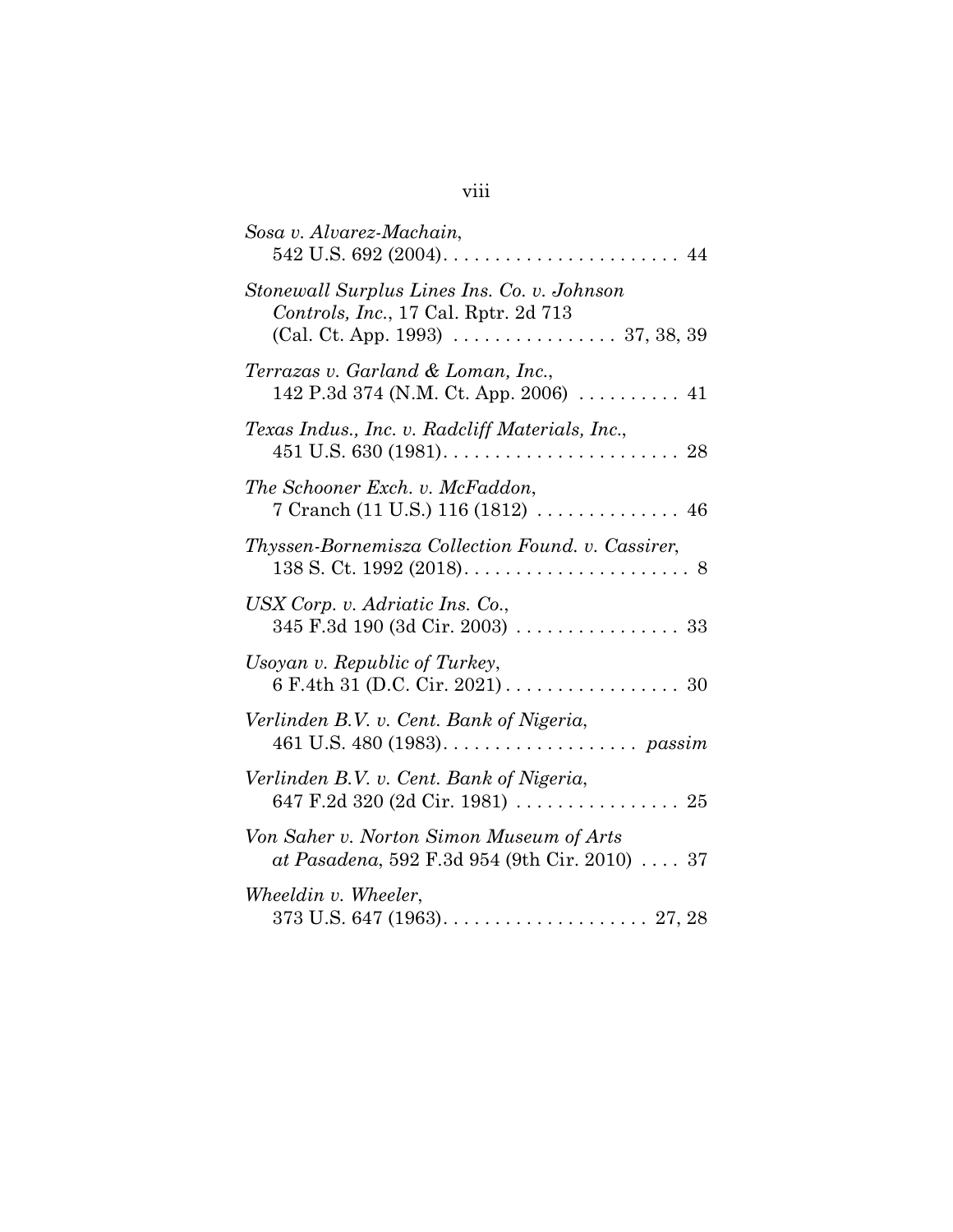| Williams v. Romarm S.A.,<br>116 F. Supp. 3d 631 (D. Md. 2015). $\dots \dots \dots 52$                                                                   |
|---------------------------------------------------------------------------------------------------------------------------------------------------------|
| <b>CONSTITUTION</b>                                                                                                                                     |
|                                                                                                                                                         |
|                                                                                                                                                         |
| <b>STATUTES</b>                                                                                                                                         |
|                                                                                                                                                         |
|                                                                                                                                                         |
|                                                                                                                                                         |
|                                                                                                                                                         |
| $28 \text{ U.S.C.} \S 1346(b)(1) \ldots \ldots \ldots \ldots \ldots \ldots \ldots \ldots \quad 42$                                                      |
| $28 \text{ U.S.C.} \S 1603(a) \ldots \ldots \ldots \ldots \ldots \ldots \ldots \ldots \ldots \ldots \ldots \ldots \ldots$                               |
| $28 \text{ U.S.C.} \S 1605(a)(2) \ldots \ldots \ldots \ldots \ldots \ldots \ldots 22, 43$                                                               |
|                                                                                                                                                         |
|                                                                                                                                                         |
|                                                                                                                                                         |
| Federal Tort Claims Act, 28 U.S.C. §§ 1346, 2671                                                                                                        |
| H.R. Rep. No. 1487, 94th Cong., 2d Sess. 12 (1976)                                                                                                      |
| Holocaust Exporopriated Art Recovery Act of 2016,<br>$130 \text{ Stat. } 1524 \ldots \ldots \ldots \ldots \ldots \ldots \ldots \ldots \ldots \ldots 50$ |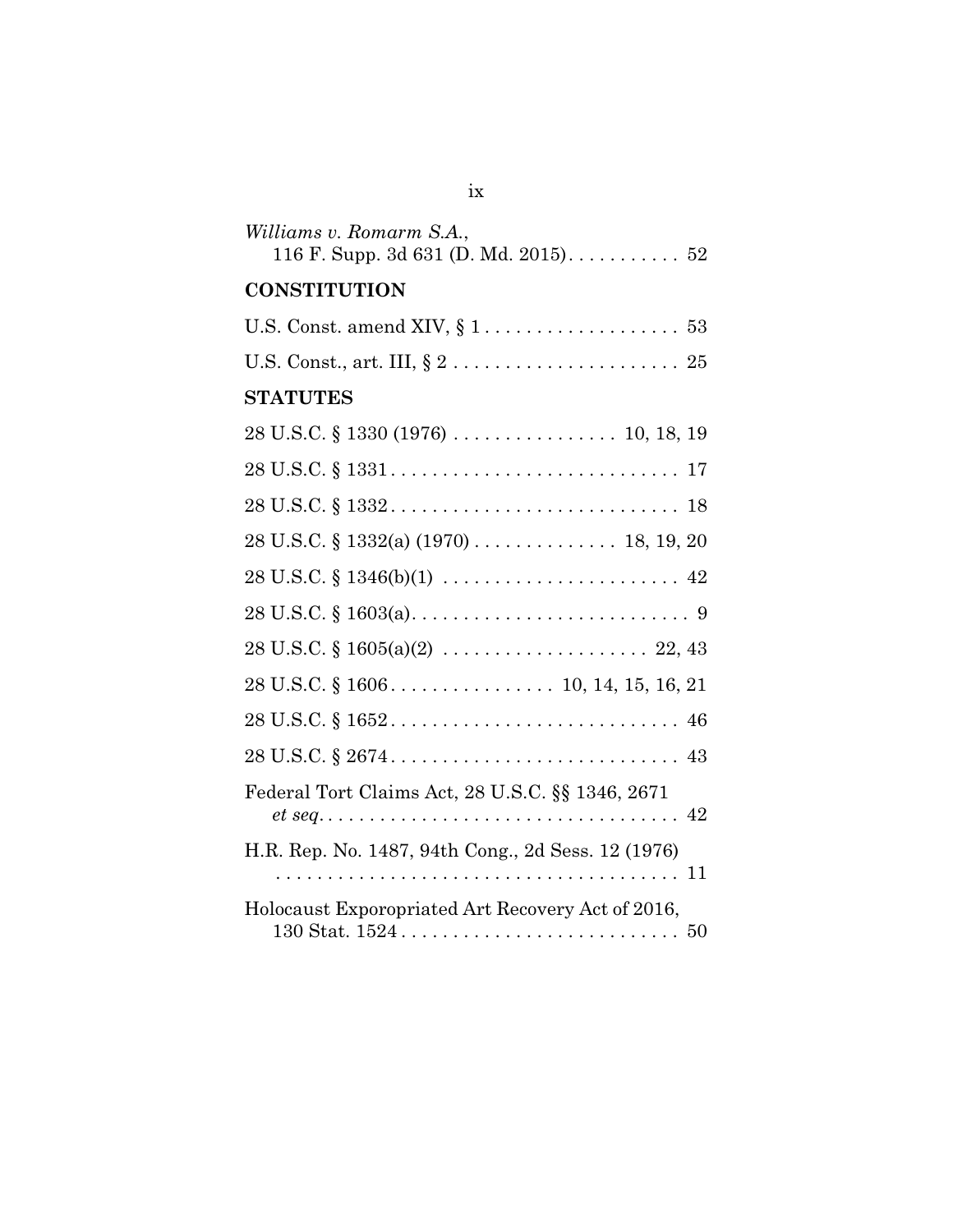| Holocaust Victims Redress Act of 1998, 112 Stat. 15                                                                                                                                                                  |
|----------------------------------------------------------------------------------------------------------------------------------------------------------------------------------------------------------------------|
| Justice for Uncompensated Survivors Today Act of<br>2017, Pub. L. 115-171, 132 Stat. 1288 50                                                                                                                         |
| Pub. L. No. 94-583, 90 Stat. 289 19                                                                                                                                                                                  |
| <b>OTHER AUTHORITIES</b>                                                                                                                                                                                             |
| Amy Coney Barrett, <i>Procedural Common Law</i> , 94<br>Va. L. Rev. 813 (2008). $\dots \dots \dots \dots \dots \dots \dots \dots$ 28                                                                                 |
| Brief for United States as Amicus Curiae<br>Supporting Plaintiffs-Appellees, Kilburn v.<br><i>Islamic Republic of Iran, No.</i> 03-7117, 2004 WL                                                                     |
| <i>Immunities of Foreign States: Hearing on H.R. 3493</i><br>Before the Subcommon. On Claims and<br>Governmental Relations of the House Comm. on<br><i>the Judiciary</i> , 93d Cong., $1^{st}$ Sess. 2-13 (1973). 31 |
| Restatement (Second) of Conflict of Laws (1969)                                                                                                                                                                      |
| $\ldots \ldots \ldots \ldots \ldots \ldots \ldots \ldots \ldots \ldots \text{passim}$                                                                                                                                |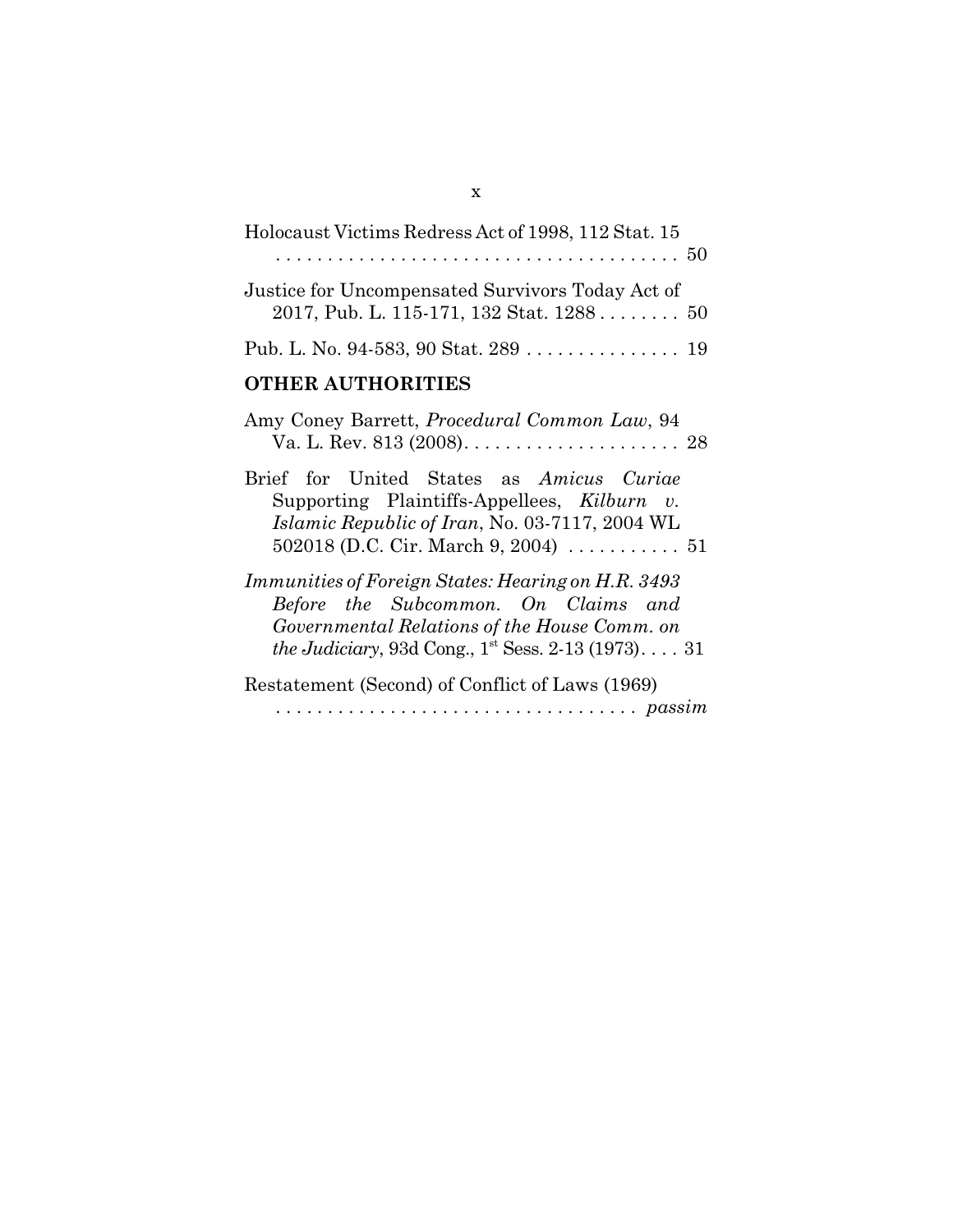#### **STATEMENT**

1. Lilly Cassirer Neubauer, grandmother of the original plaintiff, Claude Cassirer, inherited *RueSaint-Honoré, après-midi, effet de pluie*, oil on canvas, 81 x 65 cm (1897) by CamillePissarro (the "Painting"), in 1926. Pet. App. B2. As a Jew, Ms. Neubauer was subjected to increasing persecution in Germany after the Nazis seized power. *Ibid.* In 1939, in order for Ms. Neubauer and her second husband to obtain exit visas to flee Germany, Ms. Neubauer was forced to transfer the Painting to a Nazi art appraiser. *Ibid.* In 1943, the Painting was sold at auction to an unknown buyer. *Id.* at B3. After the war, Ms. Neubauer and another claimant sought restitution of the Painting, or if it could not be found, compensation. *Ibid.* In 1958, after ten years of litigation, Ms. Neubauer settled her claim for monetary compensation with the German government in exchange for the Painting's agreed-upon 1956 value. *Ibid.*

Unbeknownst to the settling parties, the Painting arrived in the United States in 1951 and subsequently was owned by a number of American collectors, most of whom were Jewish. *Id.* at B3-B4. In July 1951, the Painting was sold to collector Sydney Brody in Los Angeles through art dealers M. Knoedler & Co. in New York and the Frank Perls Gallery in Beverly Hills. *Ibid.* Before selling the Painting to Mr. Brody, the dealers investigated whether there were war-time claims relating to the Painting; they found none. *Ibid.*  Less than a year later, in May 1952, Sydney Shoenberg, an art collector in St. Louis, purchased the Painting in a documented sale from M. Knoedler & Co.,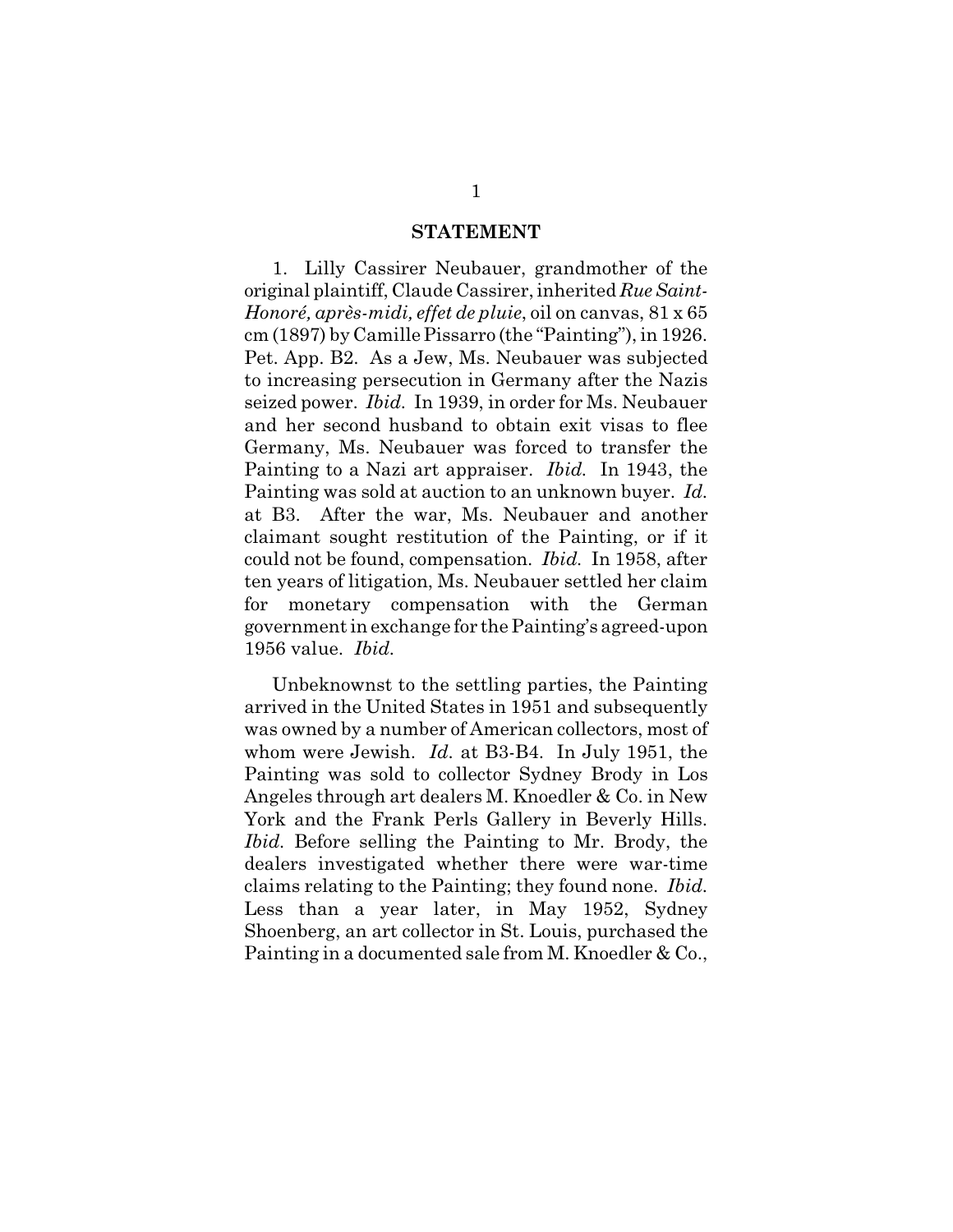on consignment from the Frank Perls Gallery. Pet. App. B4. Mr. Shoenberg's ownership of the Painting was noted in publicly available materials and articles. *Ibid.* 

In 1975 or 1976, the Painting was sent on consignment to the Stephen Hahn Gallery in New York City, a prominent gallery specializing in Impressionist and Modern Art. *Ibid.* On November 18, 1976, Baron Hans-Heinrich Thyssen-Bornemisza of Lugano, Switzerland (the "Baron") purchased the Painting in a documented sale for \$300,000 (which included a \$25,000 commission to be paid to the Stephen Hahn Gallery). *Id.* at B5. The district court found that the Baron paid fair market value for the Painting. *Id.* at B5-B6. There was no claim that the Painting—or the other three artworks acquired by the Baron from the Stephen Hahn Gallery at the same time—had been looted by the Nazis. Except when it was publicly exhibited elsewhere, the Painting was maintained as part of the Thyssen-Bornemisza Collection at the Villa Favorita in Switzerland until 1992. *Id.* at B9. The Painting was identified in numerous publications and was exhibited frequently all around the world while part of the Baron's collection. *Ibid.*

In 1988, the Baron, through a trust ("Favorita"), agreed to loan a large portion of his collection to the Kingdom of Spain ("Spain") for approximately nine years. *Id*. at B9-B10. As part of the agreement, Spain created the Thyssen-Bornemisza Collection Foundation (the "Foundation") to "maintain, conserve, publicly exhibit, and promote" the 787 loaned artworks, including the Painting. *Id.* at B10. Spain also agreed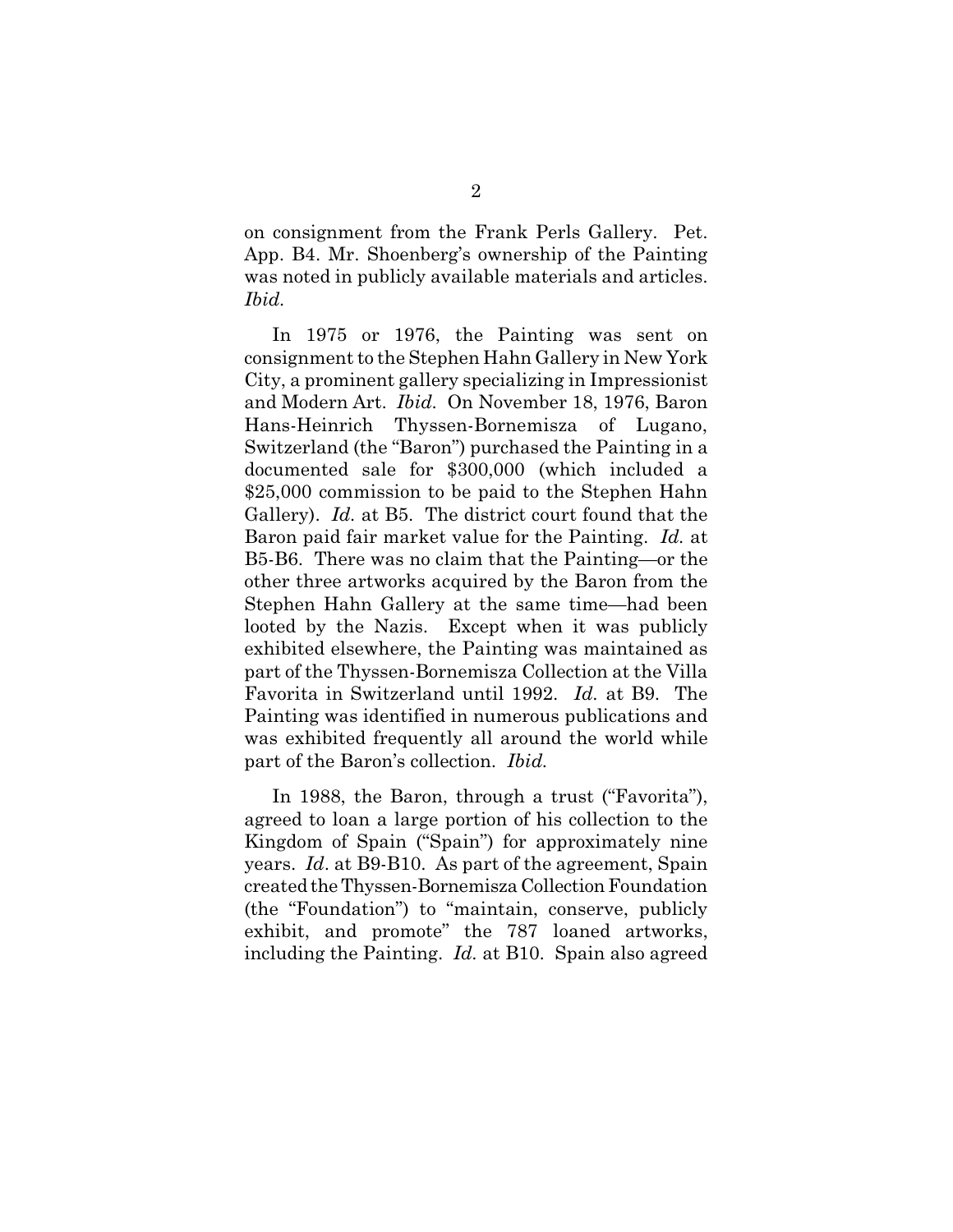to display the loaned artworks at the Villahermosa Palace in Madrid, which would be restored and designed for its new purpose as the Thyssen-Bornemisza Museum (the "Museum"). Pet. App. B10. As required for the loan, Favorita expressly warranted to Spain that it "owns the [p]aintings [being loaned] and is entitled to lend the [p]aintings." *Ibid.* Spain received legal opinions from lawyers in Bermuda, the United Kingdom, and Switzerland confirming that Favorita had the authority to enter into and perform the loan agreement. *Ibid.*

On October 10, 1992, the Museum opened to the public with the Painting on display. *Id.* at B12. The following year, the Spanish cabinet passed Real Decreto-Ley 11/1993, authorizing the Spanish government to enter into a contract that would allow the Foundation to purchase 775 of the loaned artworks, including the Painting, for approximately \$338 million.<sup>1</sup> *Ibid.* As part of the acquisition agreement, Favorita represented and warranted to the Foundation that it was the "legal owner" of the artworks and that the Foundation would become "the absolute beneficial owner" of the purchased artworks, including the Painting. *Id.* at B14. Although they "had a sound basis" for "assuming that the Baron acted in good faith," Spain and the Foundation conducted independent title investigations. *Id*. at B15-B16, B29. "[A]fter careful consideration of various options" for determining title, *id.* at B28, Spain and the Foundation focused on: (1) the most "iconic" artworks, (2) recent

<sup>&</sup>lt;sup>1</sup> The district court found this price to be reasonable. Pet. App. B12-14.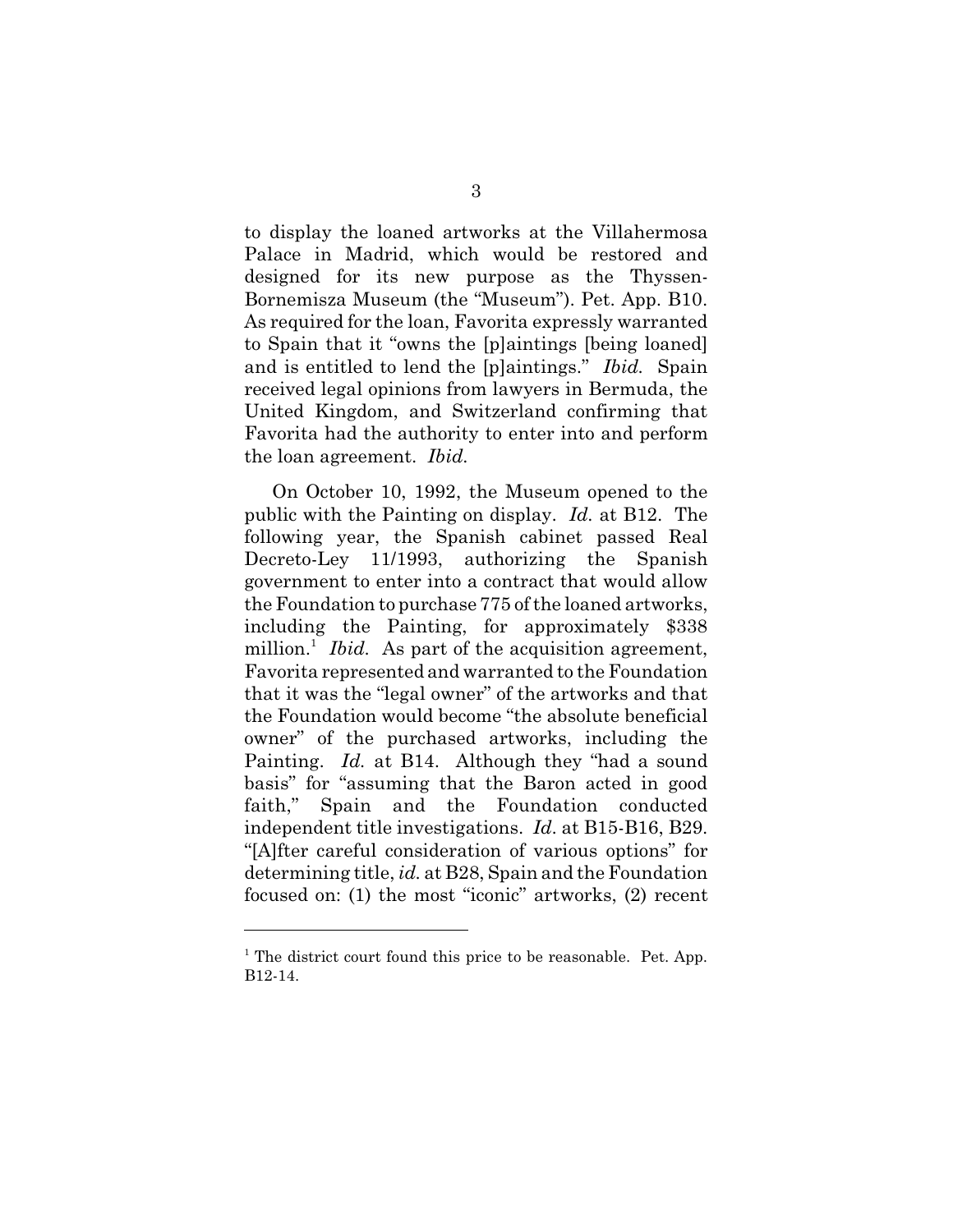acquisitions that had not been examined prior to the loan agreement, (3) artworks that came into the Baron's ownership after 1980, such that the Baron's ownership under a theory of adverse possession, might be challenged, and (4) artworks subject to a "pledge" or security to ensure Favorita's performance. Pet. App. B14-B15. Spain funded the entire purchase with public funds. *Id.* at B12. The Foundation has received no claims against any artwork in its collection, other than the Painting. *Id.* at B17.

2. Between 1958 and 1999, neither Ms. Neubauer nor Mr. Cassirer made any attempt to locate the Painting. *Id*. at B19, D3. Mr. Cassirer became a U.S. citizen in 1947; he lived in New York and Ohio before retiring to California in 1980. Petitioners' Brief ("Brief") 5. In 2001, approximately one year after learning that the Painting was on public display at the Museum, Mr. Cassirer demanded that the Foundation give him the Painting. Pet. App. B20*.* In 2005, Mr. Cassirer filed suit against the Foundation and Spain in the U.S. District Court of the Central District of California, asserting that the FSIA's expropriation exception provided subject matter jurisdiction.<sup>2</sup> Ibid. The complaint did not assert that the Foundation (or Spain) took the Painting in violation of international law, but that the Nazi's seizure of the Painting in 1939 was the unlawful taking that allowed a court to exercise subject matter jurisdiction over a different

 $2$  From 1980 to the time of his death in 2010, Mr. Cassirer was a resident of California. Pet. App. D4. The current plaintiffs are David Cassirer, the Estate of Ava Cassirer, and the Jewish Federation of San Diego County ("Petitioners").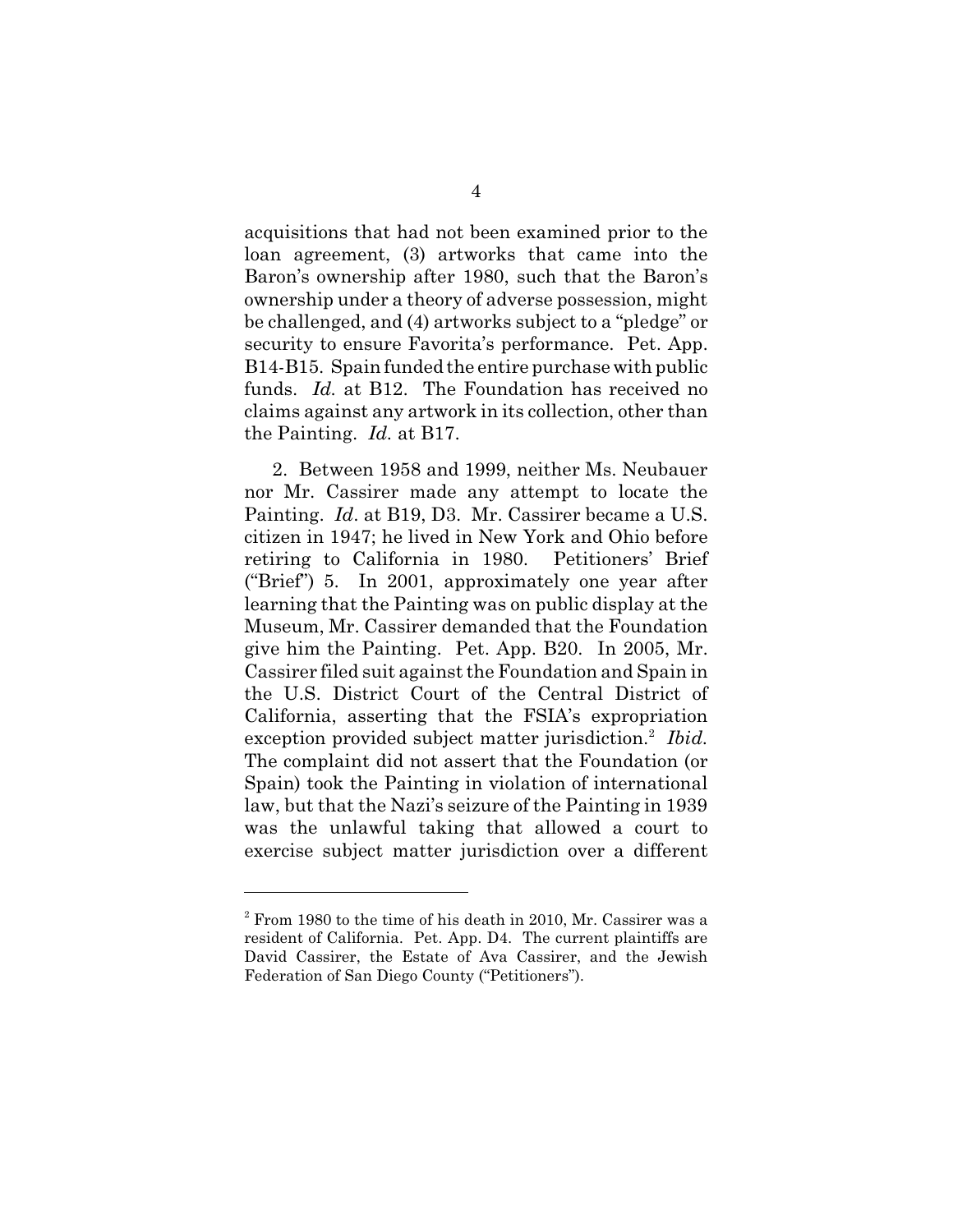sovereign (Spain), and its agency or instrumentality (the Foundation).

The Foundation and Spain moved to dismiss. The district court denied the motion, determining that the expropriation exception applied to provide subject matter jurisdiction over Spain and the Foundation. 461 F. Supp. 2d at 1178. A divided panel of the court of appeals affirmed in part and reversed in part. 580 F.3d 1048, 1064. The court of appeals granted a petition for rehearing *en banc*, and the *en banc* court affirmed in part, holding that Petitioners' suit came within the FSIA's expropriation exception. 616 F.3d at 1024, 1037. This Court denied the Foundation's petition for a writ of certiorari, which posited whether the expropriation exception allowed a court to strip a foreign sovereign of its presumptive sovereign immunity where the taking was committed by a different sovereign. 564 U.S. 1037.

On remand, the district court dismissed Spain as a defendant pursuant to the parties' stipulation, because the expropriation exception could not apply to permit jurisdiction over a sovereign where the claimed property was not located in the United States. Pet. App. D4 n.6. The Foundation then moved to dismiss on the ground that the 1958 settlement agreement with Germany barred this case from continuing. The district court denied the motion, determining that the settlement agreement did not preclude future attempts to obtain possession of the Painting. Shortly thereafter, the parties cross-moved for summary judgment (or adjudication) on the proper choice of law and its application.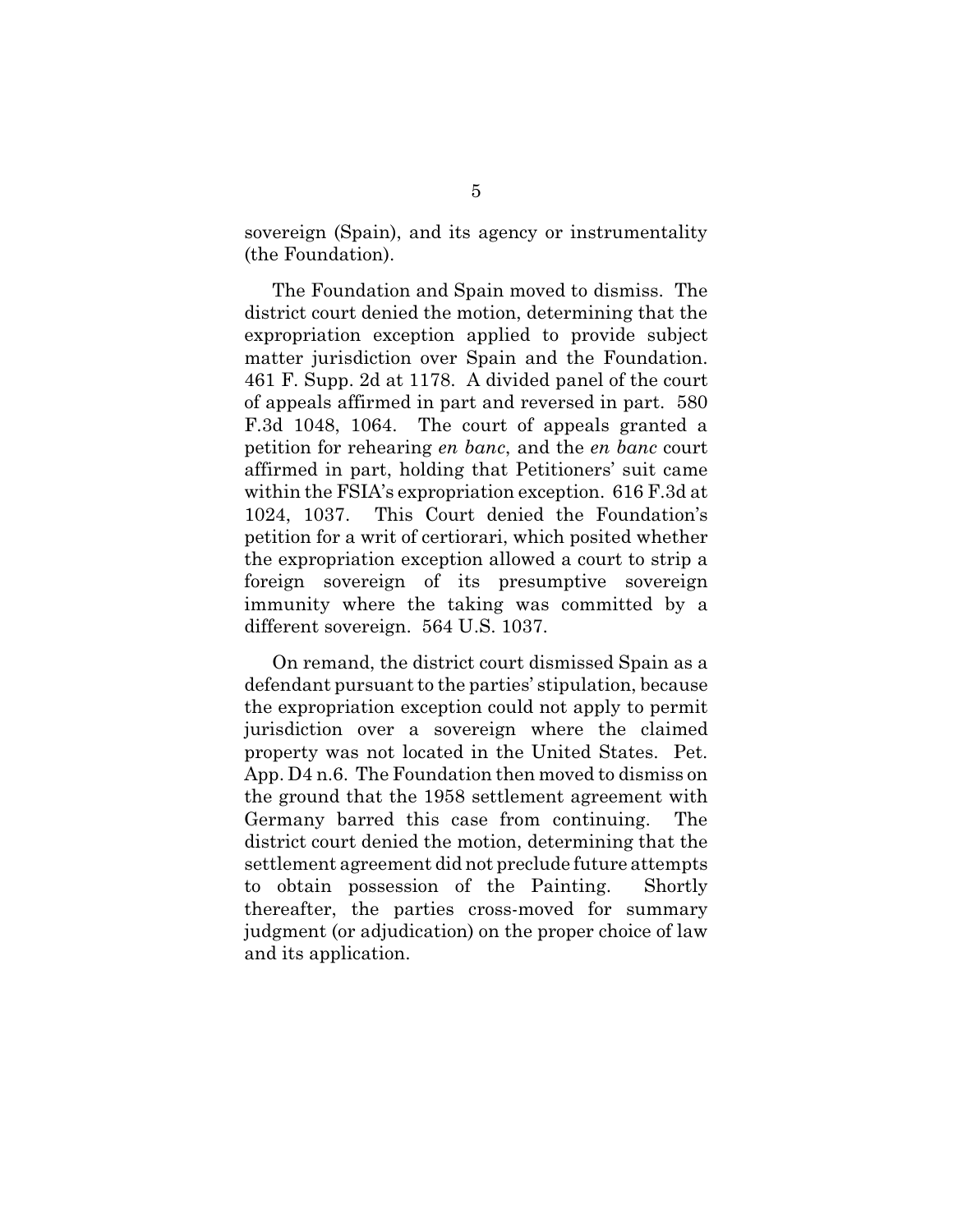In an abundance of caution, the district court conducted two separate choice-of-law analyses: one applying federal common law—which follows the Restatement [(Second) of Conflict of Laws (1969) (the "Restatement")—and one applying California's "governmental interests" test. Pet. App. D5. After a lengthy analysis, the court determined that *both* tests mandated the application of Spanish substantive law. *Id.* at D5-D11. That included, as relevant here, the application of Spanish law to the Foundation's ownership theories of valid conveyance (the 1993 purchase) and "acquisitive prescription," more commonly known in U.S. courts as adverse possession. *Id.* at D11-D20.

Spain's adverse possession laws regarding "movable property" require that the possessor: (1) possess the property for the statutory period, i.e. three years if in "good faith" ("ordinary adverse possession") or six years if in "bad faith" ("extraordinary adverse possession") (Spanish Code Article 1955); (2) possess the property as owner (Article 1941), and (3) possess the property publicly, peacefully, and without interruption (Articles 1941-1948).

Pet. App. C11-C12. Because (1) the Foundation possessed the Painting and represented to the public that it was the owner since June 21, 1993, *see id*. at D12; (2) the Foundation's possession was public, peaceful, and without interruption until at least May 3, 2001, *see id.* at D12-D13; and (3) the interruption occurred more than six years later—almost two years *after* the six-year period to satisfy extraordinary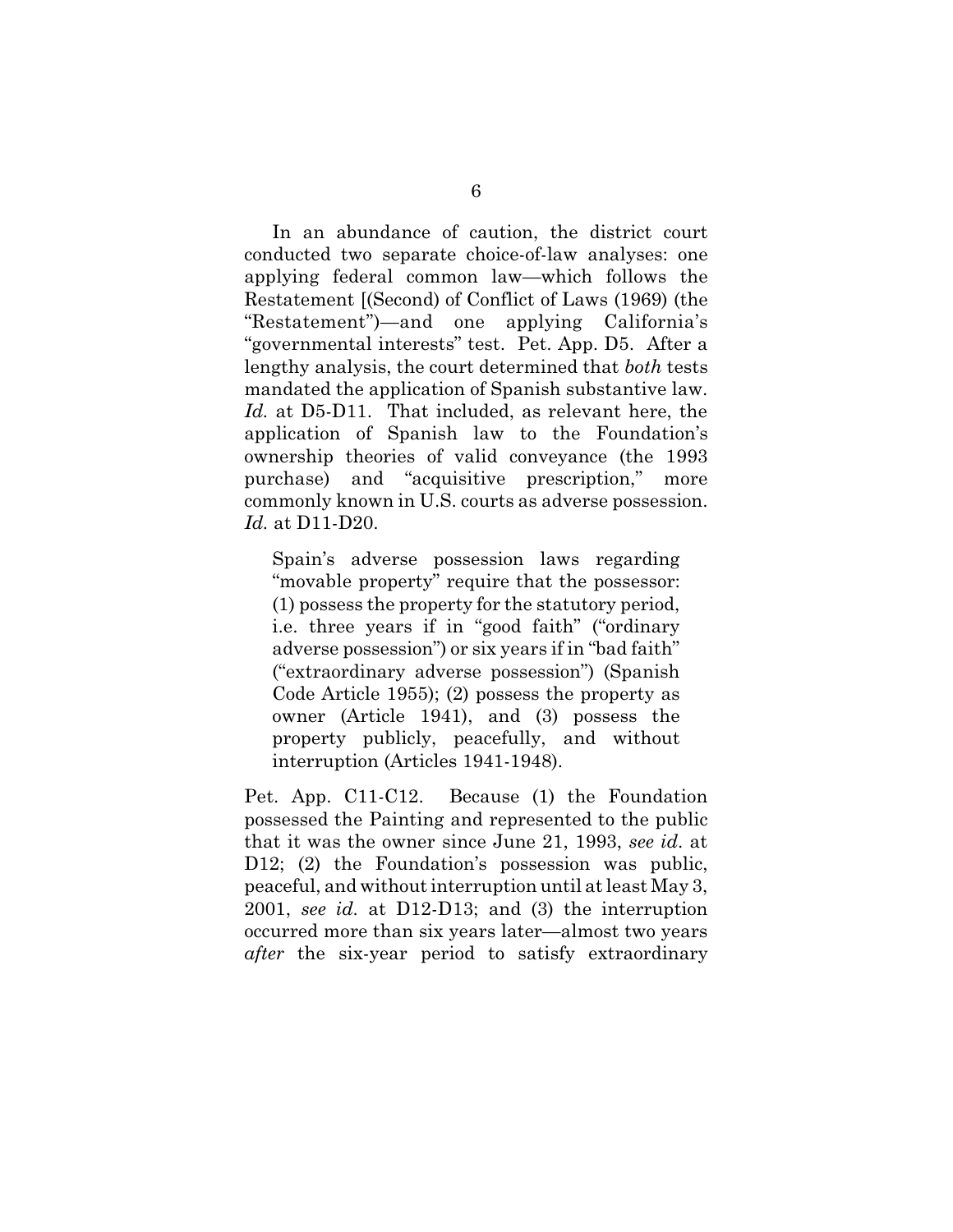adverse possession had run, Pet. App. D13-D14, the court recognized the Foundation as the owner of the Painting. The court also rejected Petitioners' claim that the Foundation was an accessory to the Holocaust. *Id*. at D15-D17.

On appeal, the court of appeals reaffirmed its longstanding rule that the Restatement alone determines the appropriate choice of law where jurisdiction is predicated on the FSIA. *Id*. at C19-C20. The FSIA does not contain an express choice-of-law provision. Like all federal courts of appeal, the Ninth Circuit recognizes the general rule that "[i]n a diversity case, a federal court must apply the choice-of-law rules of the state in which the action was filed." *Sims Snowboards, Inc. v. Kelly*, 863 F.2d 643, 645 (9th Cir. 1988). But where an exception to the FSIA applies to strip a sovereign entity of its immunity, the Ninth Circuit holds that federal common law provides the choice-oflaw test because diversity *does not* provide the basis for jurisdiction. *Schoenberg v. Exportadora de Sal, S.A. de C.V.*, 930 F.2d 777, 782 (9th Cir. 1991).

Applying the Restatement, the Ninth Circuit held that Spanish law must be applied, as recognized by the district court. Pet. App. C20-C26. (The court of appeals did not review the district court's determination that California's choice-of-law test mandates the application of Spanish law.) On appeal, Petitioners raised a new argument: that the Foundation was an accessory-after-the-fact to the Holocaust (under an 1870 superseded Spanish penal code provision) and that this allegation tolled application of extraordinary acquisitive prescription's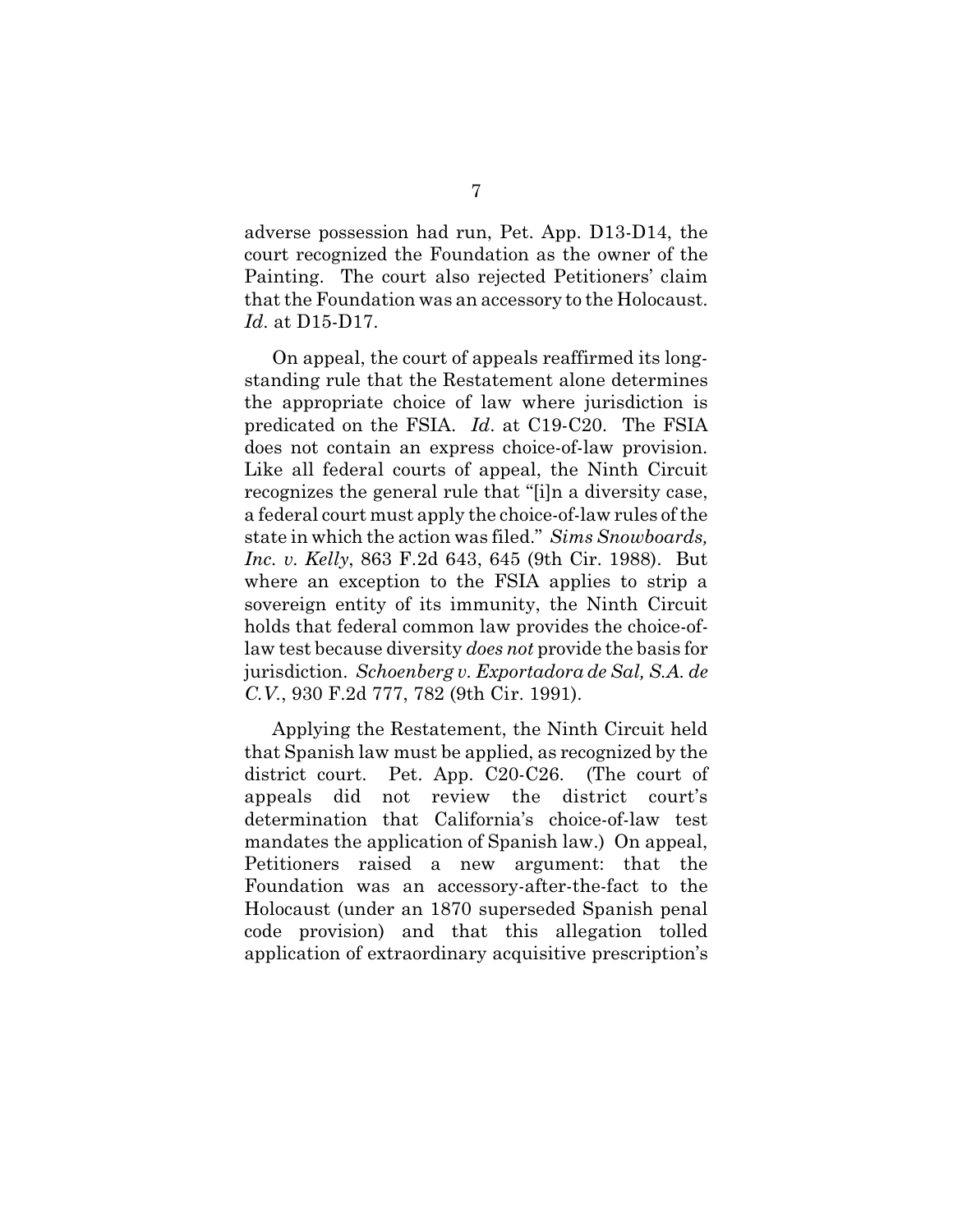six-year period. If the Foundation knowingly received stolen property when it purchased the Baron's collection, Petitioners asserted, then Mr. Cassirer's demand for the Painting came before, not after, the Painting's ownership vested in the Foundation. Electing to consider this waived argument, the court of appeals determined that there was an issue of material fact as to whether the Foundation had actual knowledge of Germany's 1939 taking when it acquired the Painting. Pet. App. C26-C50. The court of appeals thus reversed and remanded. *Id.* at C61.

The Foundation sought *en banc* review and Spain filed a brief *amicus curiae* explaining how the court of appeals erred by: (1) applying the 1870 penal definition of accessory, rather than the 1973 penal code definition which was in effect at the time of the Foundation's purchase and prescriptive ownership, and (2) finding that Petitioners' new *allegations* of accessory liability could toll the vesting of the Foundation's ownership under principles of acquisitive prescription, even though the statute of limitations for criminal accessory liability had long since expired. No. 15-55550, Dkt. 136-1. After *en banc* review was denied, the Foundation sought review from this Court. This Court denied the petition. *Thyssen-Bornemisza Collection Found. v. Cassirer*, 138 S. Ct. 1992 (2018).

After a bench trial with testimony from numerous experts, including the written and in-person testimony of a Spanish lawyer personally involved in the 1993 purchase, the district court determined that there was no evidence that the Foundation had any knowledge of—or was willfully blind to—the Painting's wartime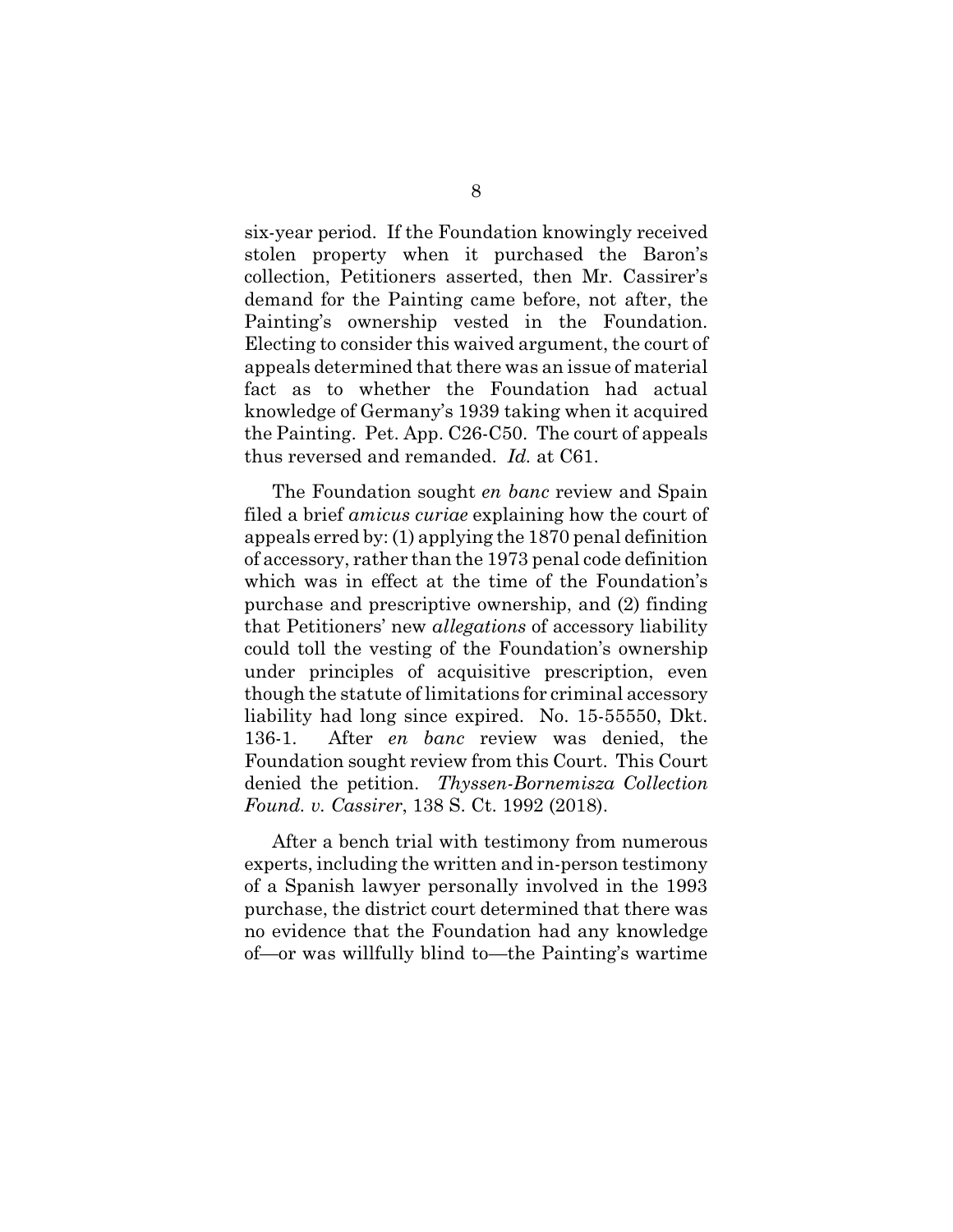taking when it purchased the 775 artworks, including the Painting, from the Baron. Pet. App. B26-B30. Accordingly, the district court recognized the Foundation as the owner of the Painting under Spanish law. *Id*. at B30. The court of appeals examined and rejected Petitioners' claim that the Foundation had actual knowledge of (or was willfully blind to) the theft prior to Mr. Cassirer's 2001 claim. *Id*. at A1-A9. Finding no error in the district court's factual determinations and declining to revisit its prior determination that Petitioners' claims are governed by Spanish law, the court of appeals unanimously affirmed. *Ibid.*

#### **SUMMARY OF ARGUMENT**

The question presented identifies a split among the courts of appeal over whether federal courts should apply federal common law's choice-of-law test (as advocated by the Ninth Circuit) or the forum's choiceof-law test (as advocated by the Second and D.C. Circuits and followed by the Fifth and Sixth Circuits) in cases where an exception to the FSIA permits a court to strip a foreign sovereign of its presumptive sovereign immunity. <sup>3</sup> Petitioners and *amici* advocate that this Court adopt the forum's choice-of-law test, thereby subjecting a non-immune sovereign to diversity jurisdiction and its attendant limitations.

<sup>&</sup>lt;sup>3</sup> Except where the juridical distinction is relevant, the terms "foreign state" and "sovereign" encompass both the foreign sovereign *and* its agencies or instrumentalities. 28 U.S.C.  $§ 1603(a).$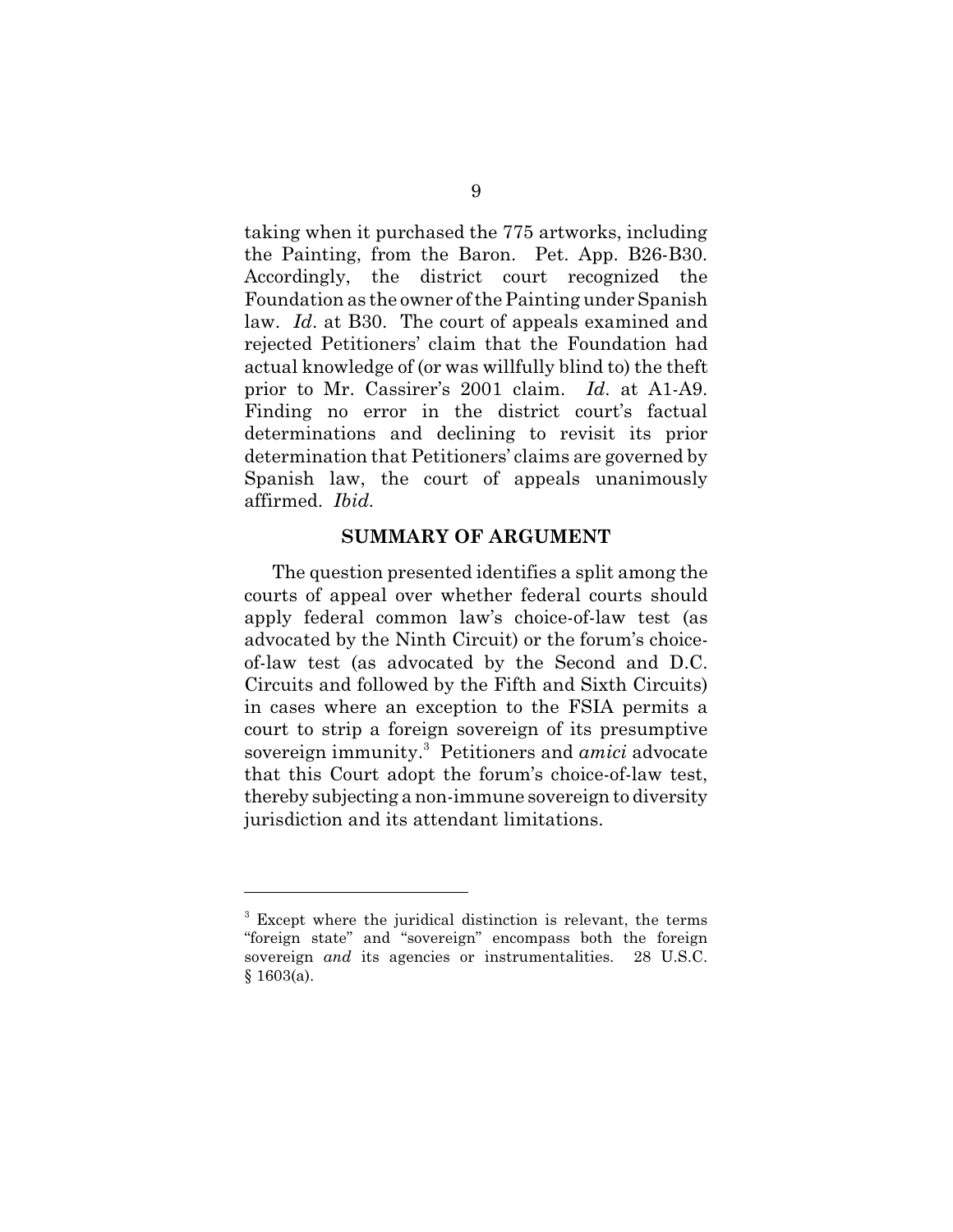It is well-recognized, however, that where, as here, a case involves uniquely federal interests—including national and foreign policy, relationships with other nations, and the proper interpretation of an act that "necessarily raises questions of substantive federal law," *Verlinden B.V. v. Cent. Bank of Nigeria*, 461 U.S. 480 (1983)—the application of federal common law is not only reasonable, it is necessary. The use of federal common law aligns with Congress's decision to amend Section 1332(a) to bar courts from exercising diversity jurisdiction over foreign states and limit, under Section 1606, the circumstances under which non-immune foreign states may be treated like private parties. Moreover, Section 1606's instruction that a nonimmune sovereign be liable "in the same manner and to the same extent" as a private party was followed by the lower courts in this case: the Spanish laws that were applied in examining the Foundation's liability (as well as the defenses available to the Foundation as the possessor) are identical to those that would apply to a private party.

Section 1330—the sole basis for exercising jurisdiction over a foreign state—is similar to Section 1331's federal question jurisdiction, as both provide jurisdiction where issues and questions of federal law govern a court's analysis. Because federal common law's choice-of-law test would apply where jurisdiction is based on *federal questions*, it should apply here, where jurisdiction necessarily requires analysis of *federal law*.

Petitioners and the non-governmental *amici* advocate for application of the forum's choice-of-law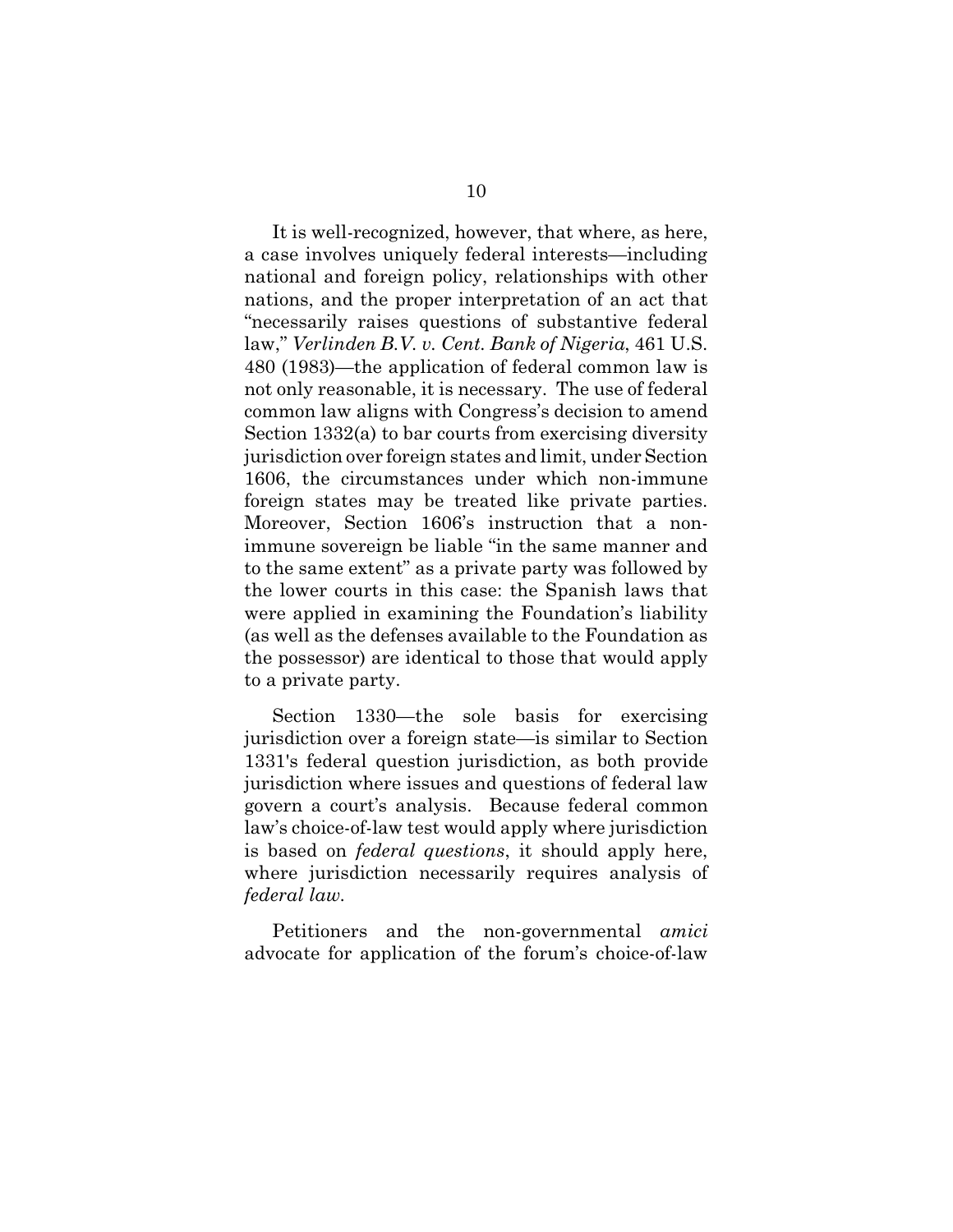test for one simple reason: they believe that the federal common law choice-of-law test is more likely to recommend the application of *foreign* law and they want California law to apply. There is no evidence, however, that the two tests led to divergent results in the past, and because most states adopted the Restatement in whole or in part—the same test advocated by federal common law—most states would ultimately apply the same rule of decision, regardless whether they apply federal common law or the forum choice-of-law test. To be sure, several states do not follow the Restatement, with some expressly favoring the application of the forum's law. But that encourages forum shopping. Use of federal common law's choice-oflaw test avoids this concern, encouraging uniformity of decision—one of the primary aims of the FSIA. H.R. Rep. No. 1487, 94th Cong., 2d Sess. 12 (1976) ("House Report") (recognizing "disparate treatment of cases involving foreign governments may have adverse foreign relations consequences").

In any event, the forum choice-of-law test does not solve Petitioners' problem. The federal and international laws and policies they assert *must* be considered in order to reach the proper choice-of-law result are *irrelevant* to California's governmental interests test, which directs courts to examine only the governmental interests of the states' whose laws conflict. National and international interests *are* important factors in the federal common law choice-oflaw test, which already recognizes that Spanish law must apply to determine the Painting's ownership. Beyond this misplaced argument, Petitioners offer no basis or theory—much less evidence or law—to poke a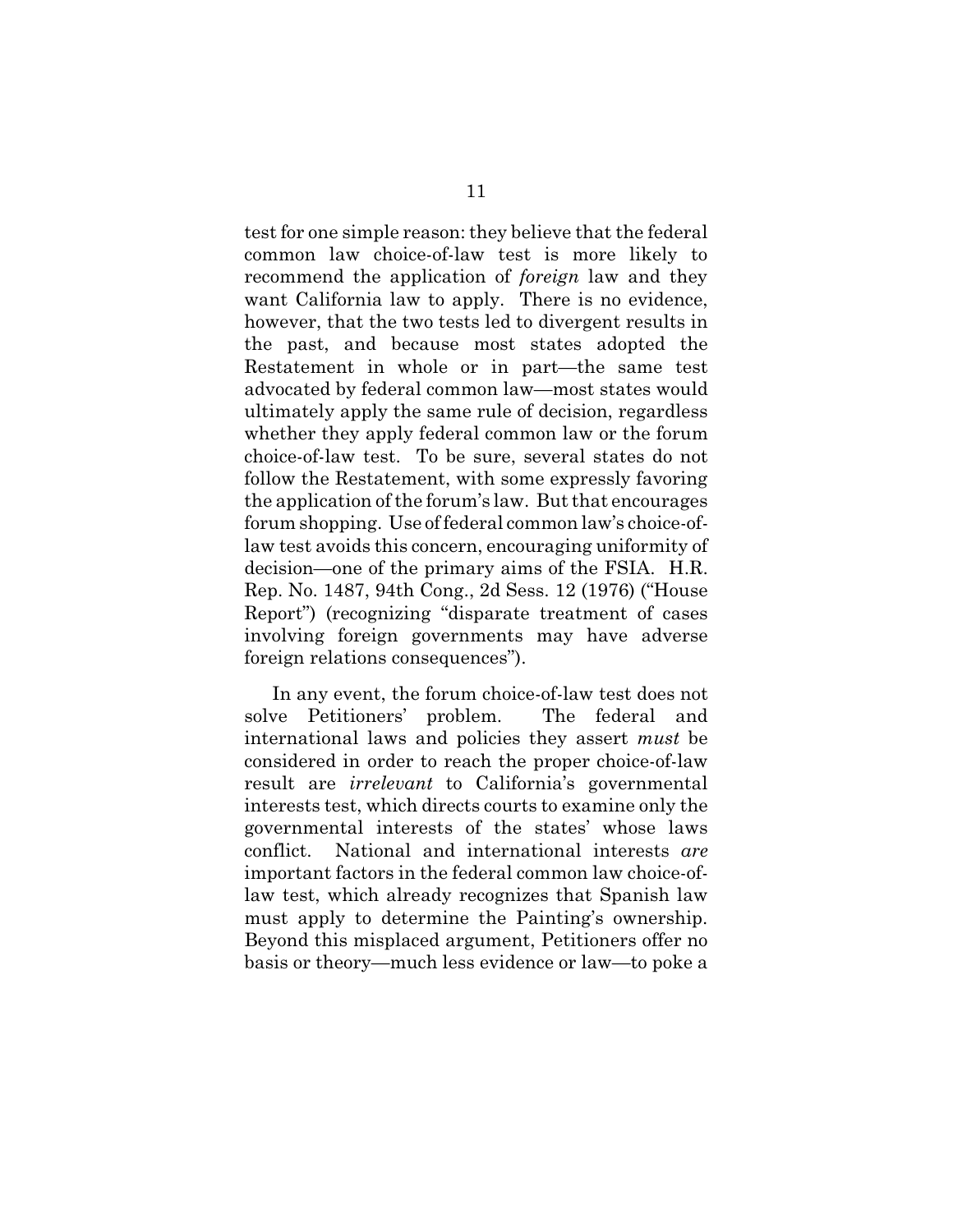single hole in the district court's well-reasoned determinations that both federal common law's *and* California's choice-of-law tests*mandate* the application of Spanish law. Lastly, the application of California law in this case would violate well-established constitutional limiting principles and the Foundation's due process rights would be violated if California law could strip the Foundation of its vested property rights in the Painting.

At the end of the day, the answer to the question presented may come down to two very distinct interpretations of the FSIA. If the FSIA focuses solely on the initial determination of immunity, subjecting a non-immune foreign state subject to the same diversity jurisdiction-based treatment allotted for a *private*party under *any* circumstance, thereby elevating state procedural concerns over federal and foreign affairs interests, then the forum choice-of-law test has appeal.

But if the FSIA is a broader, more comprehensive statute, one that: (1) contemplates the application of *federal law* at numerous stages of the litigation, (2) directs that foreign sovereigns should be subjected to *uniform treatment*, (3) acknowledges that foreign sovereigns are entitled to respect—even where not immune, (4) asserts that a foreign state and private individual should be *treated the same where jurisdiction is based on the invocation or continuing application of federal law*, and (5) recognizes that Section 1330 is analogous to Section 1331— not Section 1332—, and (6) acknowledges there are limitations where "like circumstances" can allow for the liability of a foreign state and a private individual to be examined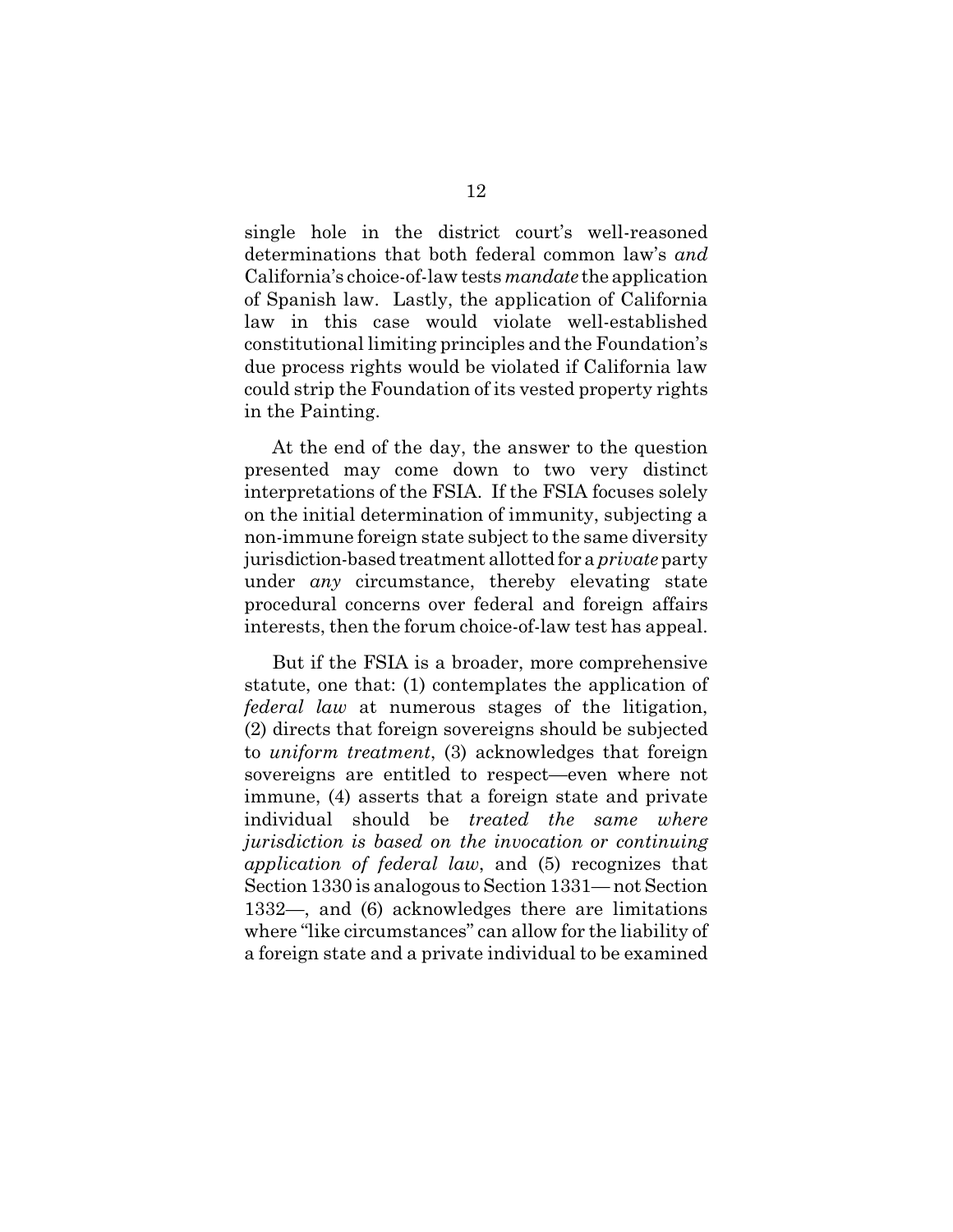in "same manner and to the same extent," then the answer is different. Application of federal common law's choice-of-law test—which ensures that the same test is applied regardless of the sovereign or the forum *and* aligns with the choice-of-law test employed by federal courts exercising federal question jurisdiction is necessary.

The United States acknowledges that "it appears likely," that the application of the choice-of-law tests employed by the Restatement, and most fora "would lead to the same result in the great majority of cases," U.S. Brief at 22-23, begging the question of whether this Court's intervention is still necessary. But if it is this Court's intention to mandate the application of a single choice-of-law test, that test should take into account the forum law-centric bias inherent in certain states' choice-of-law tests—a bias that may not only lead to results that are inconsistent with the majority of states, but one that may be "hostile or improperly dismissive of a foreign state's law." *Id.* at 21. Only by using federal common law's choice-of-law test in an objective gatekeeping function can parties—and foreign states—have confidence that the rule of decision determination is based on a balancing of relevant interests regardless where the case is filed and without a state's law adding an improper and unrelated thumb on the scale.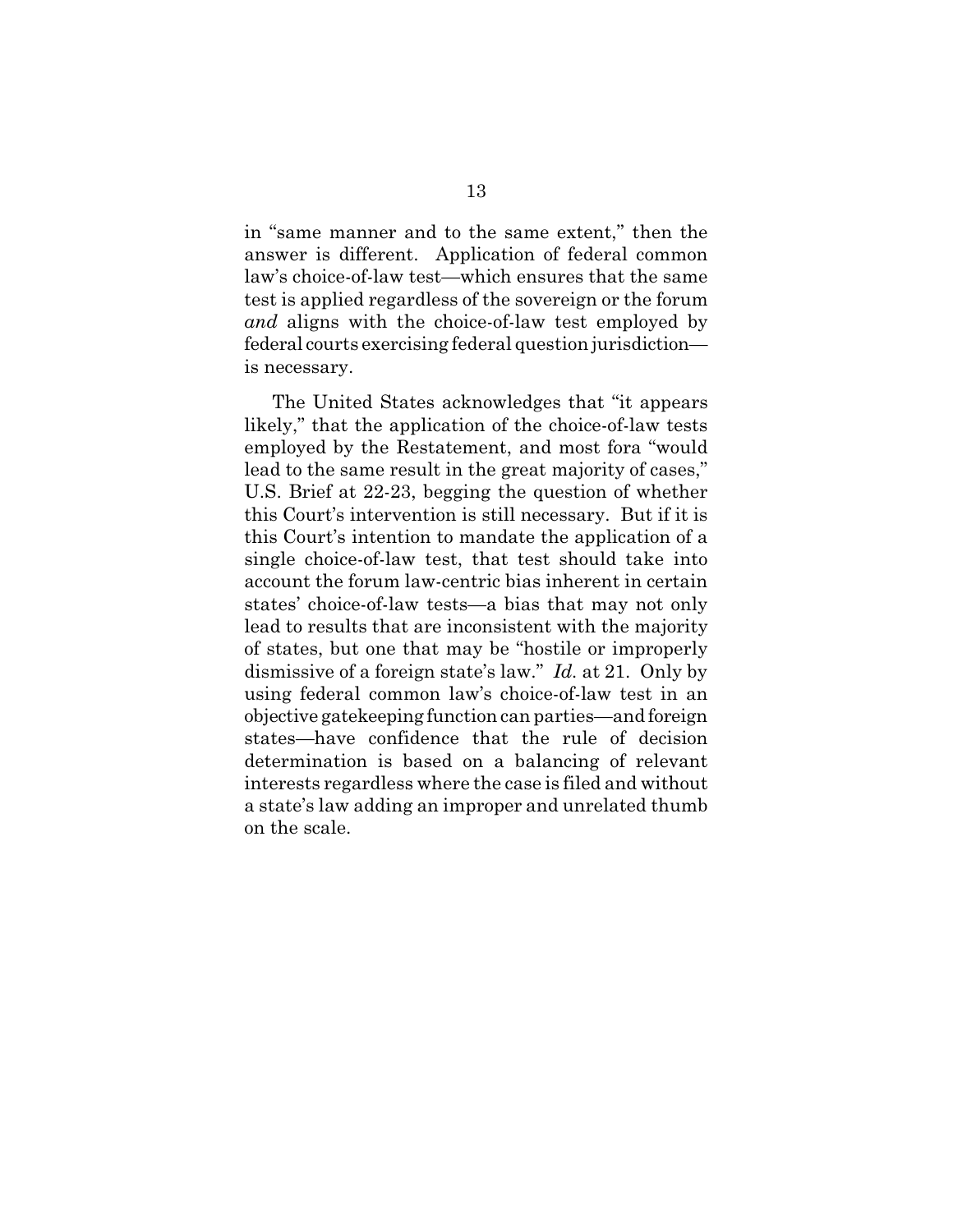#### **ARGUMENT**

# **I. Only Federal Common Law's Choice-of-law Test Aligns with Congress's Goals in Enacting the FSIA**

Petitioners acknowledge that the FSIA does not contain a provision addressing the choice-of-law test to be employed where, as here, jurisdiction is premised on a court's finding that one of the FSIA's exceptions applies. Petitioners contend however, that Congress's intention is nonetheless implied by the language of Section 1606, which provides, in pertinent part, that

As to any claim for relief with respect to which a foreign state is not entitled to immunity under section 1605 or 1607 of this chapter, the foreign state shall be liable in the same manner and to the same extent as a private individual under like circumstances[.]

28 U.S.C. § 1606. This language, Petitioners contend, establishes that Congress intended that state law "should be the source for deciding choice of law in FSIA cases." Brief 20. According to Petitioners, because federal courts apply the forum choice-of-law test in an action against a *private* foreign party where diversity provides jurisdiction, federal courts should apply the same diversity-based forum choice-of-law test where a foreign sovereign is a defendant because that would align with Section 1606's statement that "a foreign state shall be liable in the same manner and to the same extent as a private individual under like circumstances." 28 U.S.C § 1606.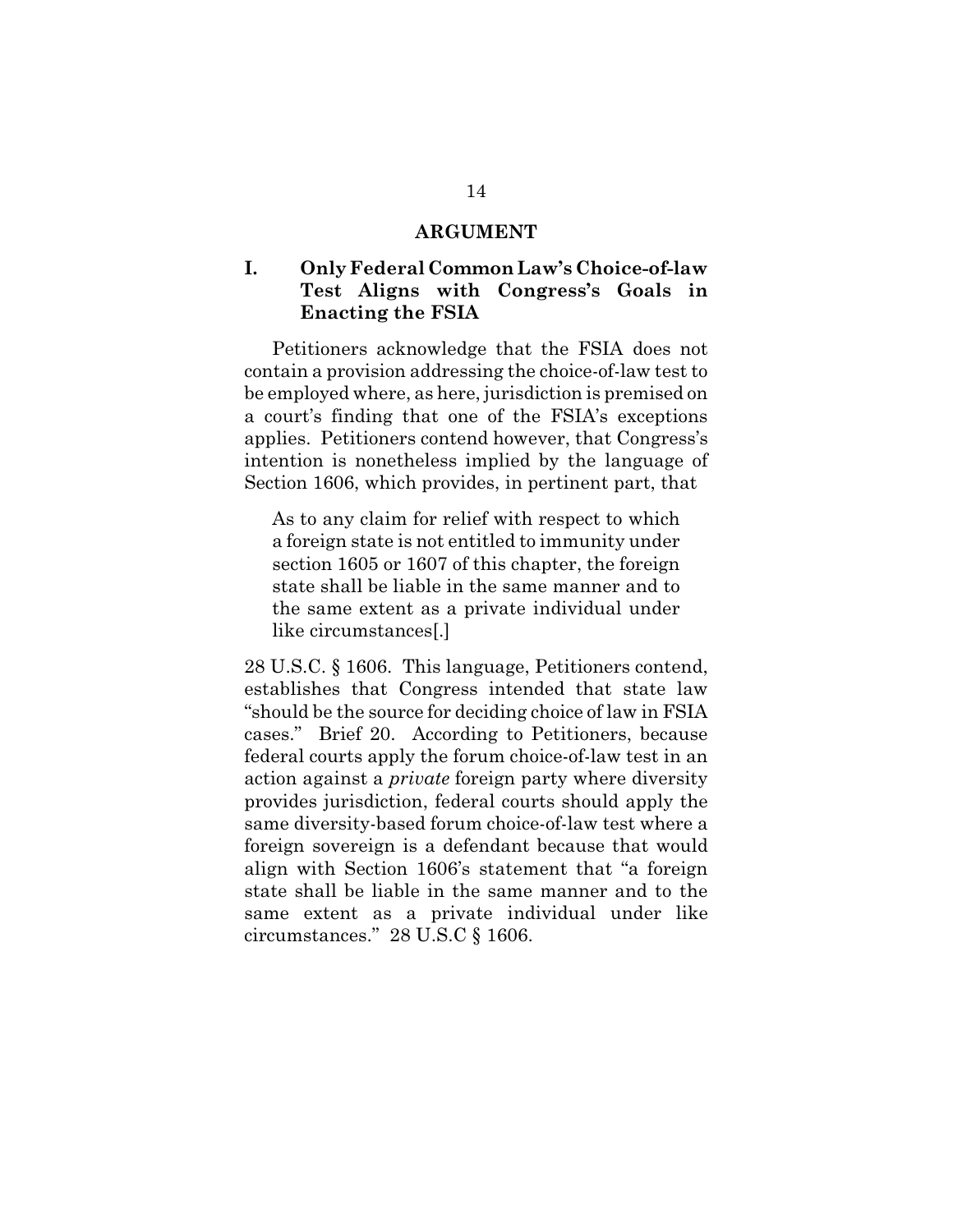But the proper interpretation of the FSIA is rarely straightforward, and Petitioners' analogy proves too simplistic. The premise, indeed Petitioners' entire proposition—that Congress intended to subject a nonimmune foreign sovereign to diversity jurisdiction– ignores: (1) the plain language of Section 1606 itself; (2) Congress's intentional removal of actions against foreign states from Section 1332 (diversity jurisdiction); (3) Section 1606's intentionally limiting language; (4) the inherent similarities between Section 1330 (FSIA jurisdiction) and Section 1331 (federal question jurisdiction); (5) the long-recognized need for federal common law where foreign policy may be implicated; (6) that Congress enacted the FSIA to promote uniformity in actions against foreign states; (7) that the Restatement considers federal and international laws and policies, which do not factor into forum choice-oflaw tests, (8) that the application of federal common law discourages forum-shopping and the disparate application of state law, (9) that purportedly analogous statutes—the Federal Tort Claims Act and the Rules of Decision Act—are readily distinguishable and offer no guidance, and (10) that the application of federal common law does not implicate any federalism concerns.

# *A. The Plain Reading of the Section 1606 Supports the Application of Federal Common Law*

Section 1606's directive was followed in this case because theFoundation's liability was examined in "the same manner and to the same extent as a private individual." After applying the Restatement to find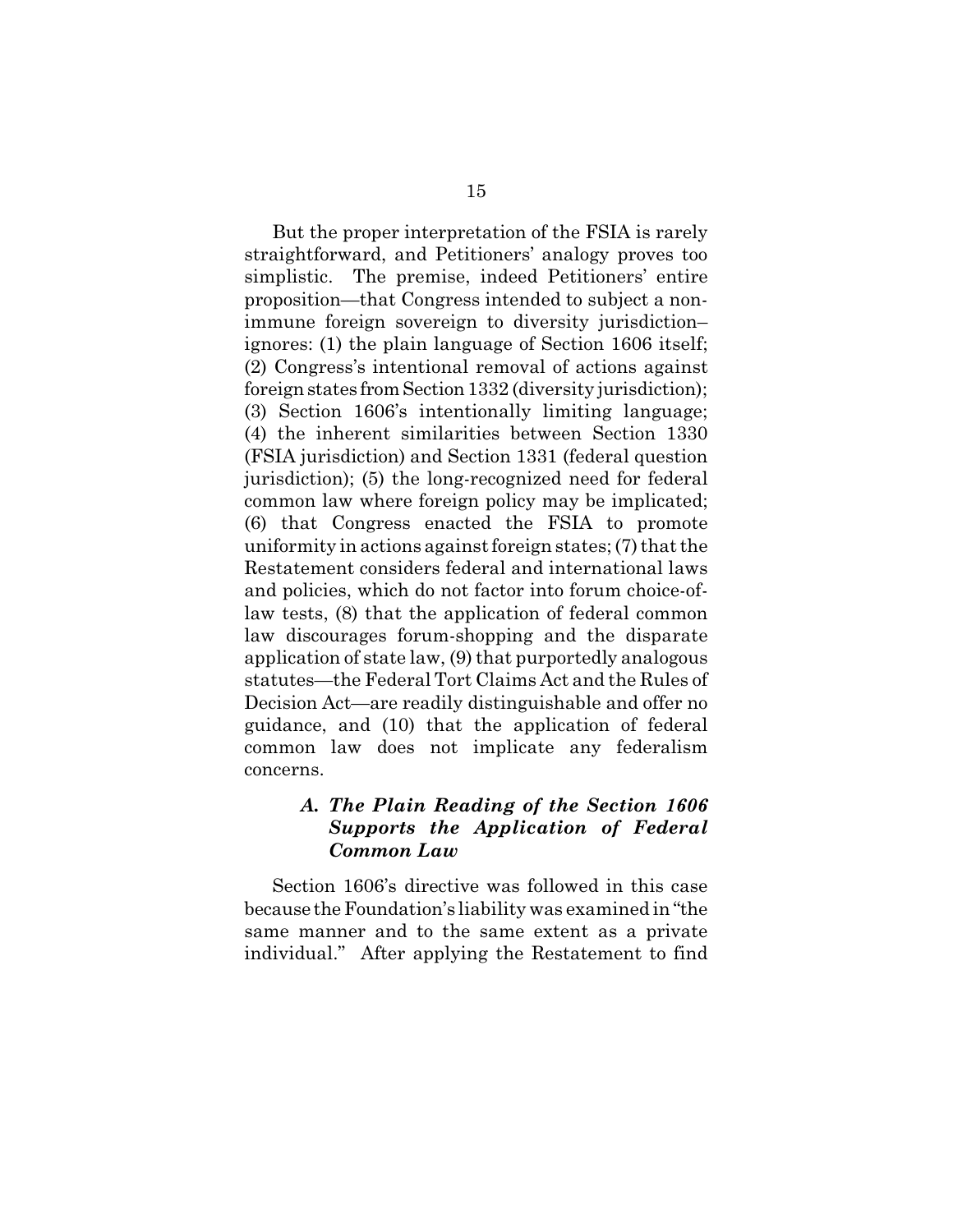that Spanish law applied to Petitioners' claims, the Foundation's liability was examined "in the same manner and to the same extent as a private individual under like circumstances." In applying Spanish law, the Foundation was subject to the same requirements for vesting title as a private party in Spain. Had there been any evidence to suggest that the Foundation had "actual knowledge" that the Painting had been stolen, it would have been liable in the same manner and to the same extent that a Spanish court would hold a private individual liable.

The United States contends that if federal common law's choice-of-law test is applied, then the Foundation "could 'be liable' in a *different* manner and to a *different* extent than a private individual under like circumstances," because the Foundation is not liable under Spanish law, whereas a private party "under like circumstances," might be. U.S. Brief 14 (citation omitted) (emphasis added). In other words, the United States suggests that because we *now* know that the application of Spanish law leads to the determination that the Foundation is the Painting's owner, Section 1606's "liability in the same manner and to the same extent as a private party under like circumstances" condition was not followed. *Ibid*.

The United State is mistaken. First, the United States miscomprehends the purpose and function of Section 1606 when it suggests that Section 1606 is *outcome* driven. Nothing in Section 1606 suggests that a sovereign's potential or actual liability under different fora's laws should factor into the choice-of-law test determination. Rather, Section 1606 simply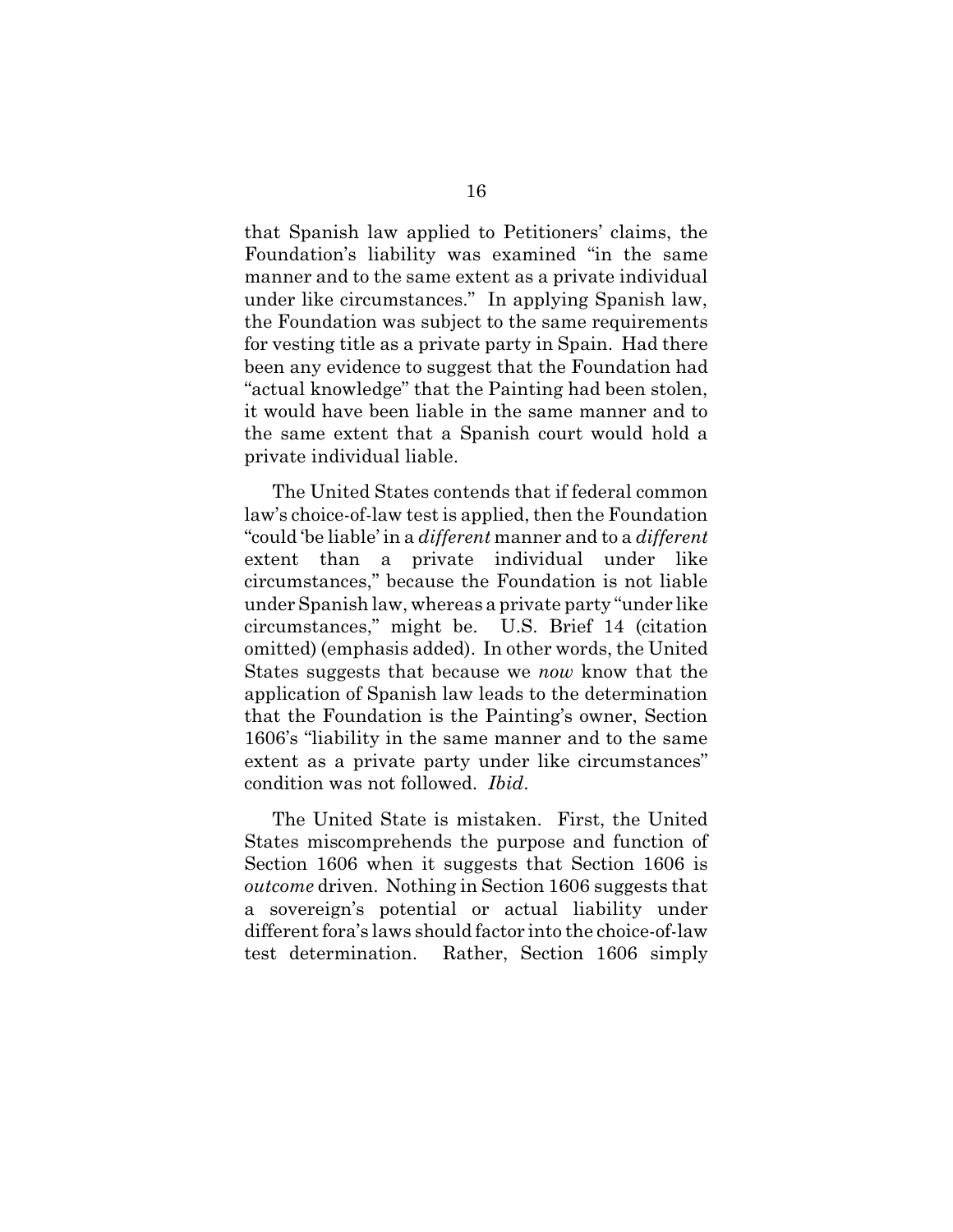instructs that once the substantive law is determined, the sovereign does not get special treatment (for example, access to sovereign-status defenses like sovereign immunity) that could preclude it from being "liable in the same manner and to the same extent as a private individual."

Second, if a private party's liability was examined "under like circumstances"—here, the private individual's ownership in the Painting vested through extraordinary acquisitive prescription and there was no evidence that the private individual had actual knowledge of (or was willfully blind to) the theft—then the result (that the private party is the owner under Spanish law) would be the *same*. *See* pp. 8-9, *supra*. This means that the United States' assertion the application of Spanish law would lead to a private party's liability being examined "in a different manner and to a different extent," U.S. Brief 14, is simply incorrect. Stripped of its sovereign immunity, the Foundation's liability *was* examined in the "same manner and to the same extent" as a private party "under like circumstances," as a plain reading of Section 1606 requires.

# *B. Congress Intentionally Removed from Section 1332 All Actions Brought Against Foreign Sovereigns*

Before 1976—and with the exception of certain specialized areas of law—federal courts exercised subject matter jurisdiction in one of two situations: (1) where the case calls for an analysis of a federal question, *see* 28 U.S.C. § 1331, or (2) where there is diversity among the parties and the value of the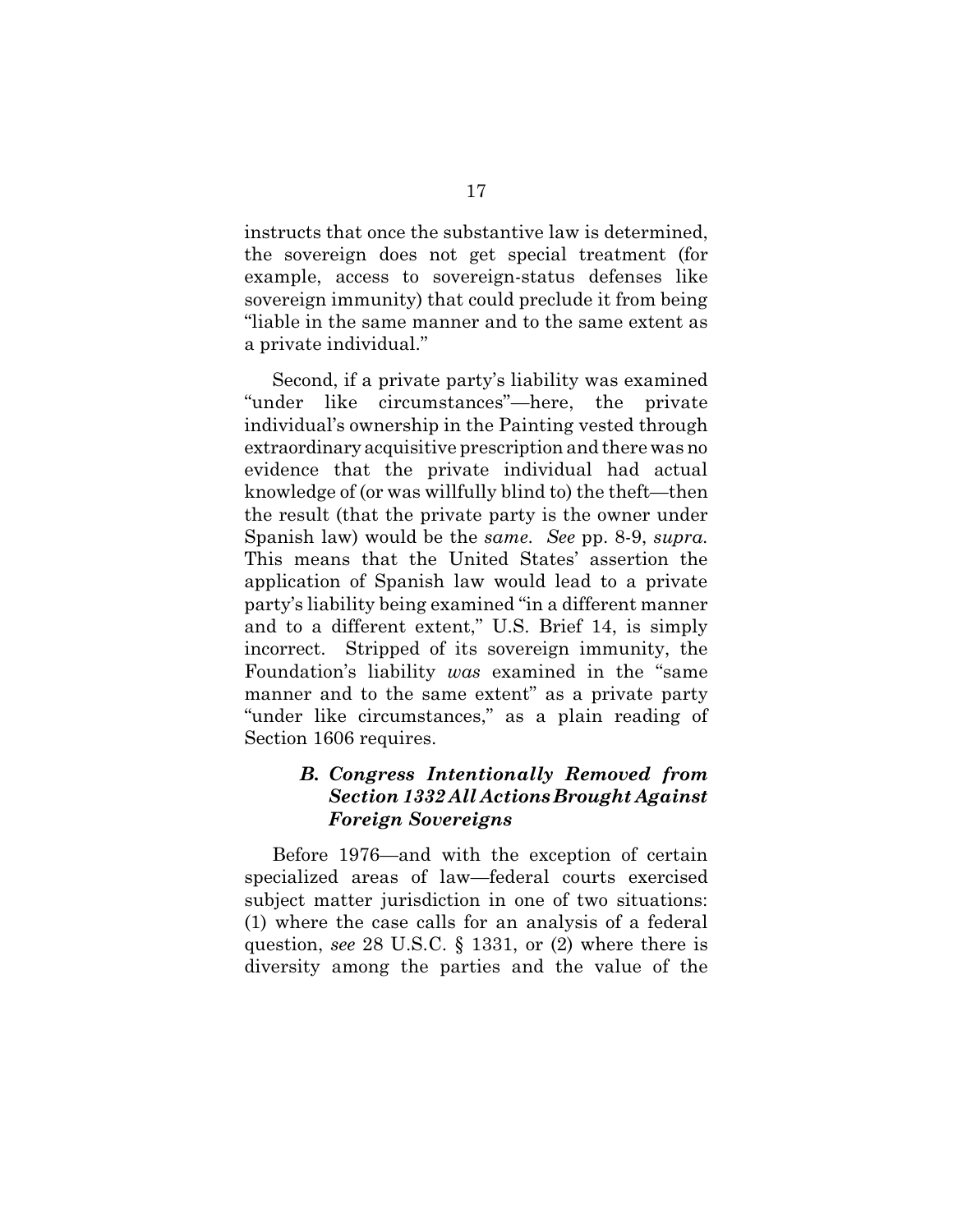"matter in controversy" exceeds a certain threshold, 28 U.S.C. § 1332. Before the FSIA's enactment, Section 1332(a) included the following language:

The district courts shall have original jurisdiction of all civil actions where the matter in controversy exceeds the sum or value of \$10,000, exclusive of interest and cost, and is between—

- (1) citizens of different States;
- (2) citizens of a State, and *foreign states* or citizens or subjects thereof; and
- (3) citizens of different States and in which *foreign states* or citizens or subjects thereof are additional parties.

28 U.S.C. § 1332(a) (1970) (emphasis added). In other words, diversity jurisdiction specifically encompassed actions brought by U.S. citizens against a foreign state. When Congress enacted the FSIA, it created Section 1330, which explicitly addresses the jurisdictional basis and limitations for actions brought against foreign states. Relevant here, Section 1330(a) provides:

The district courts shall have original jurisdiction without regard to amount in controversy of any nonjury civil action against a foreign state as defined in section 1603(a) of this title as to any claim for relief *in personam* with respect to which the foreign state is not entitled to immunity either under sections 1605-1607 of this title or under any applicable international agreement.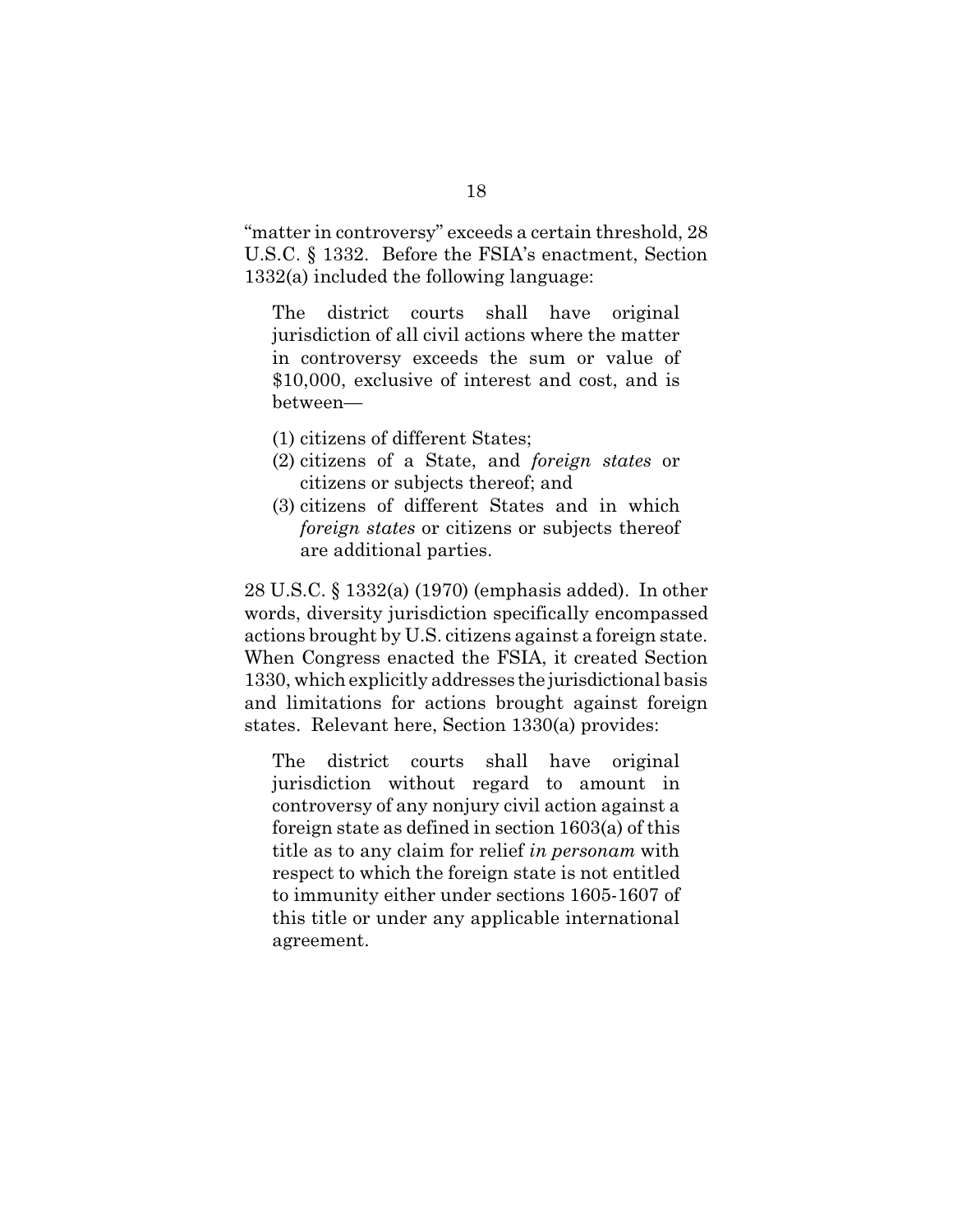28 U.S.C. § 1330 (1976). At the same time, Congress amended Section 1332, specifically striking the two subsections that provided jurisdiction where a foreign state is a defendant:

- (2) citizens of a State, and *foreign states* or citizens or subjects thereof; and
- (3) citizens of different States and in which *foreign states* or citizens or subjects thereof are additional parties.

28 U.S.C. § 1332(a) (1970) (emphasis added). The following three subsections were substituted in their place:

- (2) citizens of a State and citizens or subjects of a foreign state;
- (3) citizens of different States and in which citizens or subjects of a foreign state are additional parties; and
- (4) a foreign state, defined in section 1603(a) of this title, as plaintiff and citizens of a State or of different States.

Pub. L. No. 94-583, 90 Stat. 289; 28 U.S.C. § 1332(a) (1977)*.* In amending the scope of diversity jurisdiction, Congress did not remove only those actions where the sovereign state was found immune. Nor did it include, in Section 1330, a statement providing that where a foreign sovereign is not immune, it is functionally subjected to diversity jurisdiction and its attendant tests. If it had done either, one could reasonably assume that Congress intended that a non-immune sovereign should be treated exactly like any other private party subject to diversity jurisdiction—such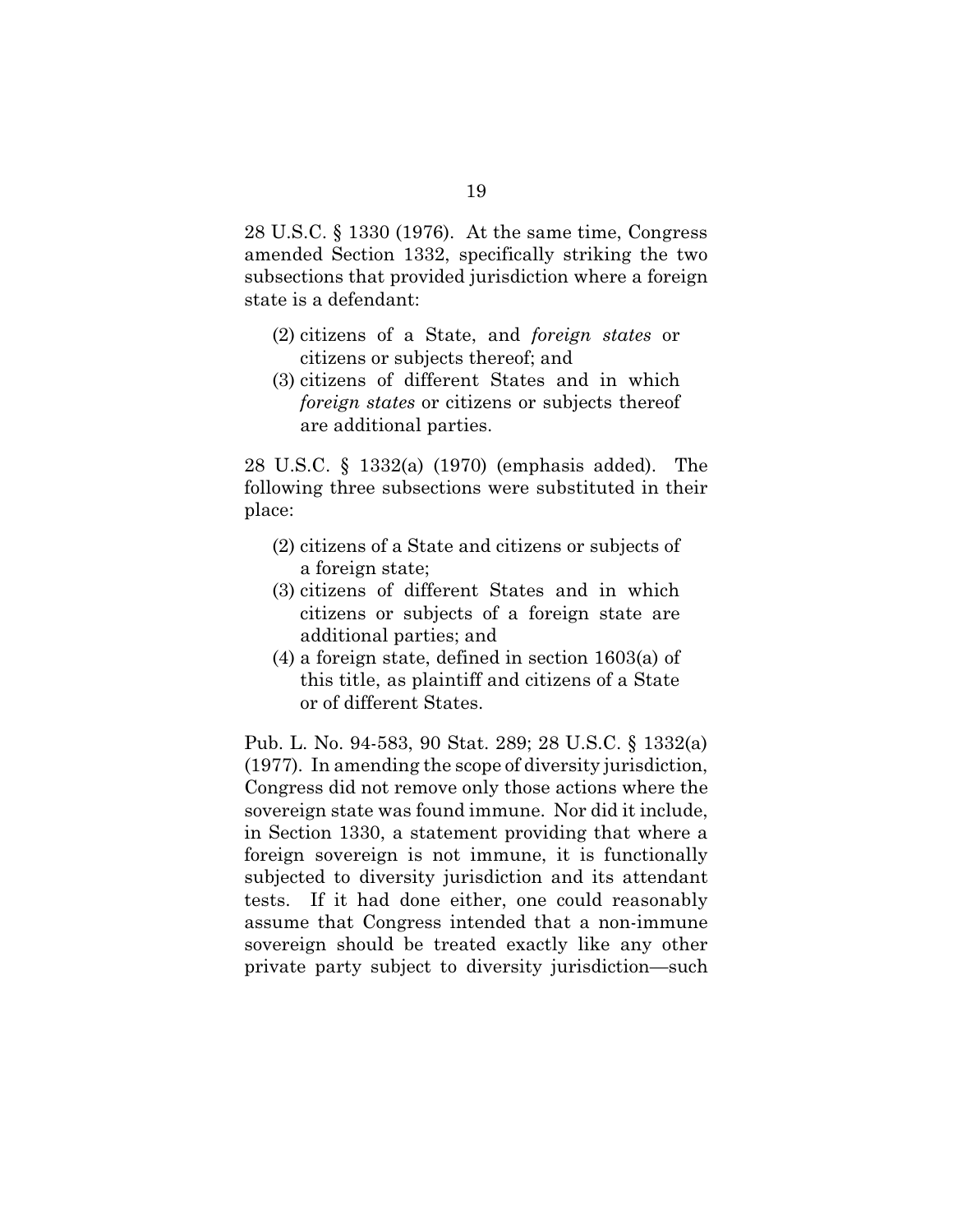that it could "be liable in the same manner and to the same extent as a private individual," full stop. But Congress did not so limit its amendment.

Instead, it removed from Section 1332(a) *all* actions brought against a foreign state. And there can be little doubt that Congress's value-judgment that actions against foreign states cannot and should not be treated as premised on diversity jurisdiction—under any circumstance—was intentional. The House Report accompanying the amendment explains:

Section 3 of the bill amends those provisions of 28 U.S.C. 1332 which relate to diversity jurisdiction of U.S. district courts over foreign states. Since jurisdiction in actions against foreign states is comprehensively treated by the new section 1330, a similar jurisdictional basis under section 1332 becomes superfluous. The amendment deletes references to "foreign states" now found in paragraphs (2) and (3) of 28 U.S.C.  $1332(a)$ , and adds a new paragraph  $(4)$  to provide for diversity jurisdiction in actions brought by a foreign state as plaintiff.

House Report 14. Congress made express its intention that non-immune foreign states should *not* be subject to diversity jurisdiction or, it follows, diversity jurisdiction's choice-of-law test.

### *C. Petitioners' Interpretation Ignores Important Language in Section 1606*

That Congress intentionally narrowed the construct through which a foreign state's liability candetermined is supported by the language of Section 1606 itself.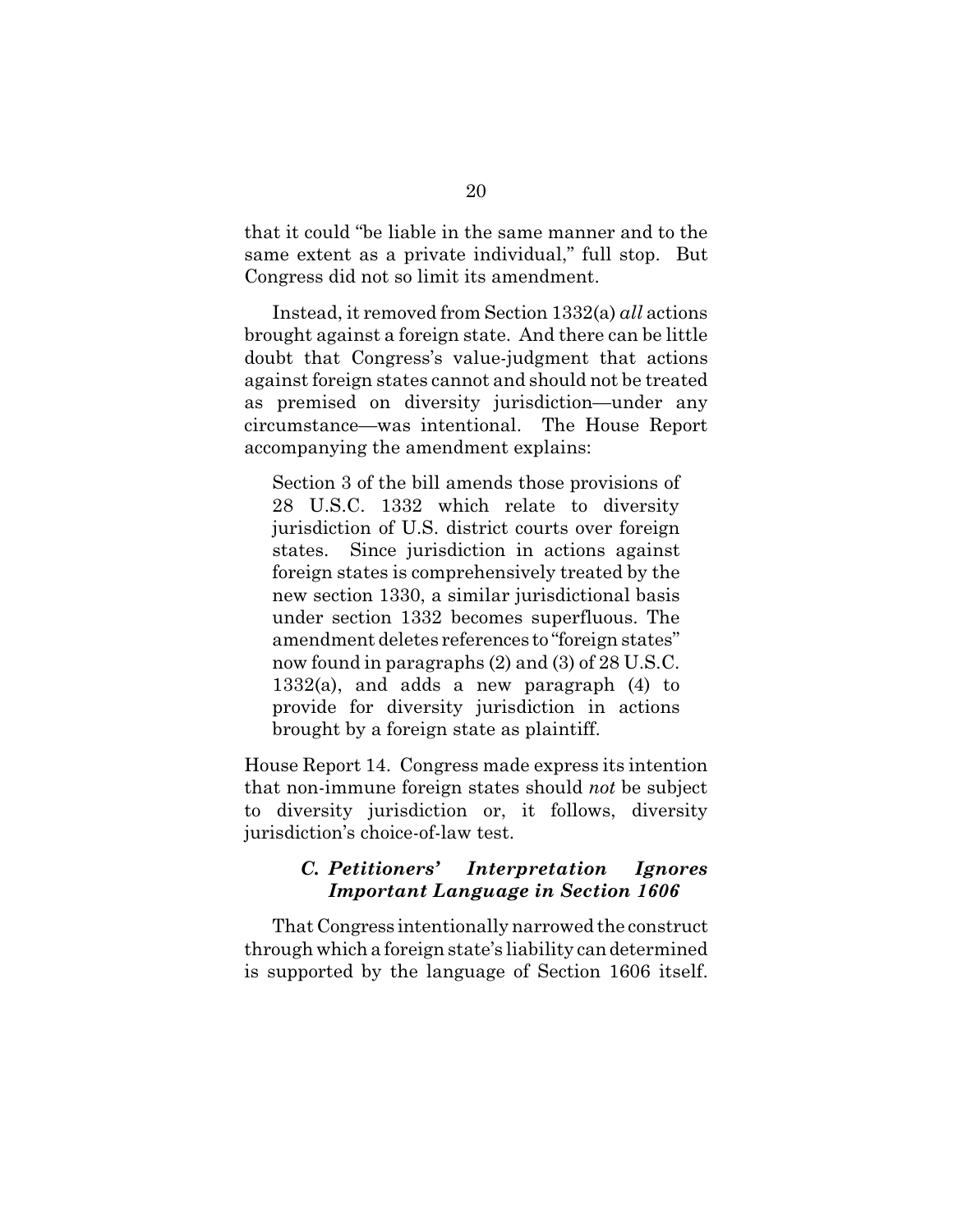When Congress included the language that a foreign state "shall be liable in the same manner and to the same extent as a private individual" it did not do so without limitation. If Congress had ended the sentence with this statement, inserting a "." after "individual," Section 1606 might be harder to square with Congress's clear objective in ensuring that foreign states are not subject to whims of the state laws and procedures. But Congress did not end its instruction there.

Rather, Congress specifically limited the scope of a foreign state's liability—and the context in which it can be considered—by adding the caveat that a foreign state should be treated like a private party only "*under like circumstances.*" 28 U.S.C. § 1606. In other words, only where the "circumstances" "under" which the foreign state's liability should be examined are "like" those of a private party can a foreign state "be liable in the same manner and to the same extent as a private individual." *See, e.g., Elliot Coal Mining Co. v. Director, Office of Workers' Compensation Programs*, 17 F.3d 616, 629-630 (3d Cir. 1994) (qualifying clause in statute is applied to the immediately preceding phrase). The impact of Congress's inclusion of this caveat—and its impact on the question presented—is even more apparent when looking at the FSIA's primary purpose.

The FSIA was enacted to codify the "restrictive" principle of sovereign immunity, such that a foreign state's immunity is generally "restricted" to actions involving a foreign state's public or sovereign acts, but withheld from its commercial or private acts. *Verlinden B.V. v. Cent. Bank of Nigeria*, 461 U.S. 480,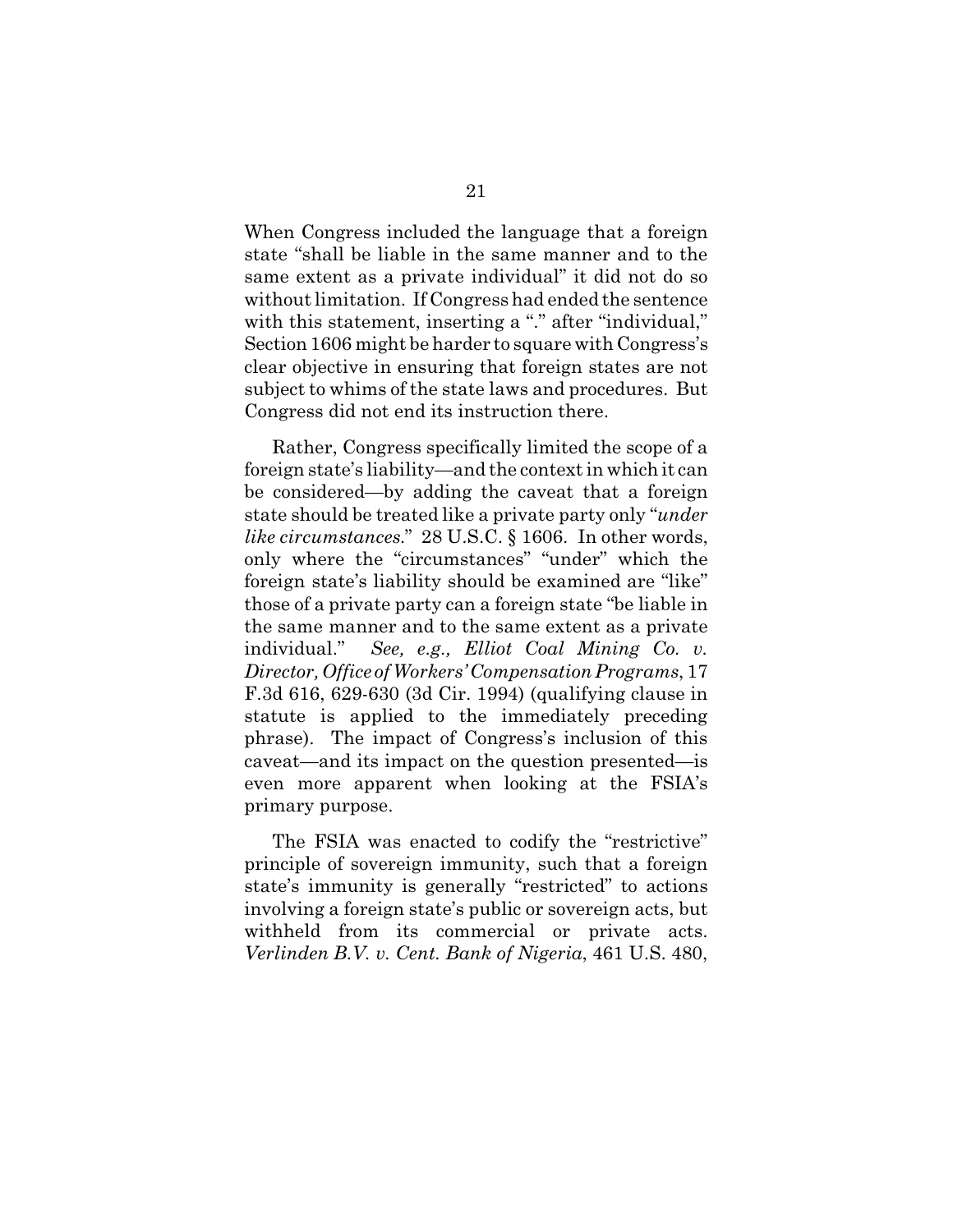486-489 (1983); House Report 7. The most important of the FSIA's enumerated exceptions—the commercial activity exception, 28 U.S.C. § 1605(a)(2)—provides that a foreign sovereign may be stripped of is presumptive sovereign immunity where it is alleged to have engaged in *commercial* activities. It follows that where the dispute centers on a sovereign's private, commercial activity, there may be "like circumstances" under which either a foreign state or a private individual can be held liable. This makes sense because a sovereign, agreeing to participate in (and be bound by) contracts for commercial goods or services, is acting like a private, not a sovereign, party. And it is the participation in these same commercial acts that is the "like circumstances" under which the liability of a foreign state *and* an individual can be examined. But when addressing a foreign state's *public* acts—acts that involve the exercise of "powers peculiar to sovereigns"—a foreign state cannot be liable "in the same manner and to the same extent as a private individual under like circumstances" because a private individual cannot commit a public, sovereign act.

The United States discounts this argument because it was Germany that the committed the sovereign act—the taking in violation of internationallaw—while the Foundation is alleged only to be the knowing holder of stolen property, a role a private party can assume. U.S. Brief 29. But this sidesteps the larger issue—that there cannot be "like circumstances" where a court is examining a foreign state's liability for its sovereign acts. This action is an outlier; rarely is a foreign sovereign stripped of its presumptive sovereign immunity for the unlawful actions of another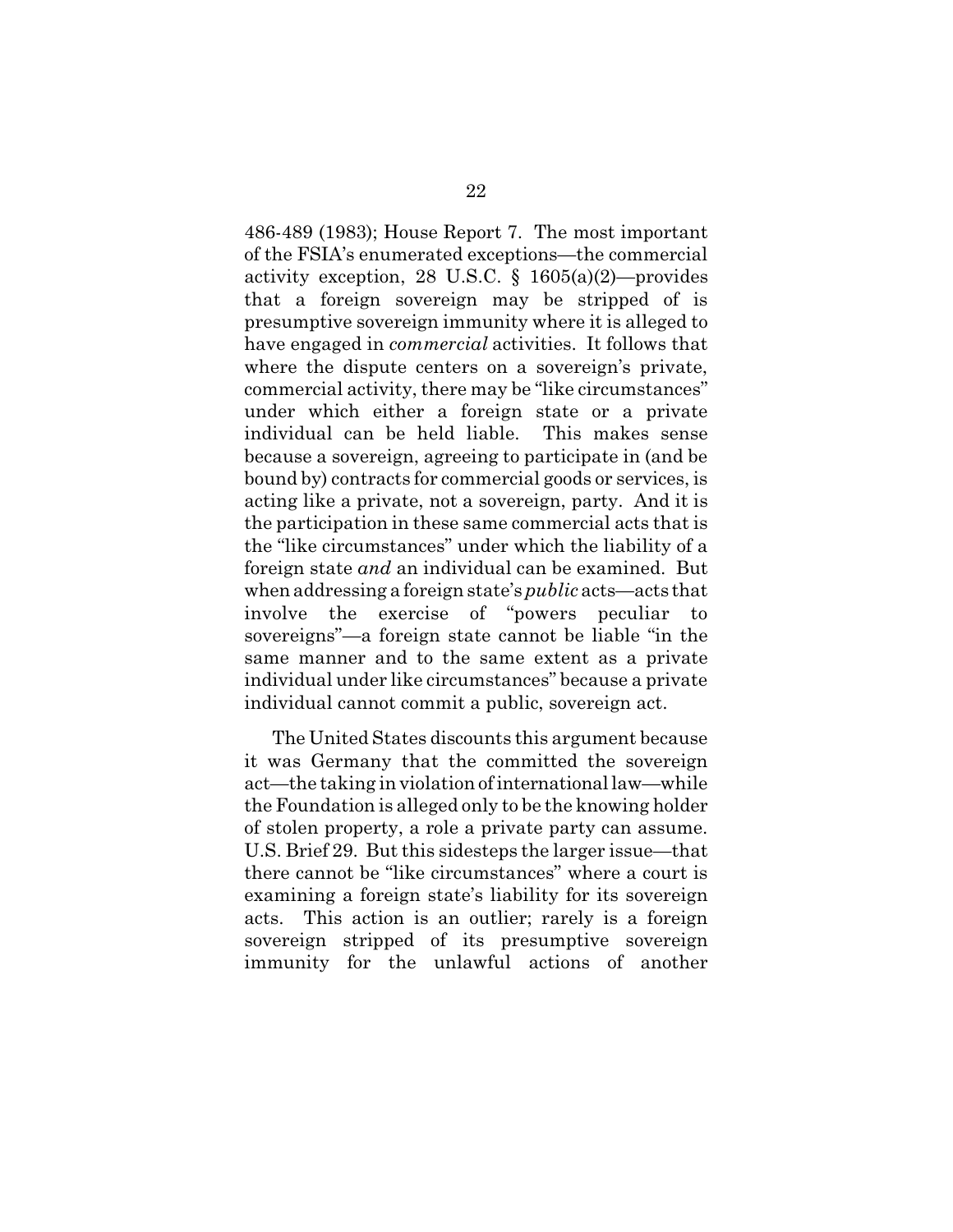sovereign. In most actions brought under the expropriation exception, the sovereign alleged to have expropriated the property is also the defendant. *See, e.g., Fischer v. Magyar Államvasutak Zrt*., 777 F.3d 847 (7th Cir. 2015); *Agudas Chasidei Chabad of U.S. v. Russian Fed'n*, 528 F.3d 934 (D.C. Cir. 2008). Had one of these courts been required to examine Section 1606, there could be no "like circumstances" with a private individual to support the simplistic interpretation advocated by the United States.

### *D. Section 1330's "Federal Law" Jurisdiction Is Analogous to Section 1331's "Federal Question" Jurisdiction*

Where jurisdiction exists under Section 1331, federal common law applies to determine the choice of law in an action involving private parties. *See, e.g., Singletary v. United Parcel Serv., Inc*., 828 F.3d 342, 351 (5th Cir. 2016) (recognizing that a court must "apply federal common law choice of law principles when [it] exercise[s] federal question jurisdiction over a case." (citation and internal quotation marks omitted); *Barkanic v. Gen. Admin. of Civ. Aviation of the People's Republic of China*, 923 F.2d 957, 961 (2d Cir. 1991) ("Where jurisdiction is based on the existence of a federal question … we have not hesitated to apply a federal commonlaw choice-of-law analysis."). Thus, if jurisdiction in this case was premised on Section 1331, there is no question that a court would apply federal common law's choice-of-law test.

As explained in greater detail below, Section 1330 jurisdiction is analogous to (and closely aligned with) Section 1331 jurisdiction—not with Section 1332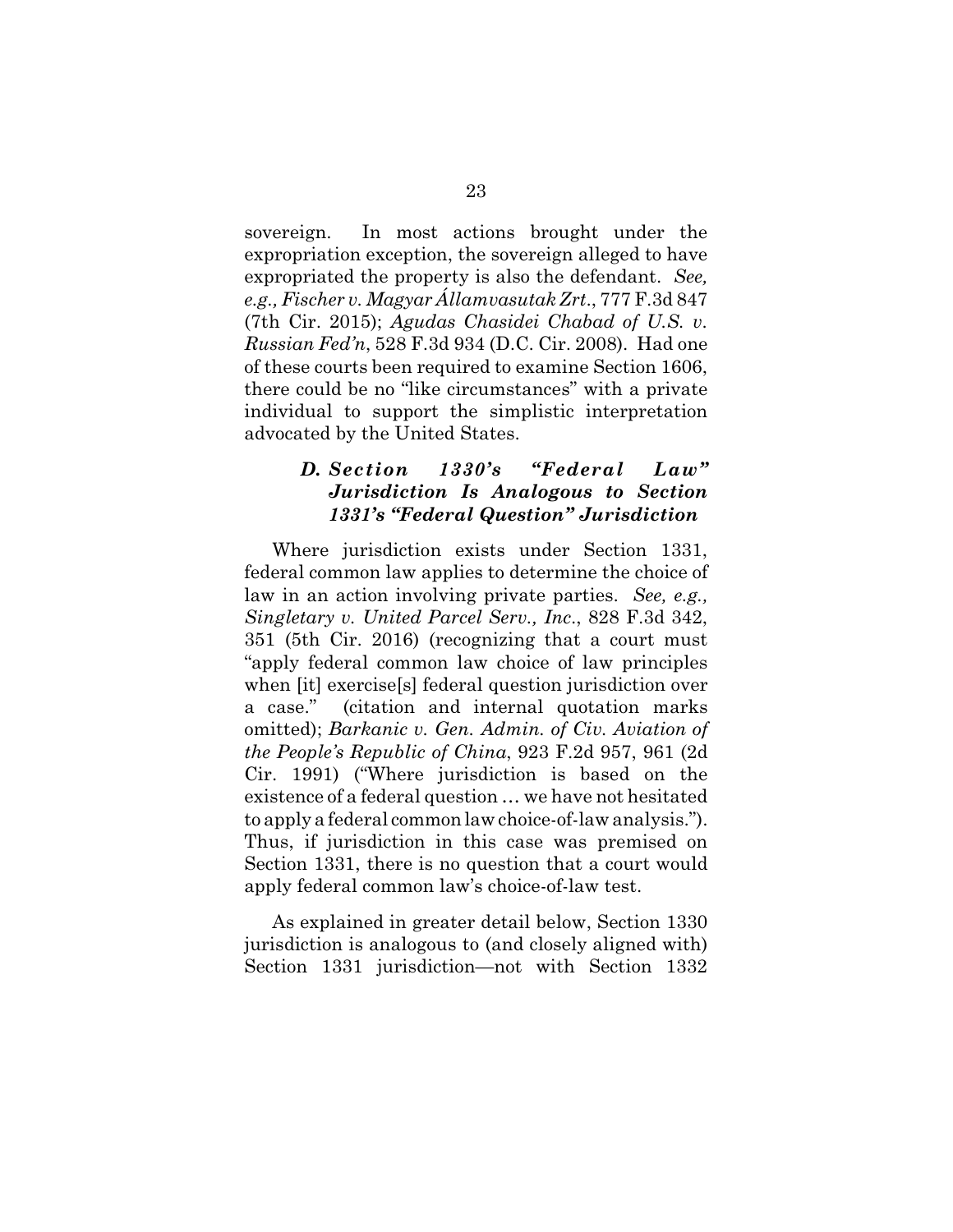jurisdiction. For this reason, the "under like circumstances" requirement of Section 1606 is best effectuated by using federal common law as is done where jurisdiction is premised on 1330. In this way, in *all* actions where the application and interpretation of federal law plays a significant role in a court's analysis—and liability of parties to those actions, be they private or sovereign—can be examined under "like circumstances."

As noted above, Congress's removal of actions against foreign states from Section 1332 was not done in a vacuum, but was accomplished in tandem with its creation of Section 1330, an additional and limited jurisdictional category setting forth when federal courts can exercise jurisdiction over foreign states. And while a separate category, Section 1330 jurisdiction has more in common with—and is more analogous to—federal question jurisdiction, than diversity, as recognized by this Court. *Verlinden*, in fact, discusses the outsized role that "federal law" plays in the adjudication of *any* action brought under the FSIA. There, Verlinden B.V., a Dutch corporation, entered into a contract with the Nigerian government for the purchase of 240,000 metric tons of cement. 461 U.S. at 482. After the Central Bank of Nigeria, an agency or instrumentality, failed to obtain the requisite letter and took actions inconsistent with the contract, Verlinden sued in the Southern District of New York. *Id.* at 483. The district court granted the bank's motion to dismiss for lack of subject matter jurisdiction, finding that none of the FSIA's exceptions applied to permit jurisdiction. *Id.* at 484-485.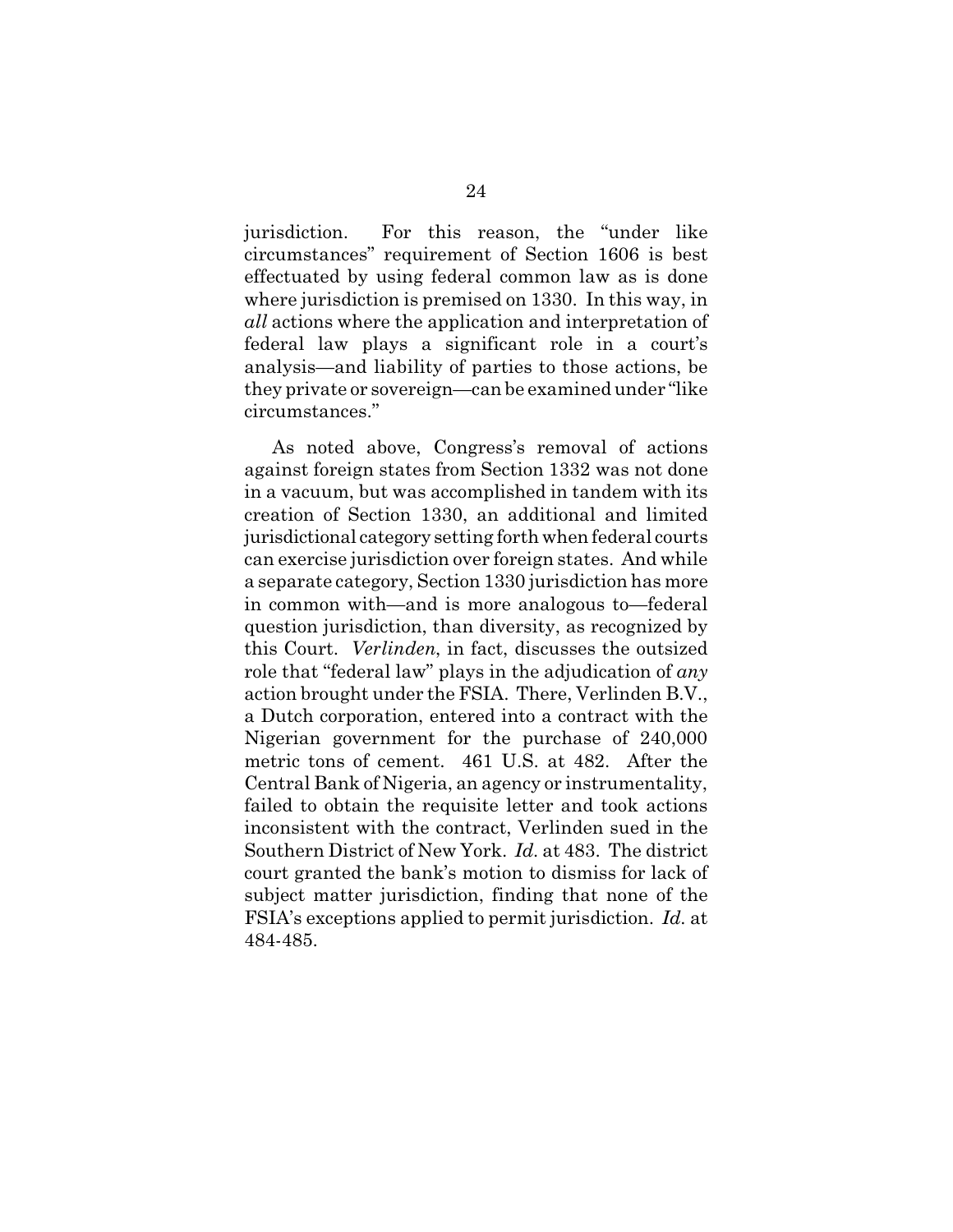The Second Circuit affirmed the judgment but on different grounds, holding that the FSIA exceeded Article III's scope. *Verlinden B.V. v. Cent. Bank of Nigeria*, 647 F.2d 320, 325-330 (2d Cir. 1981). Specifically, it determined that neither the diversity clause, federal question jurisdiction, nor the so-called "arising under" clause of Article III<sup>4</sup>—was sufficiently broad to support jurisdiction over actions by foreign plaintiffs against foreign states. *Ibid.* Finding that Congress lacked the authority to grant federal courts jurisdiction in such a case, the Second Circuit affirmed the district court's dismissal. *Id.* at 330. This Court granted review and reversed.

In its decision, this Court, after examining the history and structure of the FSIA, rejected the Second Circuit's determination. It recognized that: (1) the FSIA is not merely jurisdictional, but a comprehensive and broad statutory framework governing assertions of sovereign immunity, *Verlinden*, 461 U.S. at 493-494; (2) in enacting the FSIA, "congress expressly exercised its power to regulate foreign commerce, along with other specified Article I powers," *id.* at 496; and (3) actions under the FSIA require courts to apply "a body of substantive federal law," *id.* at 497.<sup>5</sup> Given

<sup>&</sup>lt;sup>4</sup> The "arising under" clause provides: "The judicial Power [of the United States] shall extend to all Cases … arising under this Constitution, the Laws of the United States, and Treaties made, or which shall be made, under their Authority." U.S. Const., art. III, § 2, cl. 1.

<sup>&</sup>lt;sup>5</sup> The FSIA is not merely a jurisdictional "pass-through," as some lower courts might suggest, *Oviessi v. Islamic Republic of Iran*, 573 F.3d 835, 841 (D.C. Cir. 2009), because "the jurisdictional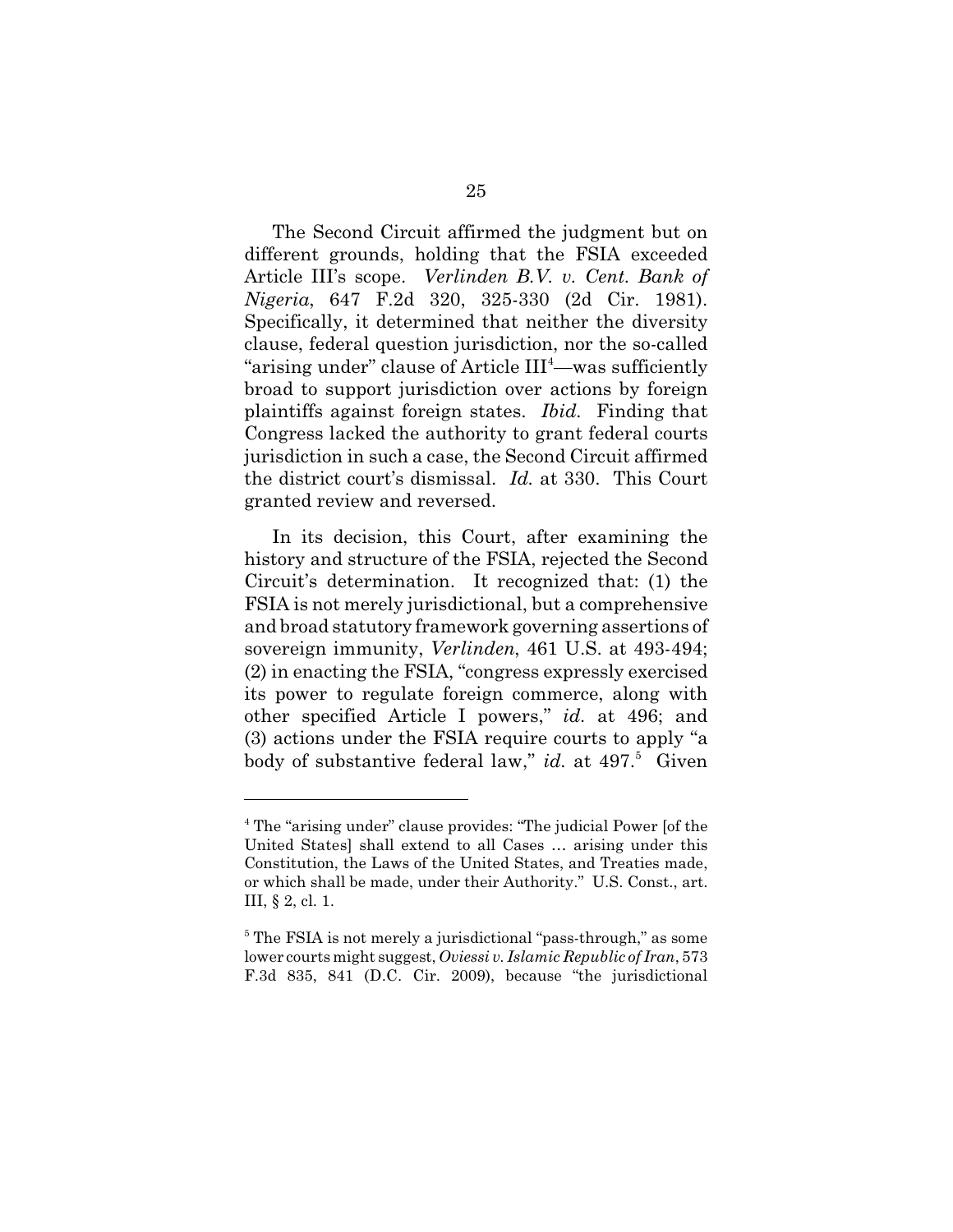these three factors, this Court concluded that an action against a foreign sovereign invoking the FSIA "'arises under' federal law, within the meaning of Article III." *Ibid.* Because cases invoking the FSIA "arise under" federal law, Congress had the authority to grant federal courts jurisdiction when it created Section 1330. *Ibid.*

In the course of its analysis, this Court compared the "arising under" Clause of Article III with Section 1331, noting their similarities. *Id.* at 494-495. This Court recognized that Section 1330 jurisdiction is closely tied to federal question jurisdiction, noting that "a suit against a foreign state under this Act necessarily raises questions of substantive federal law at the very outset, and hence clearly 'arises under' federal law, as that term is used in Article III." *Verlinden*, 461 U.S. at 493.

Because Section 1330 jurisdiction, the provision conferring jurisdiction in this case and which "necessarily raises questions of substantive federal law," is analogous to Section 1331 (federal question) jurisdiction, federal common law should apply where Section 1330 provides jurisdiction. Thus, even though claimants may allege "garden variety" state lawclaims, the action is, from start to finish, *governed by federal law*, and therefore federal common law's choice-of-law test should apply. That federal law governs almost every aspect of *if and how* the case can progress is not simply because the case is in federal court or implicates

provisions of the Act are simply one part of [the FSIA's] comprehensive scheme," *Verlinden*, 461 U.S. at 496-497.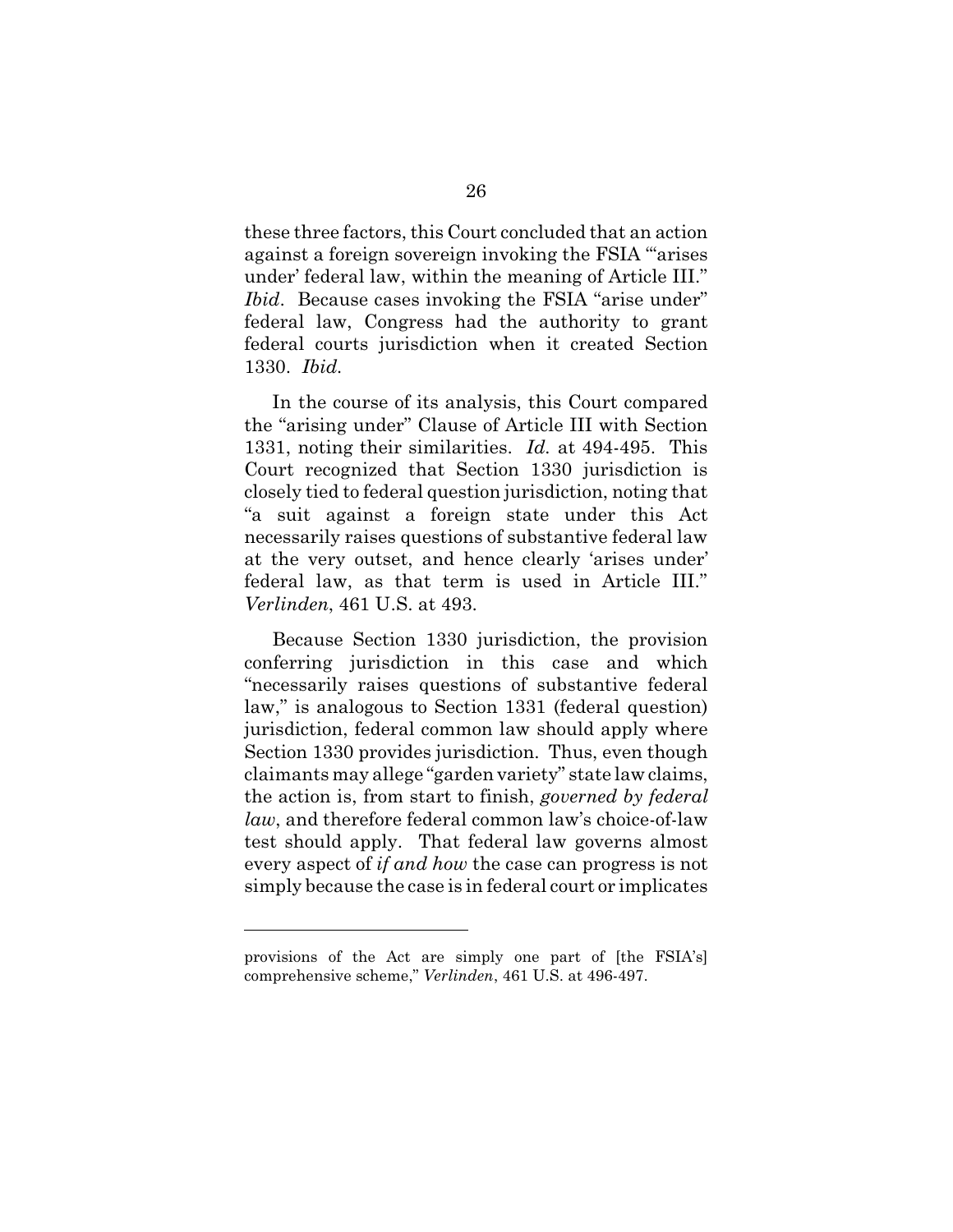federal laws—it is because the FSIA mandates it through a series of unique and express *federal* requirements. This shared basis of "federal law" jurisdiction creates the "like circumstances" under which a foreign state "may be liable in the same manner and to the same extent as a private individual."

In sum, because diversity *cannot* provide a basis for exercising jurisdiction over a foreign state, a foreign state cannot "be liable in the same manner and to the same extent as a private individual" if a court applies the forum choice-of-law test. Only if a court applies federal common law—as it would in an action against an individual where jurisdiction is premised on a federal question—can a foreign sovereign "be liable in the same manner and to the same extent as a private individual *under like circumstances*."

# *E. Application of Federal Common Law Is Appropriate Where the Resolution of the Claims Involves Unique Federal Interests and Could Implicate Foreign Policy Concerns*

Petitioners acknowledge that there are occasions where the development of federal common law is clearly appropriate, including where it is "necessary to protect *uniquely federal* interests." Brief 22-23 (quoting *Banco Nacional de Cuba v. Sabbatino*, 376 U.S. 398, 426 (1964) (emphasis added)). They contend, however, that because "instances where there is need and authority for federal common law are 'few and restricted,'" federal common law should not apply here. *Id.* at 22 (quoting *Wheeldin v. Wheeler*, 373 U.S. 647,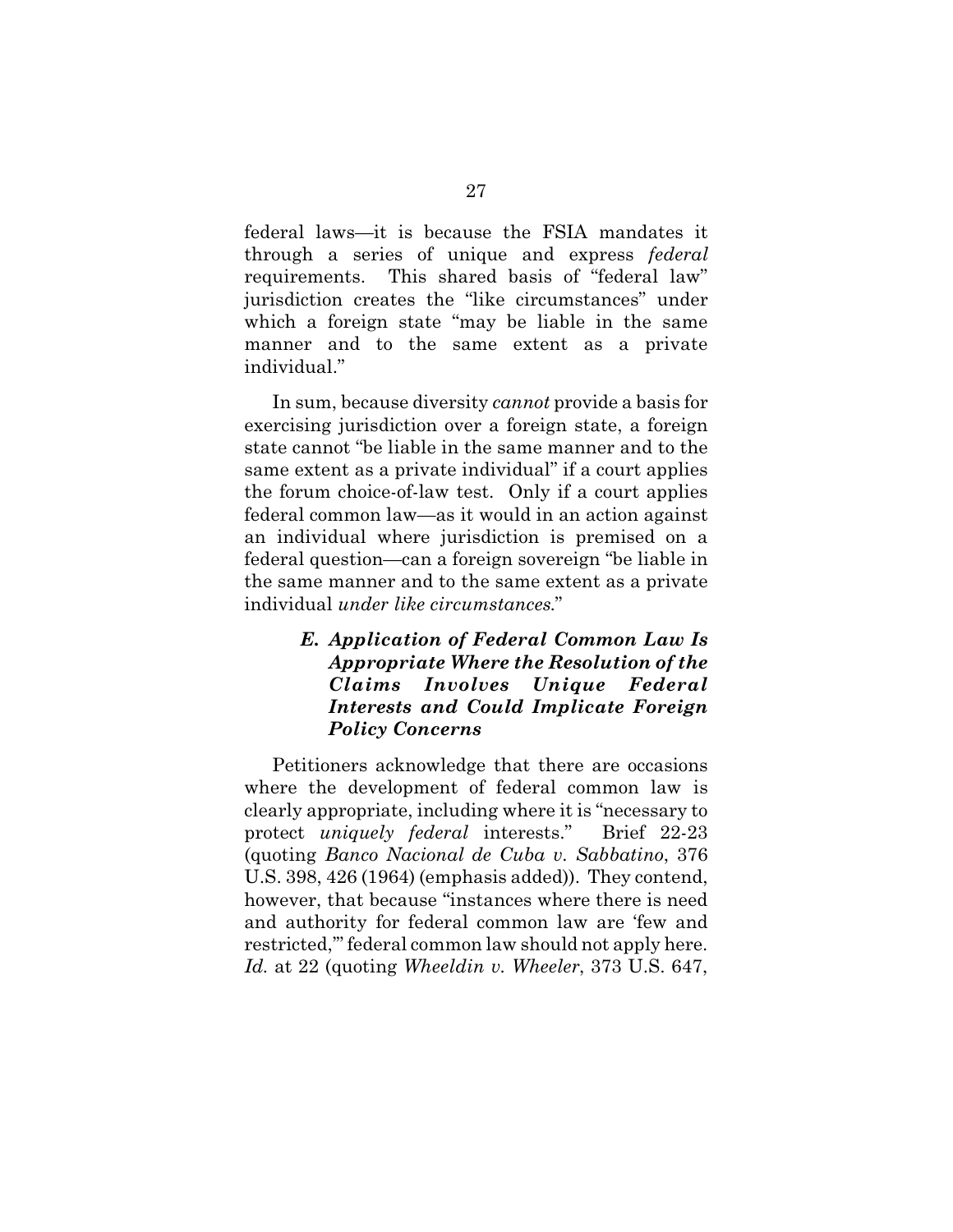651 (1963)). Not so. In light of the FSIA's "comprehensive framework" of federal law governing actions against foreign states, *Republic of Argentina v. Weltover, Inc*., 504 U.S. 607, 610 (1992), this Court's recognition that "international disputes implicating the conflicting rights of States or … relations with foreign nations," *Texas Indus., Inc. v. Radcliff Materials, Inc*., 451 U.S. 630, 641 (1981), and the numerous federal policies and acts relating specifically to Holocaust-era claims, discussed at length in this case and by *amici*, there can be little doubt that this is case involves "uniquely federal interests."

It is beyond dispute that the creation of federal common law may be appropriate for matters concerning "relationships with other countries." *Atherton v. FDIC*, 519 U.S. 213, 226 (1997); *see also Sabbatino*, 376 U.S. at 425-426 (fashioning federal common-law Act of State doctrine limiting the authority of U.S. courts to determine the validity of the public acts of a foreign sovereign); Amy Coney Barrett, *Procedural Common Law*, 94 Va. L. Rev. 813, 839 (2008) ("State law cannot govern federal procedure—just as the Court has held that it cannot govern admiralty, interstate disputes, certain cases involving the rights and obligations of the federal government, and certain matters of foreign affairs.").

The United States' response to this concern is unpersuasive because the United States acknowledges the possibility—if not likelihood—that the choice-of-law rule under the FSIA may implicate foreign policy:

The ultimate selection of state law to govern a claim under the FSIA could, however, have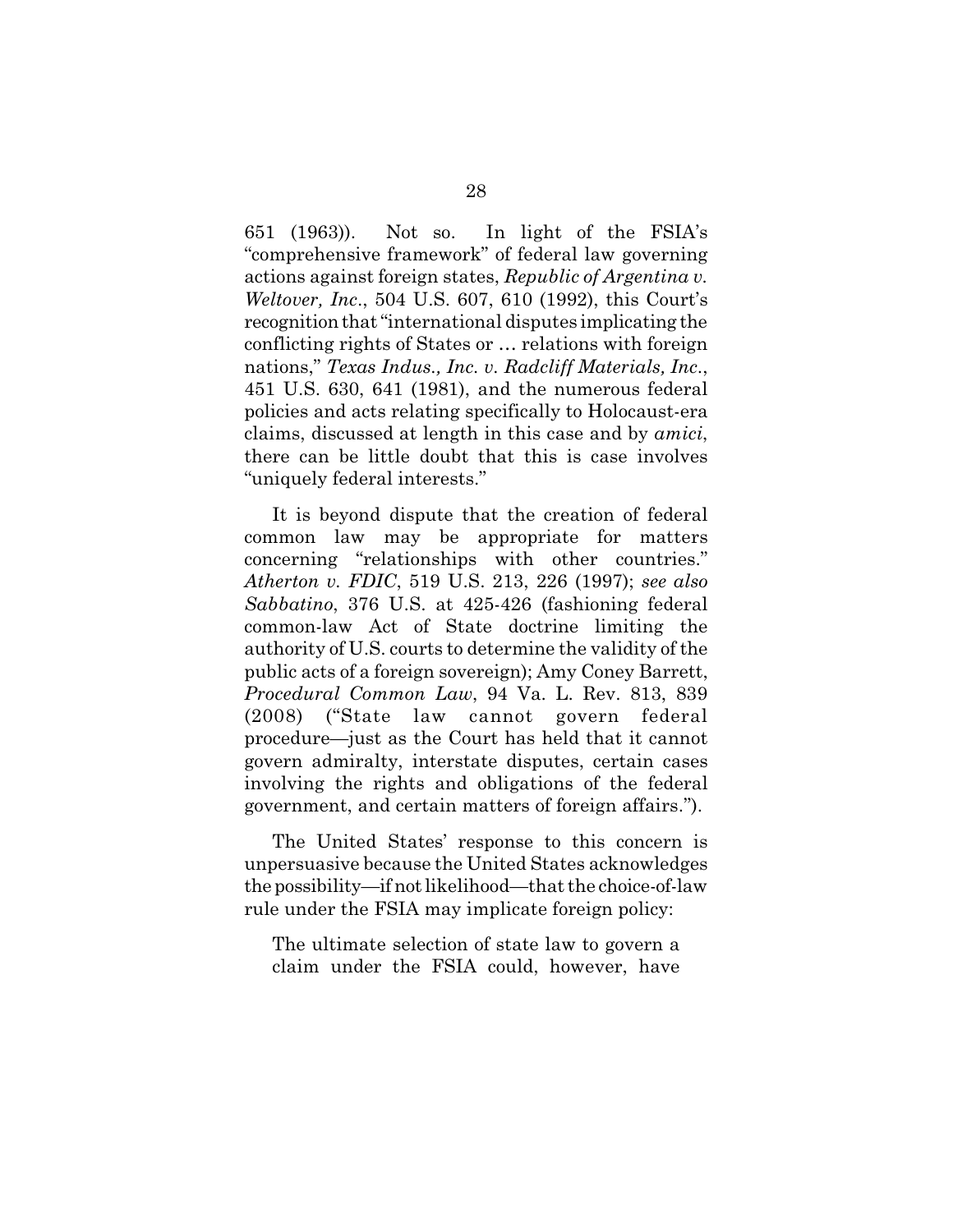implications for foreign relations or other distinct federal interests in particular cases. And there could be instances in which a State's choice-of-law rules were hostile to or improperly dismissive of a foreign state's interests especially its interests in regulating certain matters within its own territory—that state law should not control.

U.S. Brief 21.<sup>6</sup> The United States' response is also unsatisfying, asserting that "hostile" or "improperly dismissive" forum rules implicating foreign policy may be ameliorated:

by applying limits on the application of state law derived from the Constitution, applicable treaties or statutes, international comity, the Act of State doctrine, or other sources reflecting distinctly federal interests—rather than displacing state choice-of-law rules across the board.

*Ibid*. Put another way, it is the United States' position that, rather than apply a uniform choice-of-law test that the majority of *states* have already adopted in whole, it is preferable that in the significant number of states that have not adopted the Restatement in whole or in part, courts should simply conduct an additional,

<sup>6</sup> It is difficult to conceive of an action in a U.S. court where a foreign sovereign is stripped of its sovereign immunity for its actions—particularly if those acts are *sovereign* and/or the court seeks to regulate conduct or pass judgment on events that took place within the foreign sovereign's territory—and foreign policy concerns *are not* implicated.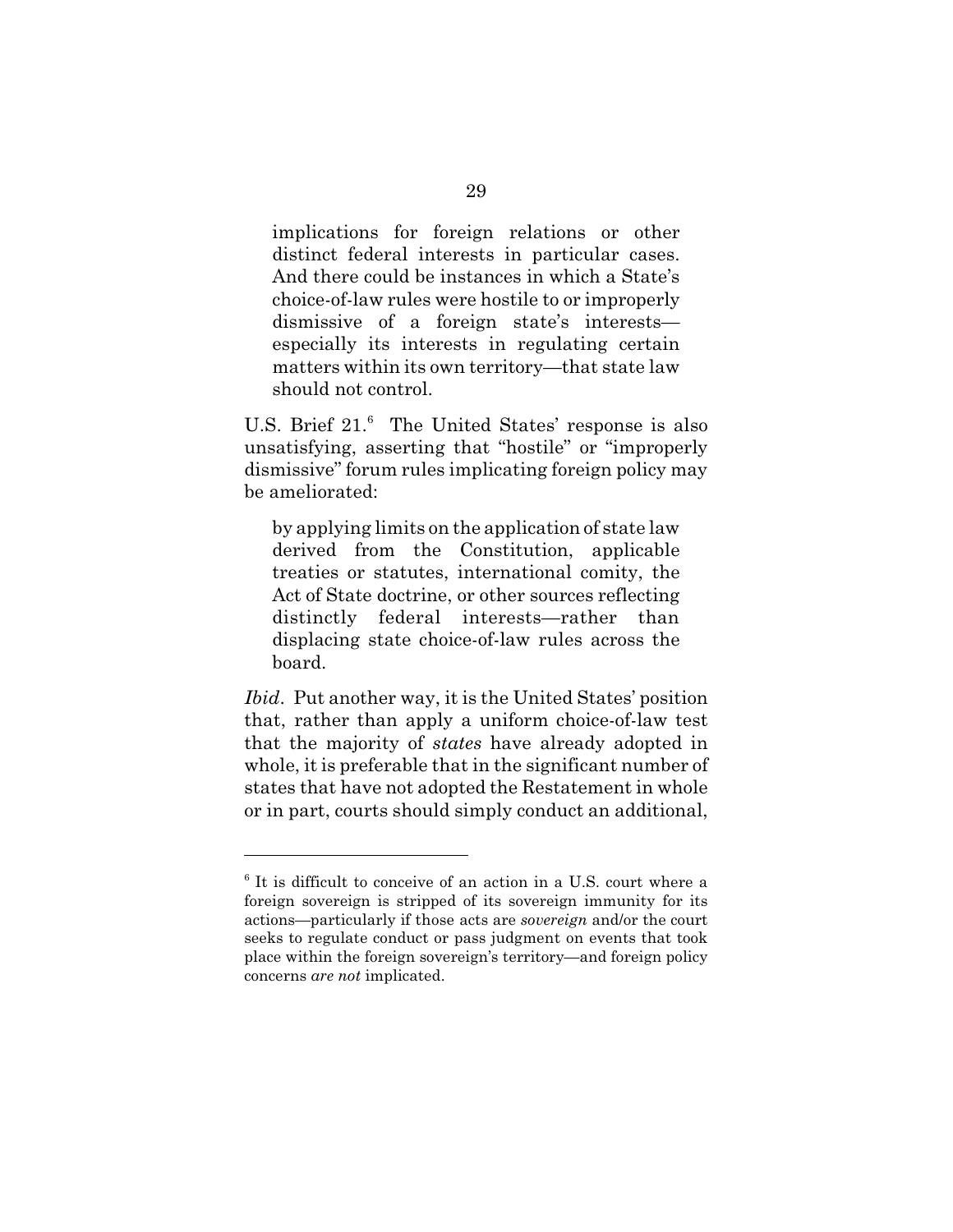case-by-case analysis to examine whether the forum state's choice-of-law rules are "hostile to or improperly dismissive of a foreign state's interests in regulating certain matters within its own territory" and therefore "should not control," even if the forum's choice-of-law test recommends otherwise. That is not a workable solution. Injecting a second level of review—one that is separate from both a choice-of-law test *and* an examination of foreign state liability—only increases, rather than reduces, "the potential for a multiplicity of conflicting results among the courts of the 50 states." *Verlinden*, 461 U.S. at 497. This is the opposite of what Congress intended.

Finally, as the Foundation has learned over sixteen years of litigation in this case, courts often are dismissive of the impact of "applicable treaties or statutes, international comity, the Act of State doctrine, [and] other sources reflecting distinctly federal interests." U.S. Brief 21. In fact, not all courts recognize that such considerations or defenses are available where jurisdiction is premised on the FSIA. *See, e.g., Usoyan v. Republic of Turkey*, 6 F.4th 31, 49 (D.C. Cir. 2021) (reasserting, notwithstanding this Court's decision in *Federal Republic of Germany v. Philipp*, 141 S. Ct. 703 (2021), that international comity cannot "override" the FSIA's "sole and exclusive standards").

# *F. Congress Enacted the FSIA to Promote Uniformity in Actions Against Foreign States*

The FSIA was enacted to promote uniformity among actions involving foreign sovereigns. The Second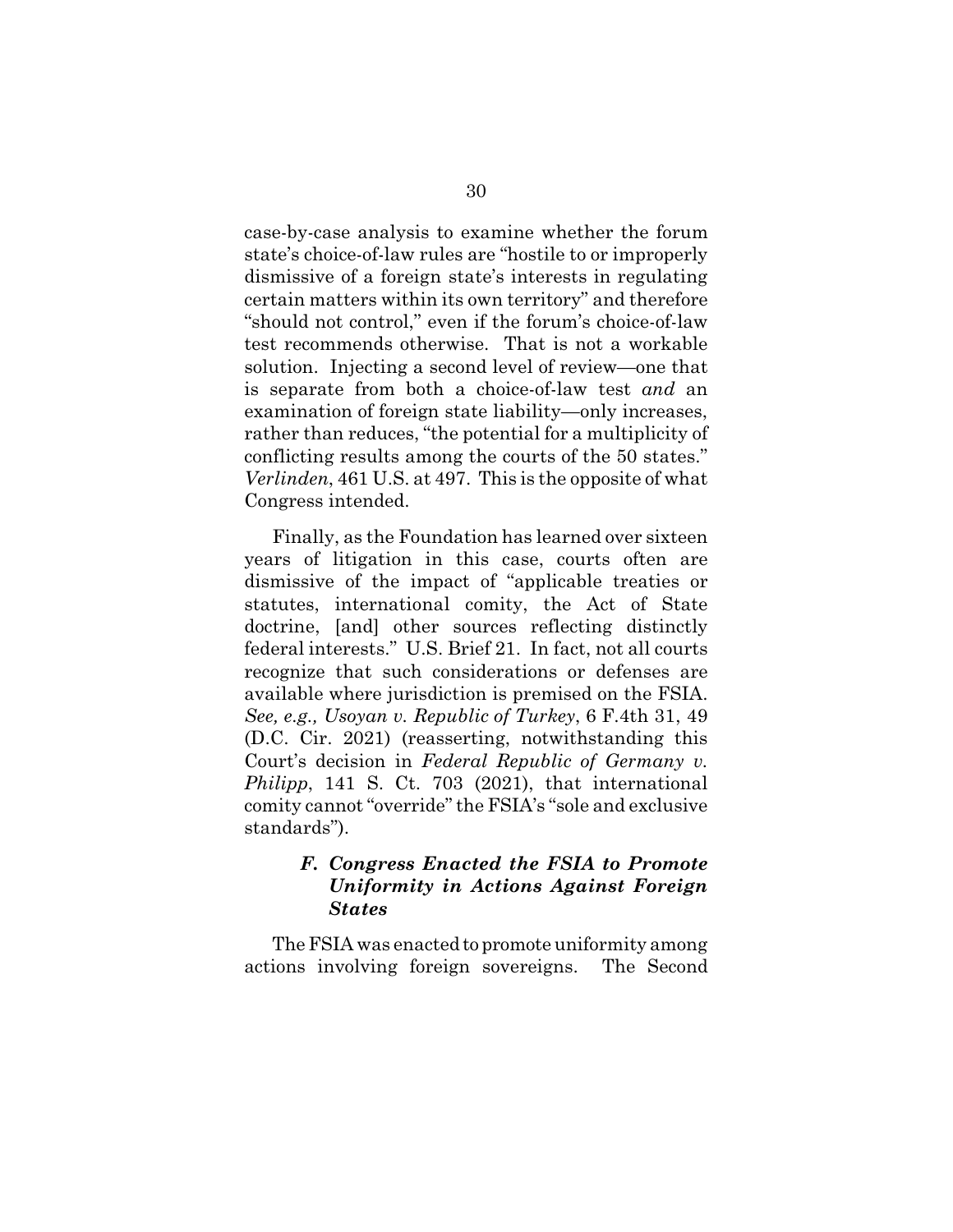Circuit's decision in *Barkanic* that Petitioners and the United States champion acknowledged this goal, but did not believe Congress intended to achieve "uniformity of decision" by applying different choice-oflaw standards to foreign defendants and private parties. 923 F.2d at 960 n.3.<sup>7</sup> Nothing in the FSIA, however, promotes the concept of subjecting sovereigns to the whims of the state law. Indeed, it is for this reason that federal courts were vested with original jurisdiction over these cases. The FSIA's legislative history notes that "uniformity in decision … is desirable since a disparate treatment of cases involving foreign governments may have adverse foreign

 $7$  As the United States notes, a statement deep in the FSIA's legislative history asserted that "Under the *Erie* [*Railroad v. Tompkins*, 304 U.S. 64 (1938)] doctrine, state substantive law, including choice of law rules, will be applied if the issue before the court is non-federal." *Immunities of Foreign States: Hearing on H.R. 3493 Before the Subcommon. On Claims and Governmental* Relations of the House Comm. on the Judiciary, 93d Cong., 1<sup>st</sup> Sess. 2-13 at 47 (1973). H.R. 3493, a precursor to the FSIA, was withdrawn that same year. Two years later, H.R. 11315 was introduced. That bill was further revised and enacted in 1976, as the FSIA. Although the section-by-section analysis of H.R. 11315 is considerably more robust, the newer bill's analysis includes *no* reference to *Erie* or choice of law. Moreover, H.R. 11315's Section-By-Section analysis contains an introductory admonition that its "analysis *supersedes* the section-by-section analysis that accompanied the earlier version of the bill in the 93rd Congress"—H.R. 3493—and that the "*prior analysis should not be consulted* in interpreting the current bill and its provisions." *Id*. at 12 (emphasis added). That analysis notes that "no inferences should be drawn from differences between" H.R. 3493 and H.R. 11315, *id*., but the implications of those differences—most notably, that references to *Erie* were intentionally discarded—are inescapable.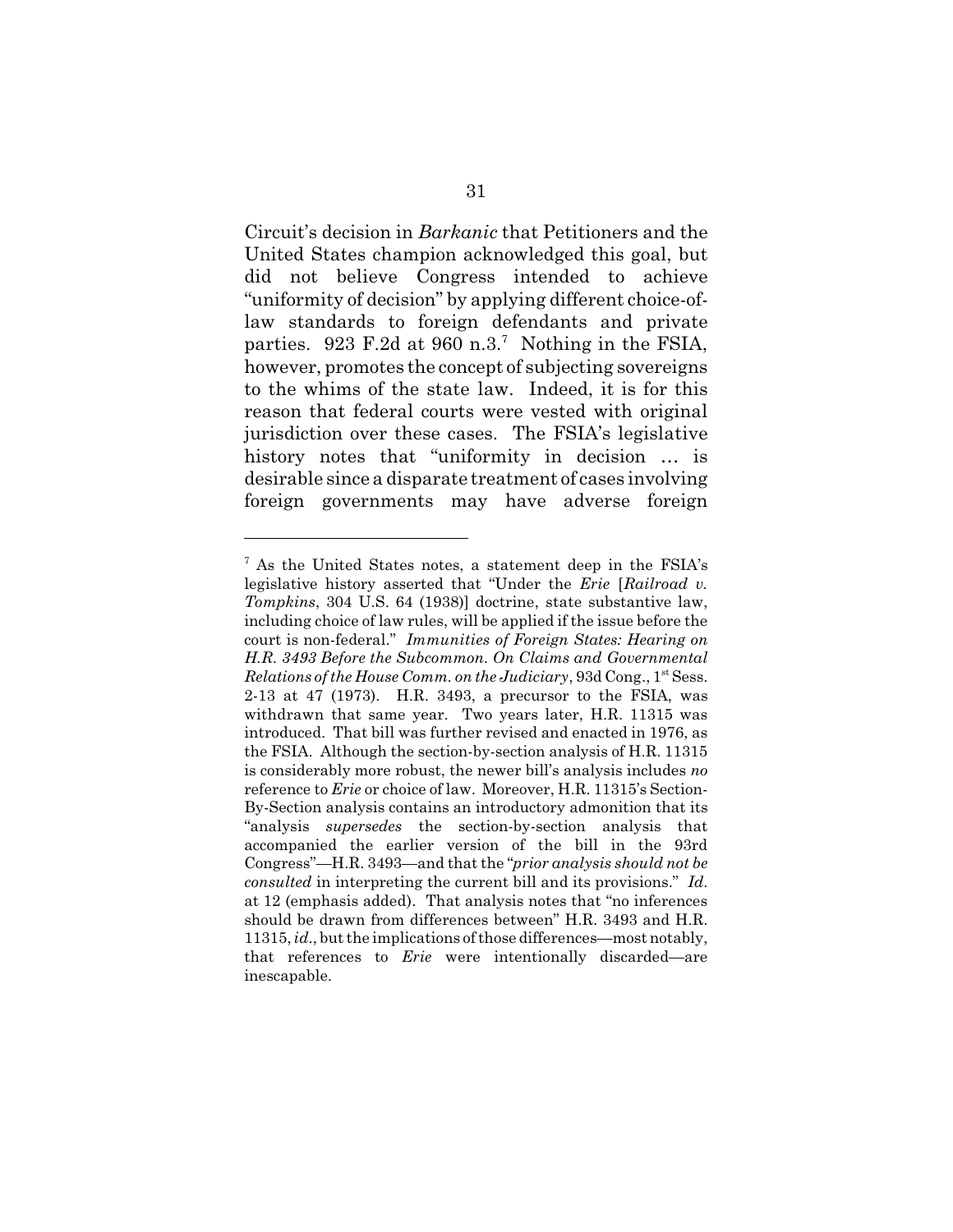relations consequences." House Report 12. Subjecting sovereigns to different state procedurallaws depending on where they are sued does not promote uniformity; it promotes disparate treatment and forum shopping. In fact, treating a non-immune sovereign like a private party subject to diversity jurisdiction ignores *Verlinden*'s admonition that "[a]ctions against foreign sovereigns in our courts raise sensitive issues concerning the foreign relations of the United States, and the primacy of federal concerns is evident." *Verlinden*, 461 U.S. at 493.

The United States asserts that the FSIA's interest in uniformity is limited solely to the threshold analysis of whether (or not) a foreign sovereign is amenable to suit in the United States. U.S. Brief 26. But that is not so. The FSIA' legislative history explains clearly that

Section 1330 provides a comprehensive jurisdictional scheme in cases involving foreign states. Such broad jurisdiction in the Federal courts should be conducive to uniformity in decision, which is desirable since a disparate treatment of cases involving foreign governments may have adverse foreign relations consequences.

House Report 12-13; *see also id.* at 13 (recognizing that actions "tried by a court without a jury tend to promote uniformity in decision where foreign sovereigns are involved"); *id.* at 32 (noting the importance of providing foreign states with ability to remove an action to federal court, "[i]n view of the potential sensitivity of actions against foreign states and the importance of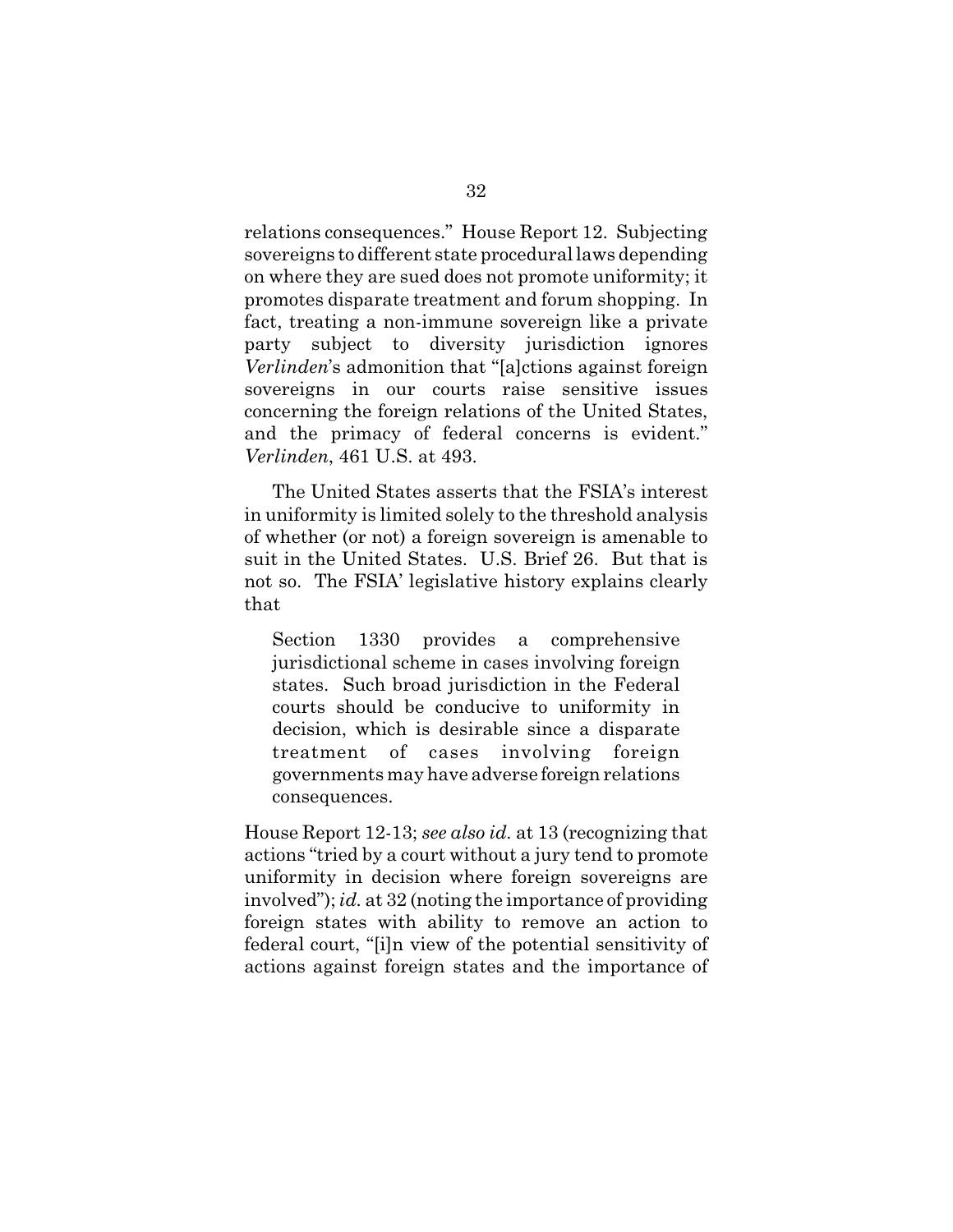developing a uniform body of law"). Neither the language of the FSIA nor its legislative history warrants such a narrow reading of Congress's uniformity goals, as recognized by courts around the country, including this Court. *See, e.g., Verlinden*, 461 U.S. at 489 (quoting House Report at 32); *Mobil Cerro Negro, Ltd. v. Bolivarian Republic of Venezuela*, 863 F.3d 96, 99-100 (2d Cir. 2017) (noting "Congress's stated goals of promoting comity with other sovereigns and ensuring the United States' consistency of approach with respect to federal courts' interactions with foreign sovereigns"); *USX Corp. v. Adriatic Ins. Co*., 345 F.3d 190, 207 (3d Cir. 2003).

The United States further discounts the FSIA's "emphasis on uniformity" by suggesting that the Foundation "cannot explain why applying state rather than federal choice-of-law rules would result in meaningfully less uniformity." U.S. Brief 10. But that too is incorrect, as the government's argument ignores entirely the fact that two states (Michigan and Kentucky) employ choice-of-law tests that explicitly favor the application of their forum's law, Brief in Opposition ("BIO") 14 n.7, and ten others continue to employ the traditional *lex loci delicti* test, which requires application of the law of the jurisdiction where the injury occurs without consultation of the parties' or the competing states' interests, *id*. at 12. While the facts of this particular case—as applied to either the Restatement or California's choice-of-law test mandate the application of Spanish law, it is conceivable that an action brought in Michigan, Kentucky, or a *lex loci delicti* jurisdiction could very well lead to application of a law not favored by the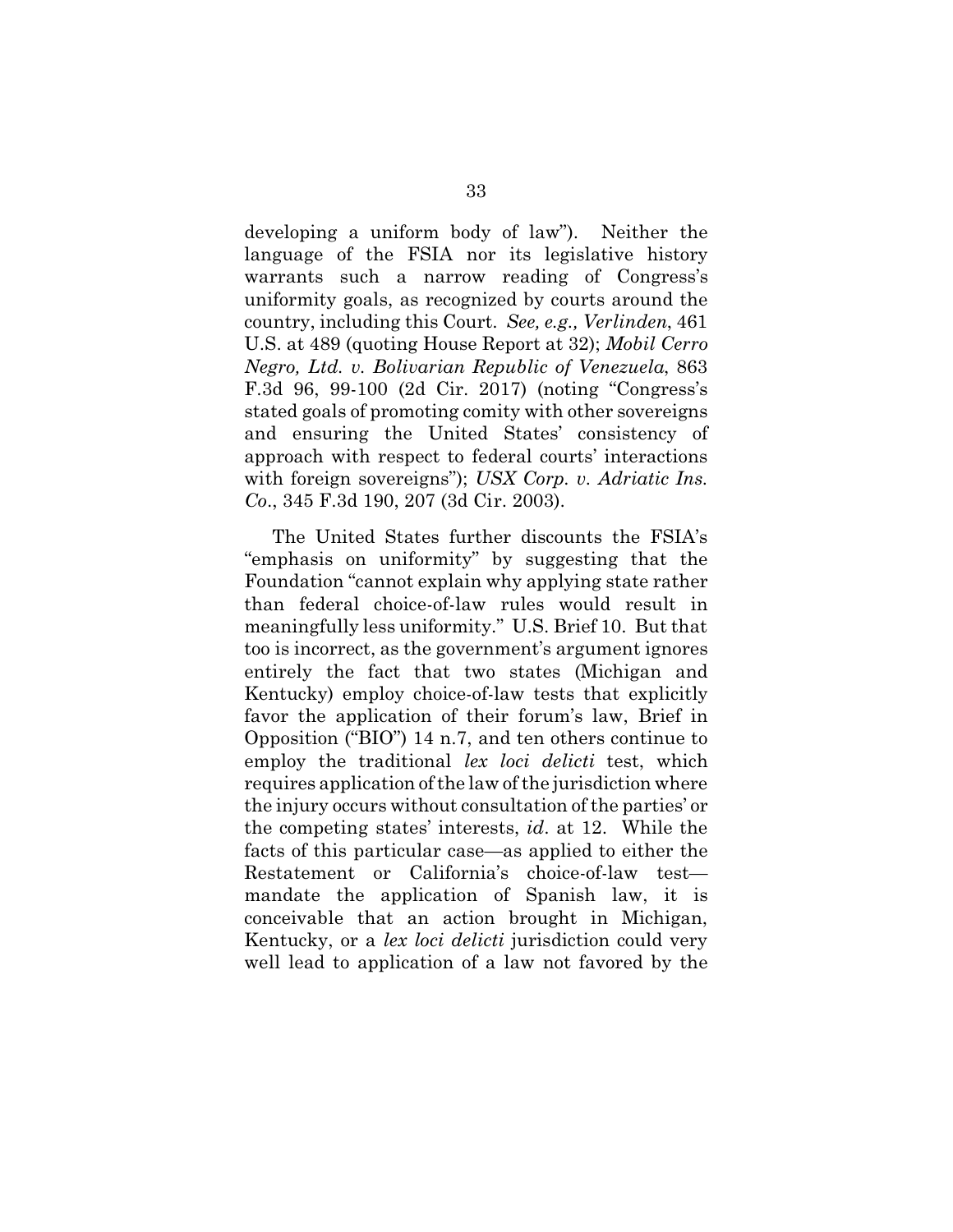Restatement's test, resulting in "meaningfully less uniformity" than would application of federal common law.

The United States acknowledges that, "[w]here Congress wanted to depart from the equal treatment principle [—integral to the FSIA—] it said so explicitly." U.S. Brief 13. The Foundation agrees. For this reason, the FSIA allows courts to examine a nonimmune foreign state's substantive liability under *state law*. In that way, a foreign state defendant is treated like a private individual defendant*.* But a choice-of-law test is not a liability determination. Had Congress intended the FSIA to "depart from the equal treatment principle" to examine pre-liability issues like the proper choice-of-law test, it would have said so "explicitly." *Lauritzen v. Larsen*, 345 U.S. 571, 591 (1953) ("The purpose of a conflict-of-laws doctrine is to assure that a case will be treated in the same way under the appropriate law regardless of the fortuitous circumstances which often determine the forum.").

# *G. Only Federal Common Law's Choice-oflaw Test Contemplates Consideration of the Federal and International Laws, Policies, and Agreements On Which Petitioners and Their Amici Focus*

Petitioners complain that federal common law's choice-of-law test "led the district court to engage in a free-wheeling interpretation of various Restatement elements, with highly questionable results." Brief 27. That Petitioners' disagree with the lengthy analyses conducted by both the district court and the court of appeals does not render those courts' determinations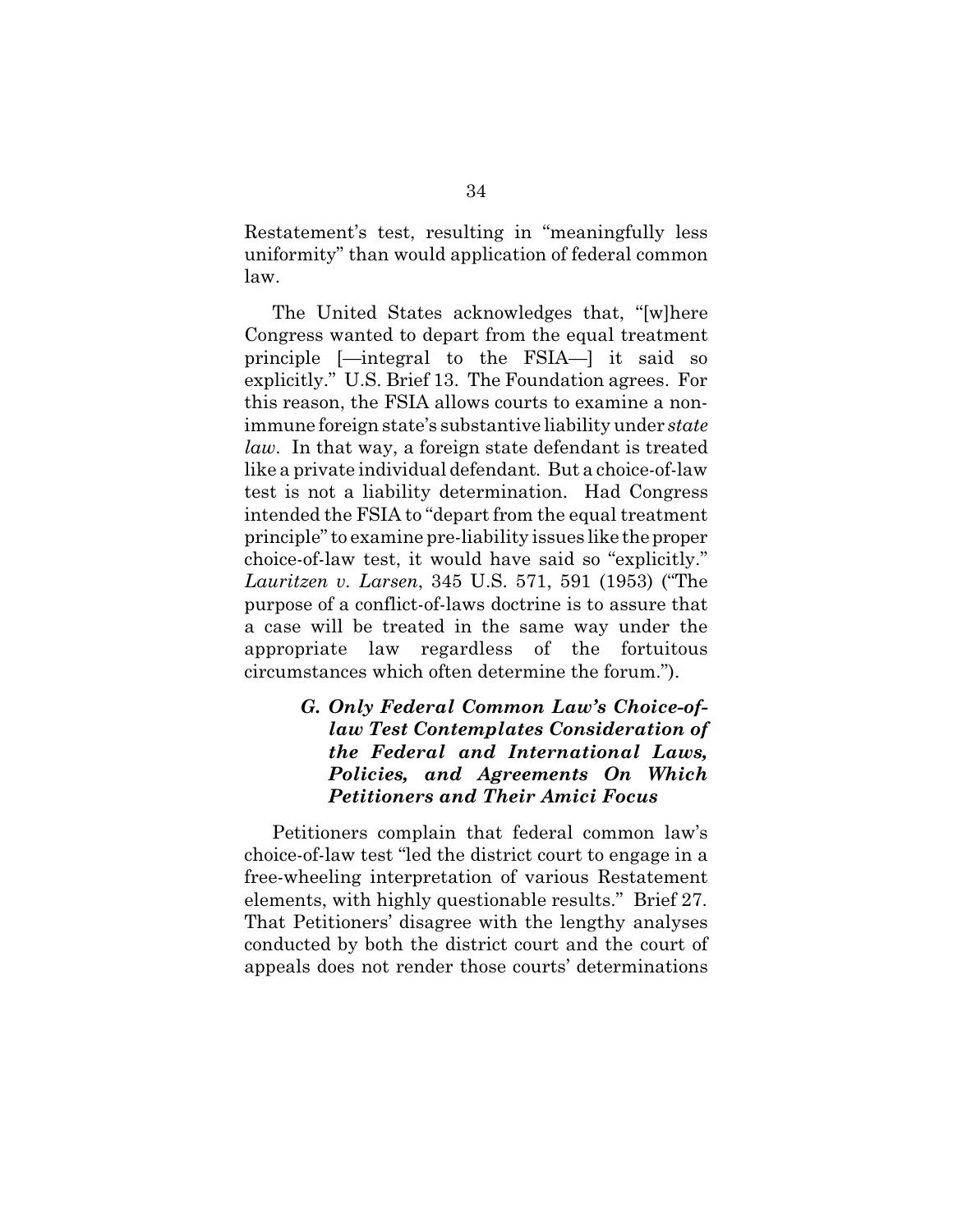"highly questionable." Moreover, as even the United States acknowledges "[i]t is undisputed at this stage … that the application of federal common law results in the application of Spanish law, which allowed [the Foundation] to acquire title to the stolen painting by acquisitive prescription, making [the Foundation] rather than petitioner[s] its lawful owner." U.S. Brief 14. Thus, the lower courts' finding that, if Spanish law applies, the Foundation is the owner of the Painting is not under review or subject to challenge.

Petitioners fault the lower courts for giving "virtually no weight" to (1) "California's laws and policies protecting its citizens' property rights with respect to stolen property in general and stolen works of art in particular," or (2) "U.S. law and policy and international agreements relating specifically to Nazi looted art that are inconsistent with Spain's broadly applicable adverse possession." Brief 28. As to the first point, as this Court can easily confirm, both lower courts discussed *at length* California's laws and policies, as well as their limitations, before determining that Spain had the more significant relationship with the parties and action, as required by the Restatement, Pet. App. C20-C26, D5-D7; *and* the district court recognized that Spain's governmental interests would be more impaired than those of California if Spain's laws were not applied, *Id*. at D7-D11. But as to the second point, Petitioners' argument weighs *strongly against* the application of California's choice-of-law test.

It is not disputed that federal common law directs courts to consider national and international laws and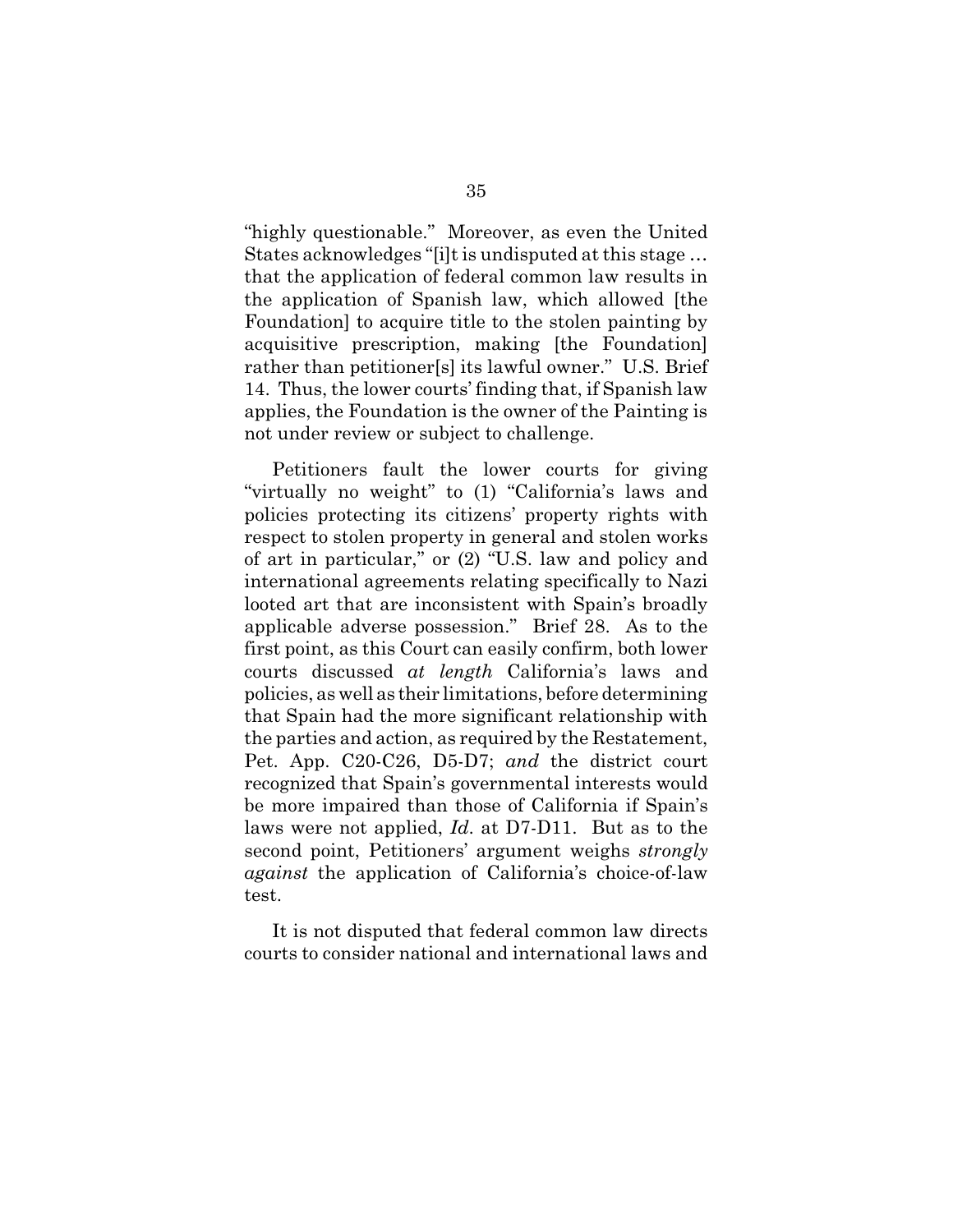policies as part of their choice-of-law analysis. *Id*. at C20-C26, D5-D6 (quoting Section 6 of the Restatement, which includes among the factors to consider in the choice-of-law analysis: "the needs of the *interstate and international systems*," "the relevant policies of *other interested states* and the *relative interests of those states in the determination of the particular issue*," and "the basic policies underlying the *particular field of law*") (emphases added).

But the "U.S. law and policy and international agreements relating specifically to Nazi looted art" that Petitioners and *amici* reference as important do *not* factor into California's governmental interest test. That test contains three considerations:

[First] whether the relevant law of each of the potentially affected jurisdictions with regard to the particular issue in question is the same or different. Second, if there is a difference, the court examines each jurisdiction's interest in the application of its own law under the circumstances of the particular case to determine whether a true conflict exists. Third, if the court finds that there is a true conflict, it carefully evaluates and compares the nature and strength of the interest of each jurisdiction in the application of its own law to determine which state's interest would be more impaired if its policy were subordinated to the policy of the other state, and then ultimately applies the law of the state whose interest would be the more impaired if its law were not applied.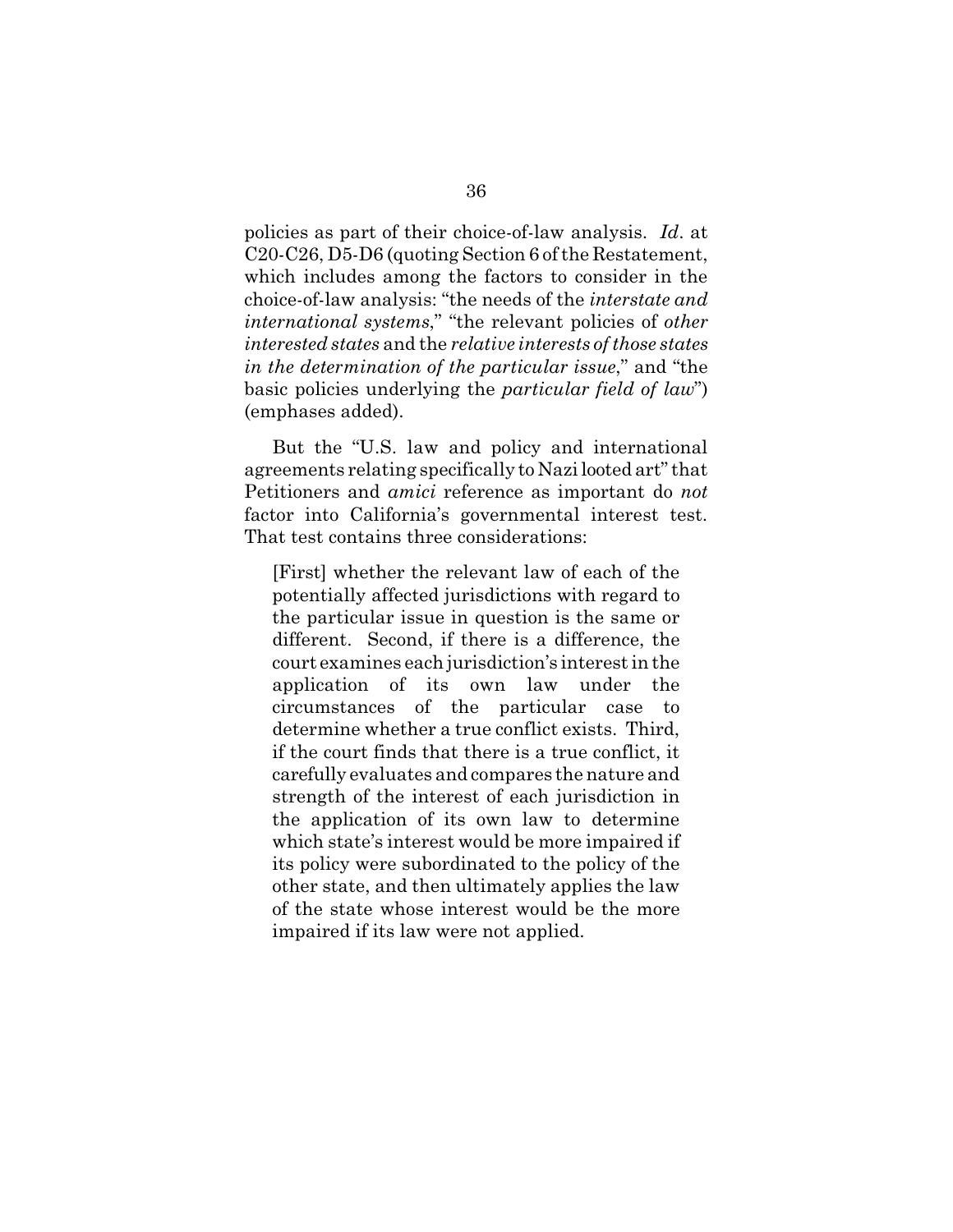Pet. App. D7 (quoting *Kearney v. Salomon Smith Barney, Inc*., 137 P.3d 914, 922 (Cal. 2006) (internal quotations and citations omitted)). Absent is a reference to national, international, or *any* other interest, law or policy beyond those of the states whose laws are in conflict.<sup>8</sup>

Petitioners assert otherwise, ignoring *Kearney* and boldly stating that California's choice-of-law test "requires considerationof'all'interests, including those of United States law and diplomatic agreements such as the Washington Principles and Terezin Declaration[.]" Brief 11 (emphasis added). Petitioners cite no legal authority for this proposition, instead referencing only their own Motion for Summary Adjudication. *Ibid*. (citing 2:05-cv-03459, Dkt. 251 16, 30, 45-48). But neither the referenced motion, which is only twenty-six pages, nor the reply supports this statement, as Petitioners did not advance this argument before the district court and therefore did not marshal any (non-existent) supporting authority there either. Following the district court's denial of that motion, Petitioners claimed on appeal that "United States law/policy is also relevant to the choice of law analysis," with citation to the intermediate court of appeals decision in *Stonewall Surplus Lines Insurance Co. v. Johnson Controls, Inc*., 17 Cal. Rptr. 2d 713 (Cal.

<sup>&</sup>lt;sup>8</sup> Foreign policy "is not an area of 'traditional state responsibility" that can be controlled or governed by California or its law. *Von Saher v. Norton Simon Museum of Arts at Pasadena*, 592 F.3d 954, 965 (9th Cir. 2010) (quoting *American Ins. Ass'n v. Garamendi*, 539 U.S. 396, 419 n.11 (2003)).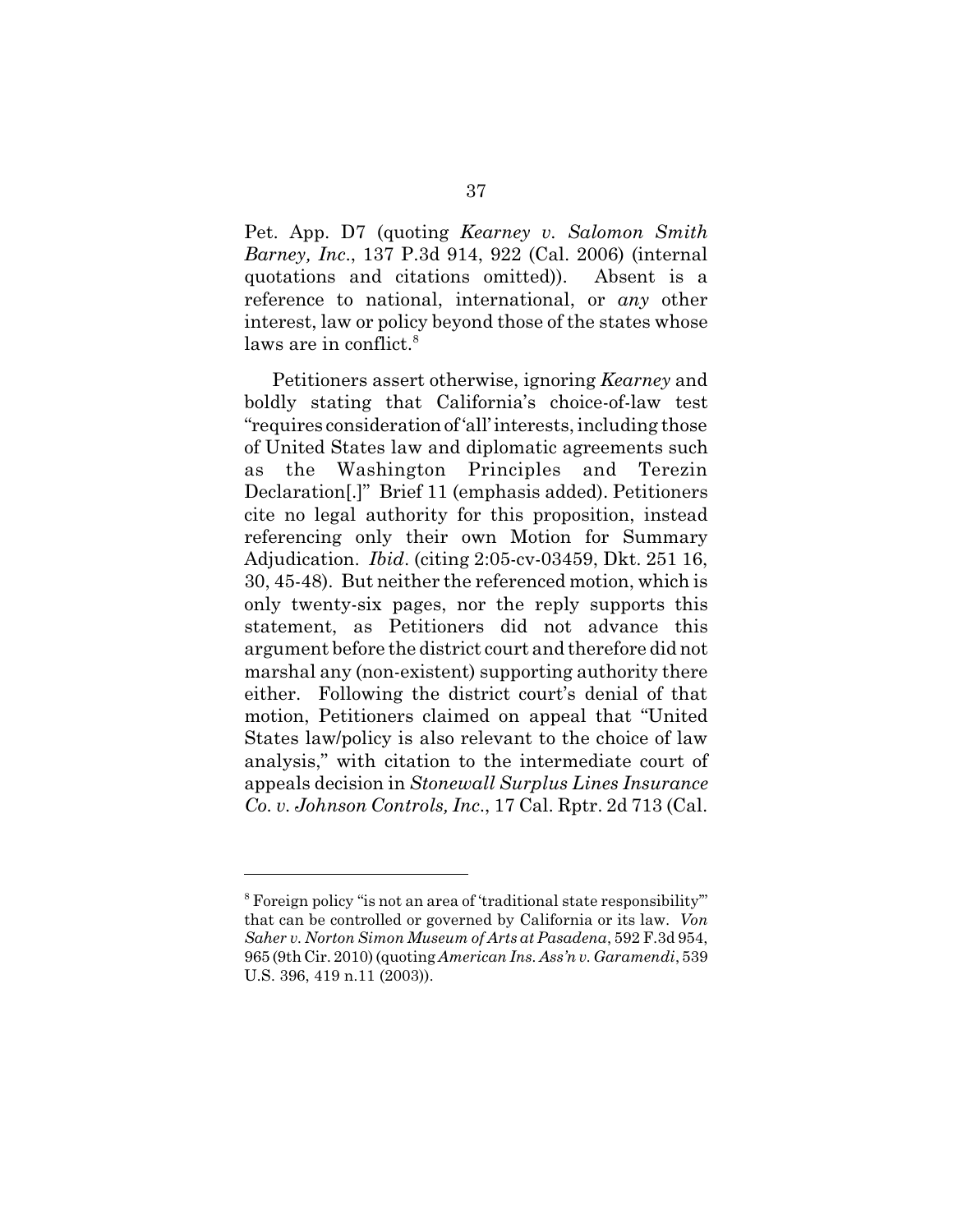Ct. App. 1993). No. 15-55550, Dkt. 23 at  $45.9$  But Petitioners misrepresented then—and continue to misrepresent now—the holding and relevance of that case.

In *Stonewall Surplus*, the court was asked to determine whether California or Wisconsin law should govern an insurance indemnity claim. In the context of applying California's governmental interest test, that court noted that the "forum must consider all the foreign and domestic elements and interests involved in the case to determine the applicable rule." 17 Cal. Rptr. 2d at 718. But the context of the claim—and the court's analysis—make clear that the words "foreign and domestic" were simply formal terms, as the only "interests involved" were those of California (domestic) and Wisconsin (foreign). The intended meaning of "foreign and domestic" is even more apparent in *Reich v. Purcell*, 432 P.2d 727 (Cal. 1967)—the California Supreme Court decision that *Stonewall Surplus* applied. *Reich* involved a California wrongful death action, following a car accident in Missouri, brought by the decedents' heirs who were living in Ohio at the time of the accident. *Id.* at 728. The court noted—and without citation—that "[a]s the forum we must consider all of the foreign and domestic elements and interests involved in this case to determine the rule applicable." *Id*. at 730. But read in context, the

<sup>&</sup>lt;sup>9</sup> Petitioners' reply brief in the court of appeals included a single citation to *Stonewall Surplus*, No. 15-55550, Dkt. 90 at 50, but discussed the application of national and international policies *only* within the context of the *Restatement*, *id.* at 42-44.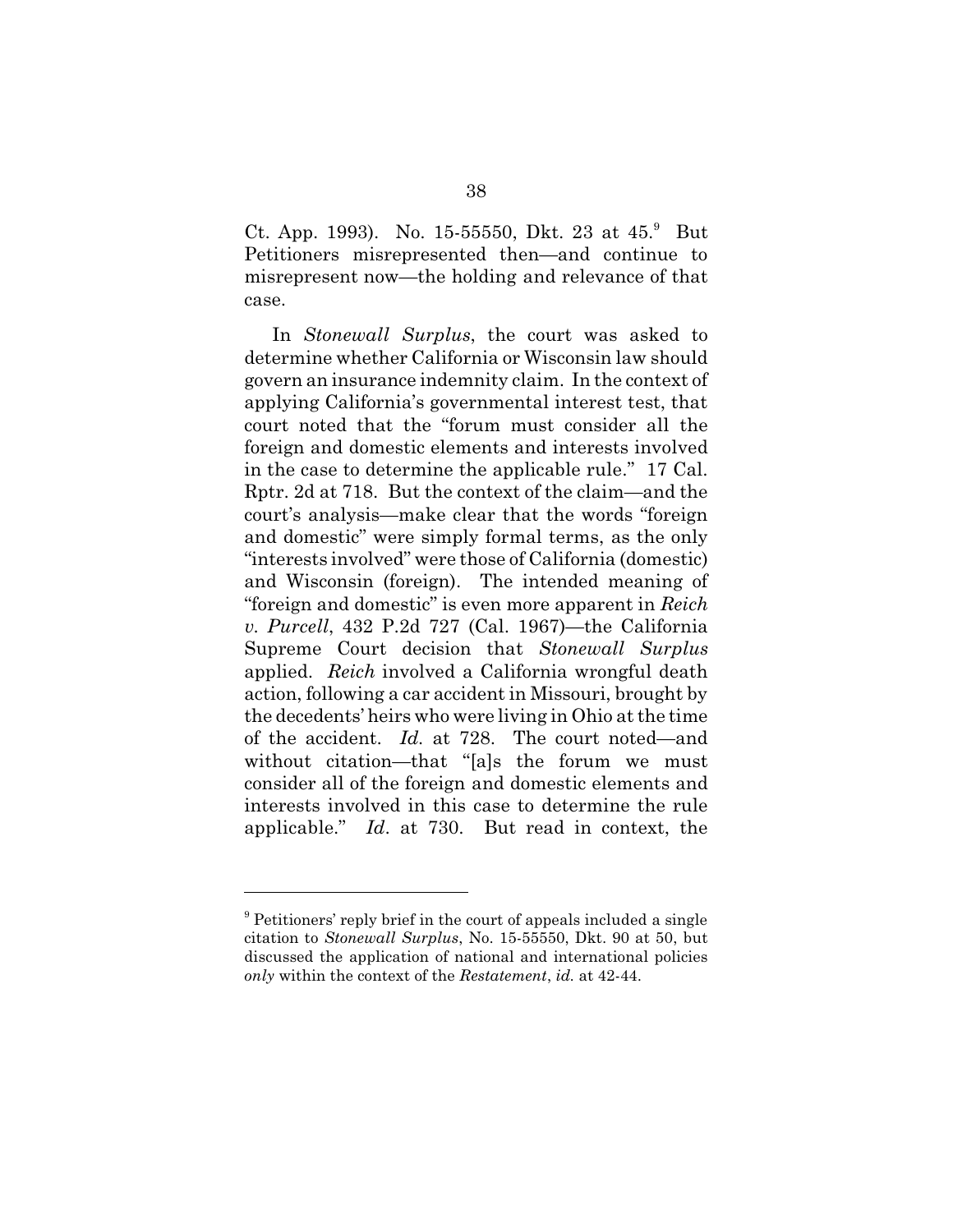clear—and limited—scope of this statement is unmistakable:

As the forum we must consider all of the foreign and domestic elements and interests involved in this case to determine the rule applicable. Three states are involved. Ohio is where plaintiffs and their decedents resided before the accident and where the decedents' estates are being administered. Missouri is the place of the wrong. California is the place where defendant resides and is the forum.

*Id.*, *see also id*. at 729 ("The forum must search to find the proper law to apply based upon the interests of the litigants and the *involved* states.") (emphasis added). Neither *Stonewall Surplus* nor *Reich* supports Petitioners' expansive interpretation of California's governmental interest test to consider interests expressed in federal law and policy or international agreements. Indeed, no court has adopted Petitioners' self-serving mischaracterization.

In sum, the national laws and policies and international agreements that Petitioners and *amici* emphatically claim are so imperative to the determination of the proper choice-of-law determination are *wholly irrelevant* to California's choice-of-law test. Demands that "the choice-of-law analysis in this case must take into account the entirety of consistent federal policy favoring the restitution of Nazi-confiscated art to its rightful owners," 1939 Society Brief 14, are served *only* with the application of federal common law.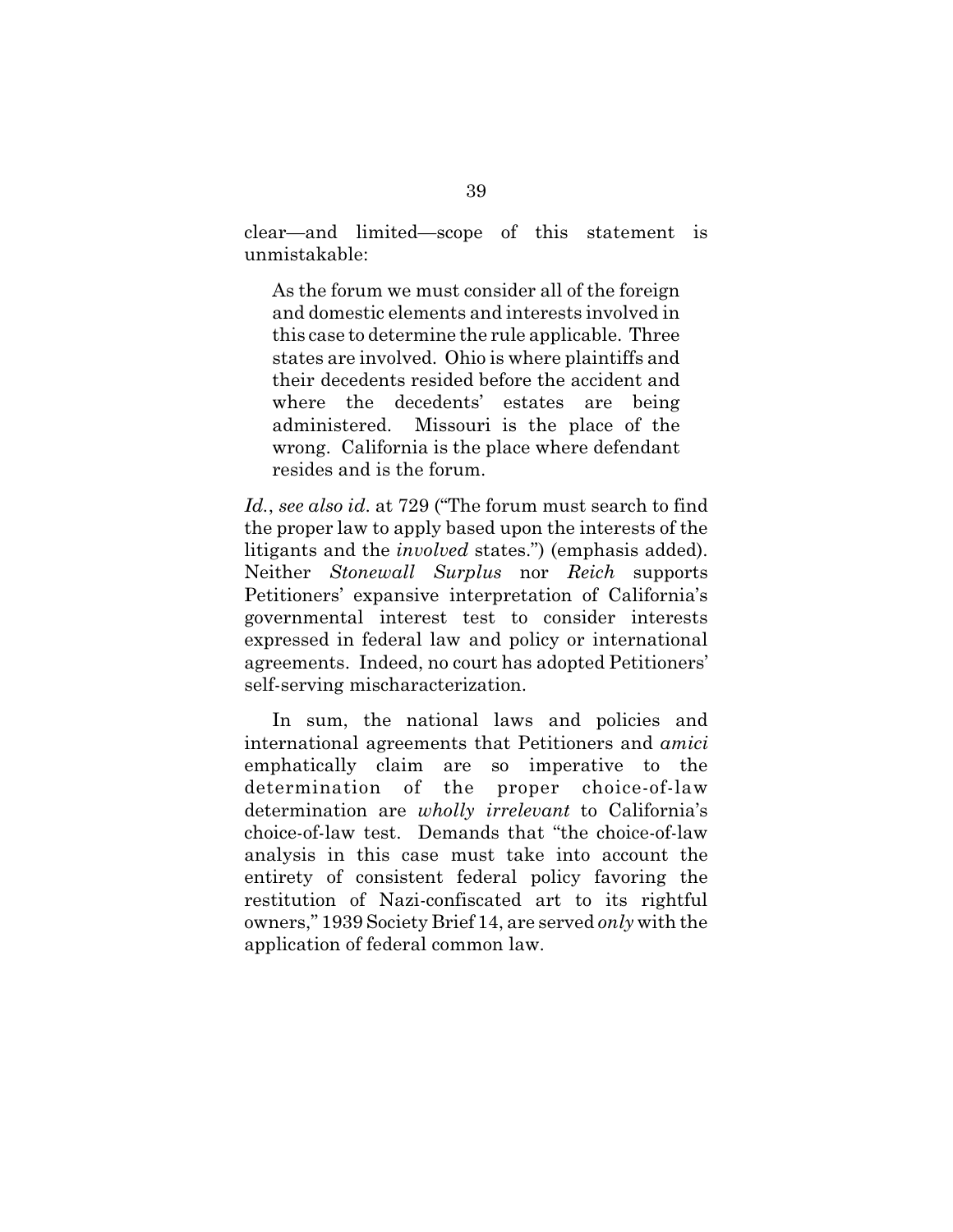# *H. Use of Federal Common Law Avoids Forum Shopping and Reduces the Potential for the Disparate Application of State Law*

If courts are permitted to use their forum's choiceof-law test, claimants will be encouraged to file suit in a forum where they perceive that the choice-of-law test will lead to the application of more favorable law, even if that state's law's connection to the case is limited. Petitioners acknowledge that if Mr. Cassirer "had been living in New York, Houston, Cleveland, or Washington, D.C., when he brought this action, the federal courts in those cities would have applied state choice-of-law rules." Pet. Reply 1; *see also id*. at 11 n.2. This highlights the very limited—and largely random—role that a forum can play in the choice-oflaw game. Given that a foreign sovereign can be haled into a U.S. court decades after an injury that was caused by a *different sovereign*, application of the *forum*'s choice-of-law test would give the sovereign little if any confidence that the FSIA will be applied uniformly or that its sovereignty will be respected, raising the potential for "adverse foreign relations consequences," an issue Congress affirmatively sought to avoid. House Report 12-13.

The district court recognized the inherent unfairness of affording the forum's law too much weight because, but for Mr. Cassirer's retirement to San Diego, California would have *no interest* in this case:

If Spain's interest in the application of its law were subordinated to California's interest, it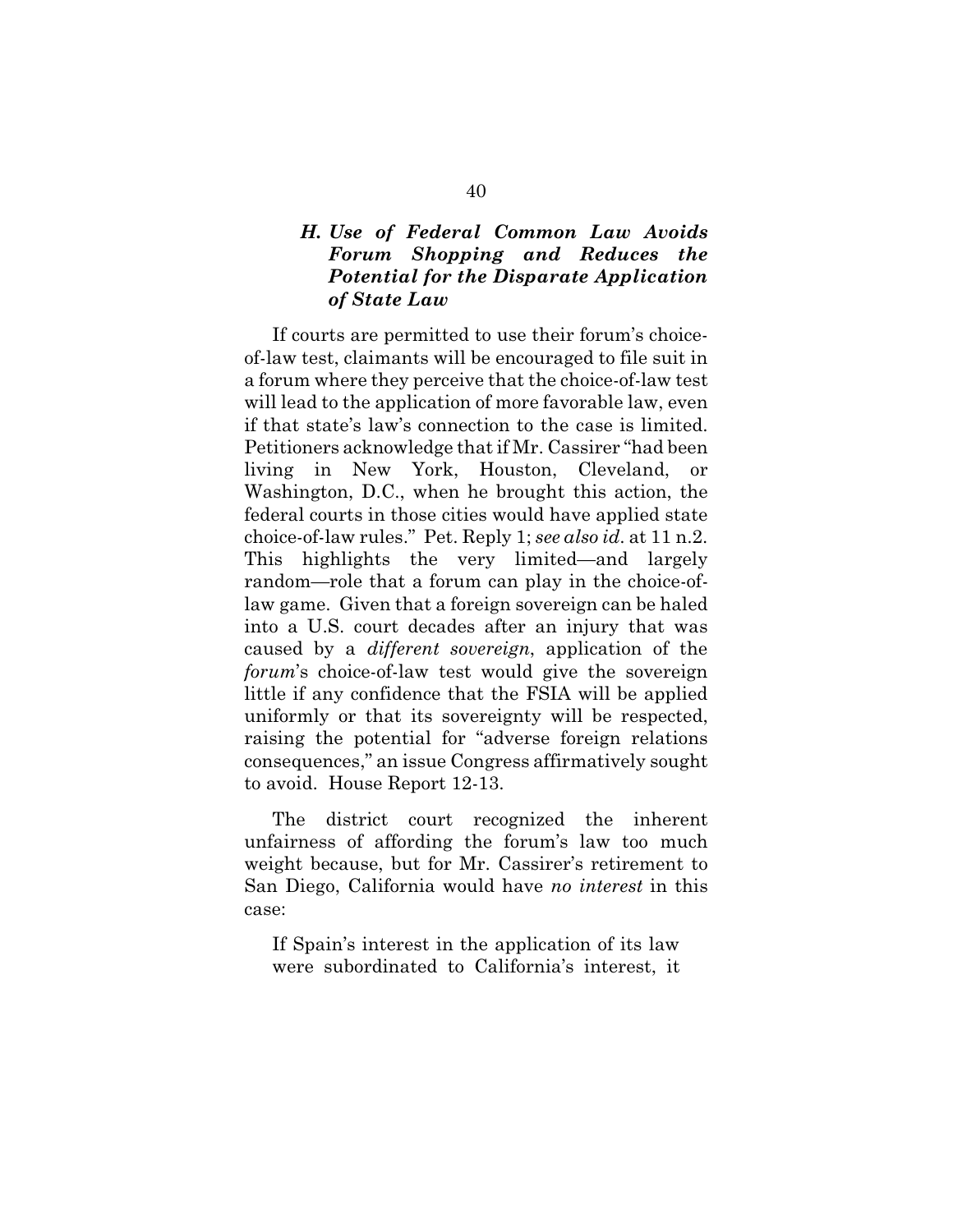would rest solely on the fortuitous decision of Lilly's successor-in-interest to move to California long after the Painting was unlawfully taken by the Nazis and the fact that he happened to reside there at the time the Foundation took possession of the Painting. Subjecting a defendant within Spain to a different rule of law based on the unpredictable choice of residence of a successor-in-interest would significantly undermine Spain's interest in certainty of title.

Pet. App. D10. It is troubling that had Mr. Cassirer retired to Michigan or Kentucky, for example, the forum's preference for its own laws could result in application of the law of a state with demonstrably less interest in the case. Alternatively, had he retired to New Mexico, a state where tort actions "are governed by the law of the place where the wrong occurred," *Terrazas v. Garland & Loman, Inc*., 142 P.3d 374, 377 (N.M. Ct. App. 2006), or Florida, where state courts apply the Restatement, *Bishop v. Fla. Specialty Paint Co*., 389 So. 2d 999, 1001 (Fla. 1980), there is little doubt that the forum *and* the federal common law tests would warrant the same result. Because there is a real possibility that different choice-of-law tests could lead to different results, thereby encouraging potential claimants to forum shop, the goal of uniformity of decision is best served by mandating the use of federal common law's choice-of-law test in *all* FSIA-based  $\mathrm{cases.}^{10}$ 

<sup>10</sup> The United States cites *Erie* as support for the proposition that "a federal court applies all of a State's substantive rules in applying that State's law." U.S. Brief 18 (citing 304 U.S. at 78).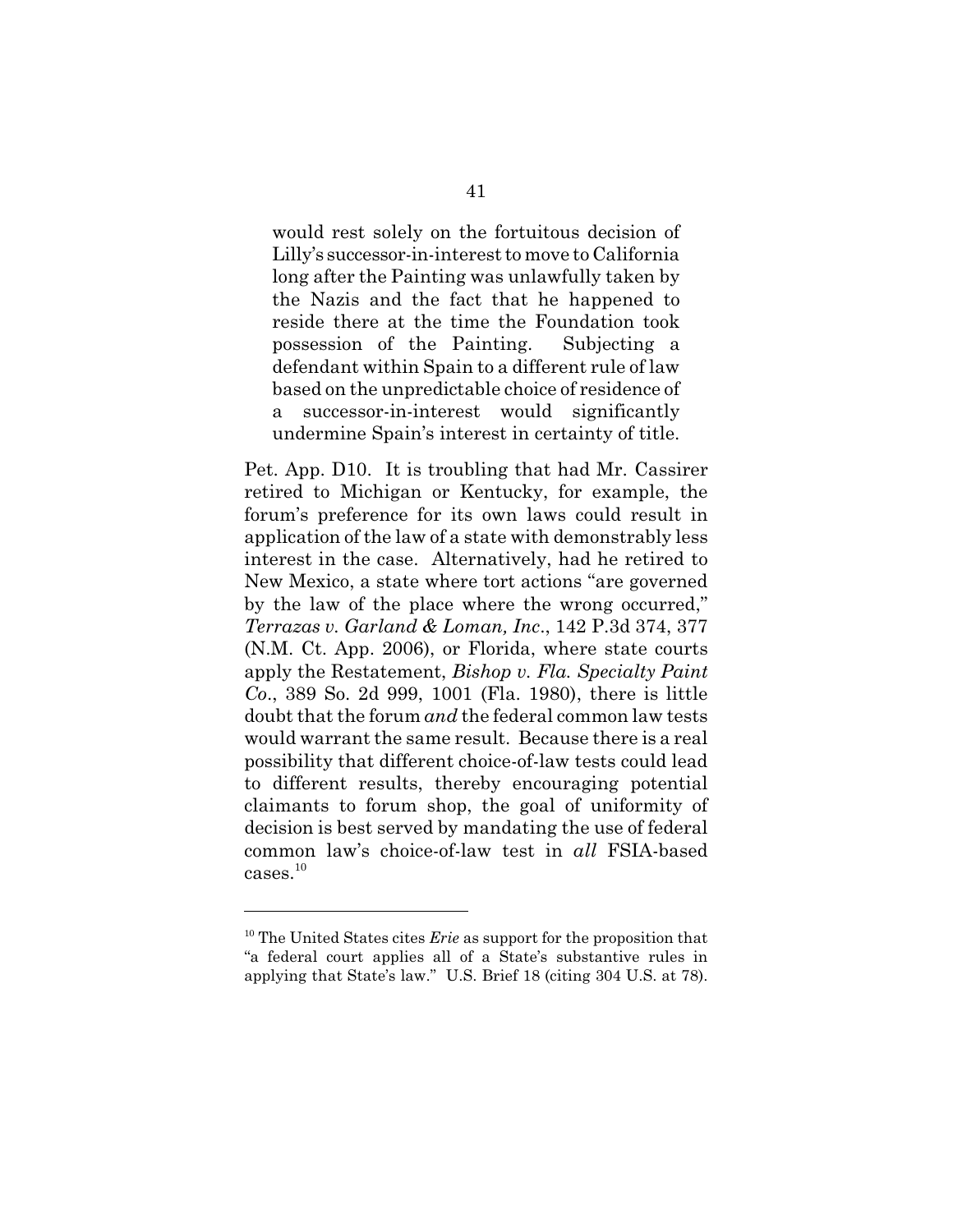# *I. The FSIA and FTCA Are Readily Distinguishable, Providing Limited Support for the Application of the Forum's Choice-of-law Test*

Petitioners and the United States assert that the Court's choice-of-law analysis in this case should be guided by a statute that has no relevance to foreign sovereigns or foreign policy. Brief 30; U.S. Brief 15-18. They argue that because the Federal Tort Claims Act ("FTCA"), 28 U.S.C. §§ 1346, 2671 *et seq*., contains a "same manner and to the same extent" requirement and this Court determined that the forum choice-of-law test should apply to FTCA-based cases, this Court should engraft a comparable forum choice-of-law test onto the FSIA too. U.S. Brief 15 (citing *Richards v. United States*, 369 U.S. 1, 6 (1962)); *see also* Brief 30. The statutes, however, are readily distinguishable.

First, the FTCA contains a provision specifying that the governing law is "the law of the place where the act or omission occurred." 28 U.S.C. § 1346(b)(1). As noted by the United States, this Court held that this "law of the place" language encompasses a State's "whole law (including choice-of-law rules) of the place where the negligence occurred[.]" U.S. Brief 16 (quoting *Richards*, 369 U.S. at 2-3). Thus, application of the forum's choice-of-law test "enables the federal courts to

Although that decision predates theFSIA by decades, is predicated on diversity jurisdiction, *and* did not involve a foreign sovereign, *Erie*'s acknowledged twin goals—"discouragement of forumshopping and avoidance of inequitable administration of the laws," *Hanna v. Plumer*, 380 U.S. 460, 468 (1965), are furthered *only* with the application of federal common law's choice-of-law test.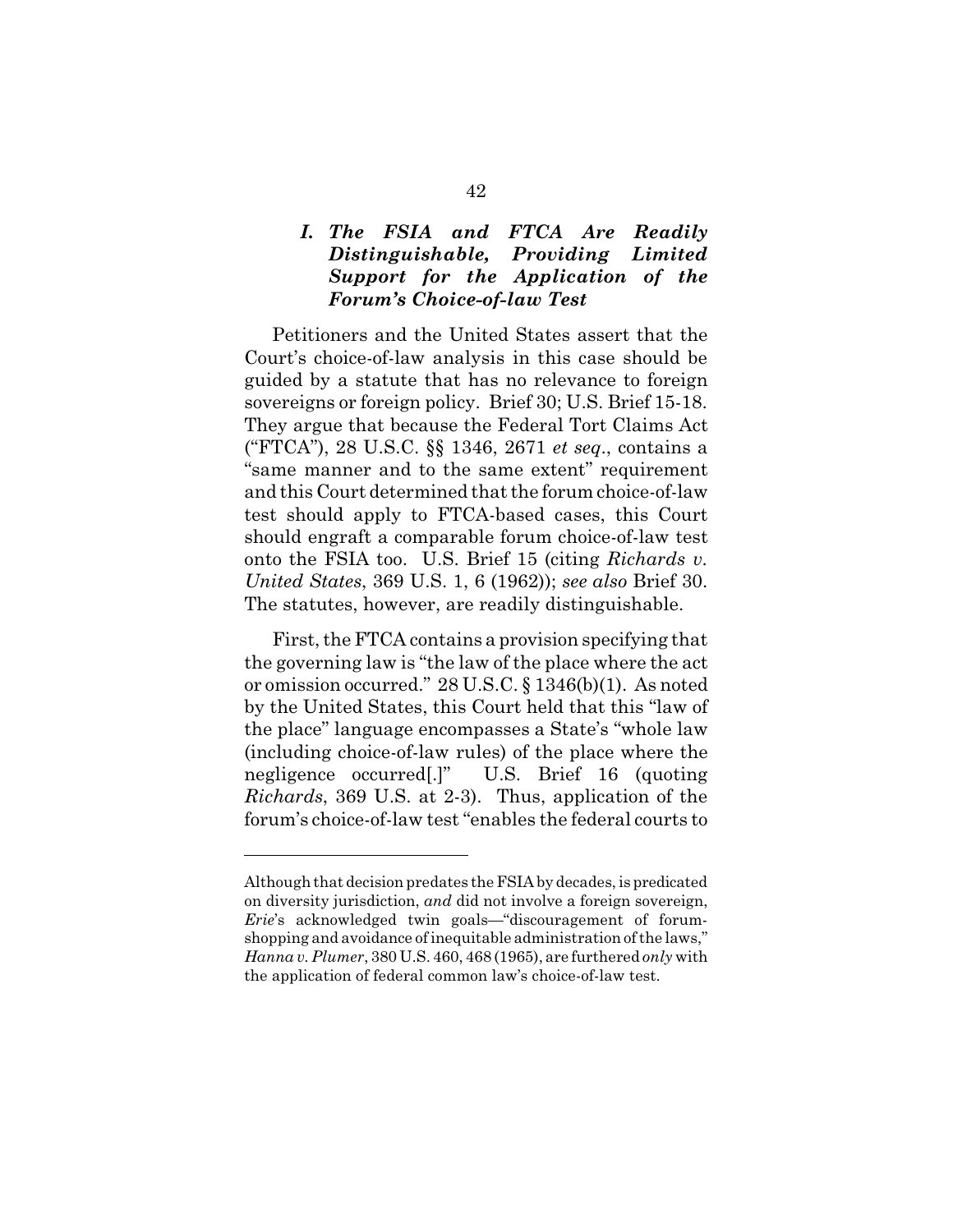treat the United States as a 'private individual under like circumstances,' and thus is consistent with the Act as a whole." *Richards*, 369 U.S. at 11 (quoting 28 U.S.C. § 2674). But unlike the FTCA, the FSIA does not contain "law of the place" language that would warrant application of a state's "whole law (including choice-of-law rules)[.]" *Id.* at 2-3.<sup>11</sup>

Moreover, if the FTCA's "law of the place where the act or omission occurred" language *was* incorporated (without specific reference) into the FSIA, as the United States contends, U.S. Brief 17, then that provision must be read with the "same manner and to the same extent" language to favor the application of *Spanish* law. It is the Foundation's public purchase of the Painting, in Spain, and the vesting of the Painting's title, in Spain, no later than June 21, 1999, that are the "acts" that caused Petitioners' injury. Mr. Cassirer's failure to bring a claim—much less notify museums, Pissarro experts, or the public of his claim to the

<sup>11</sup> The United States acknowledges "tension" in *Richards* because applying state choice-of-law principles would ensure equal treatment between the U.S. government and a private individual under like circumstances only "where the forum State is the same as the one in which the act or omission occurred," U.S. Brief 16 (quoting 369 U.S. at 12), but that "no such tension obtains here," *id.* This Court is not being asked, however, to fashion a rule just for this case, but for all cases brought under the FSIA. And the FSIA specifically contemplates that claimants may seek to hold a foreign sovereign liable for acts or omissions that occur *inside* the United States. *See, e.g*., 28 U.S.C. § 1605(a)(2) (permitting jurisdiction where the "action is based upon a commercial activity carried on in the United States by the foreign state"). Thus, with the United States' analogy to the FTCA, the "tension" identified in *Richards* remains.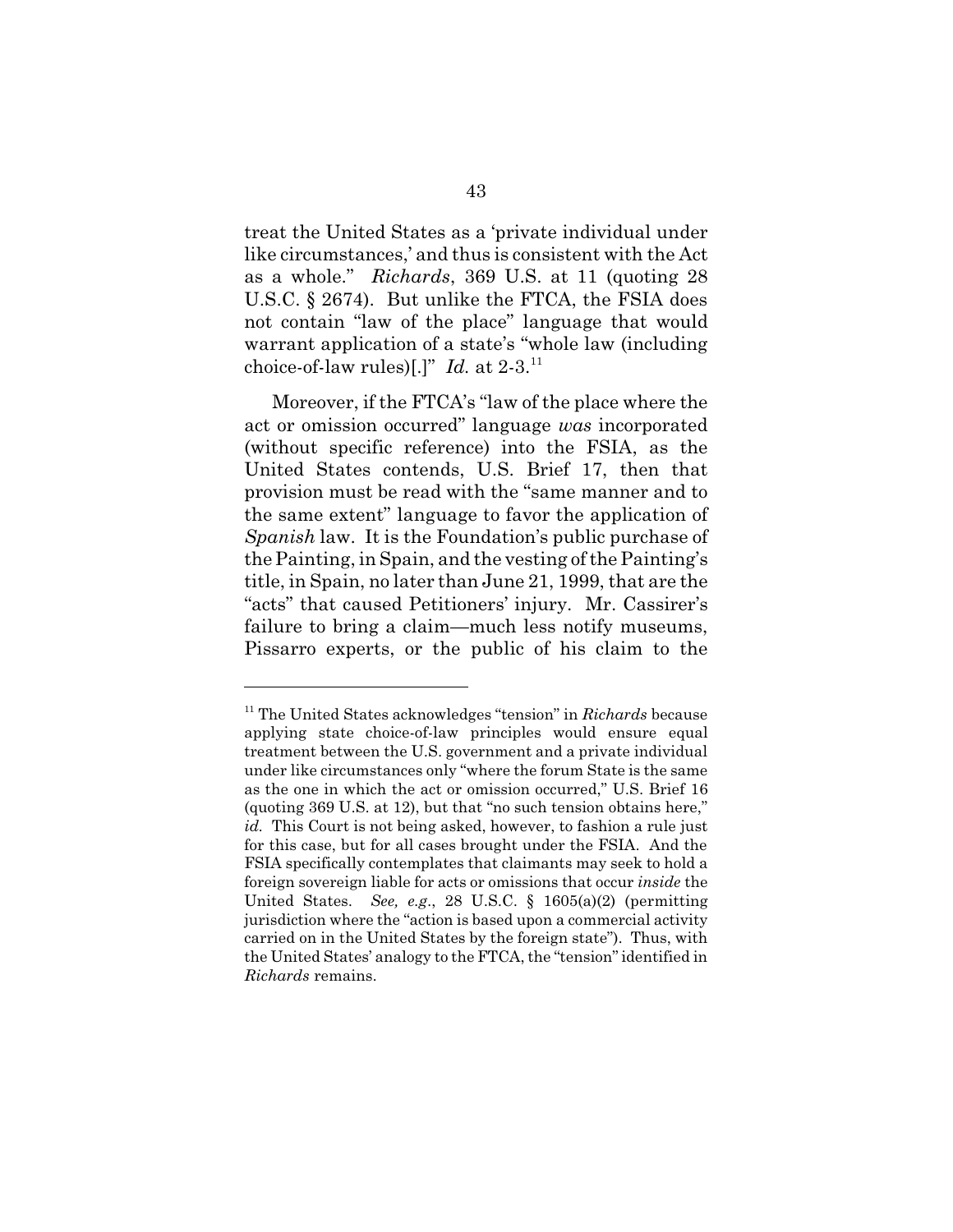Painting—when he lived in New York, or later in Ohio, or for the first thirty years as a California resident, is not the "omission" that could warrant application of the laws of one of those states. As "the law of the place where the act or omission occurred," is Spain, nothing in the FTCA—or its loose analogies to the FSIA—warrant application of any state's choice-of-law test, much less California's. $^{12}$ 

Further, Congress did not intend for the FSIA to subject foreign states—acting either in their private or public (sovereign) capacity—to the same liability that the U.S government faces in U.S. courts. Rather, Congress intended to subject foreign states to the same treatment in United States courts that the United States government receives in *foreign* courts. *See* House Report 8 (stating that the "restrictive" principle of sovereign immunity "is regularly applied against the United States in suits against the U.S. Government in foreign courts"); *McKeel v. Islamic Republic of Iran*, 722 F.2d 582, 587 (9th Cir. 1983), *cert. denied*, 469 U.S. 880 (1984).

This Court has consistently recognized the important relevance of international law in cases where jurisdiction is premised on the application of an FSIA exception. *See, e.g, Philipp*, 141 S. Ct. at 709-712 (relying on international law—which "customarily concerns relations among sovereign states, not relations between states and individuals"—and the

<sup>&</sup>lt;sup>12</sup> This Court recognized that the FTCA's foreign country exception "bars all claims based on injury suffered in a foreign country," specifically to avoid the application of otherwise-applicable foreign law. *Sosa v. Alvarez-Machain*, 542 U.S. 692, 712 (2004).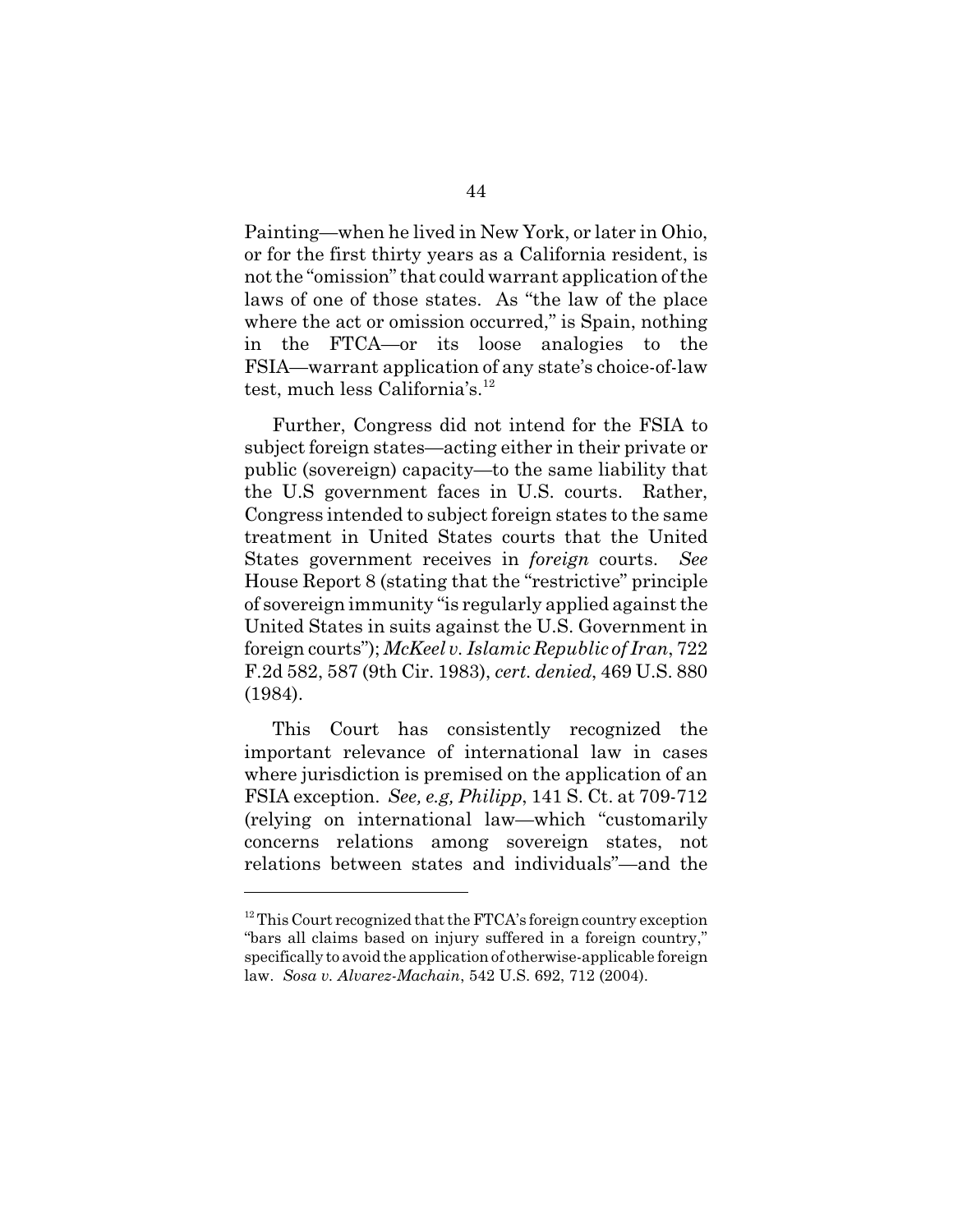appropriate Restatement for guidance in actions brought against foreign sovereigns in U.S. courts); *Permanent Mission of India to United Nations v. City of New York*, 551 U.S. 193, 199-200 (2007) (noting this Court's consistent practice of interpreting the FSIA in keeping with "international law at the time of the FSIA's enactment" and looking to the appropriate Restatement for guidance). As highlighted in *Philipp* and *Permanent Mission*, the FSIA is not a statute fashioned to address domestic claims against the United States (like the FTCA), but rather a comprehensive statute incorporating sovereign-focused international laws and rooted in decades of evolving and restrictive foreign policy. Thus, the FTCA provides little relevant guidance here.

# *J. The Rules of Decision Act Does Not Apply Where, As Here, Jurisdiction is Not Premised on Diversity and "Acts of Congress" Displace the General Application of State Law*

Petitioners contend that the Rules of Decision Act mandates the application of a forum's choice-of-law test. Brief 25. As noted by Petitioners and recognized by this Court, "the Rules of Decision Act is an explicit command given to [federal courts] by Congress to apply State law in cases purporting to enforce the law of a State[.]" *Ibid*. (quoting *Guaranty Tr. Co. of N.Y. v. York*, 326 U.S. 99, 102 (1945)). The Foundation does not dispute that, under the Rules of Decision Act, a federal court must apply state law in deciding the merits of a diversity case. *See, e.g., Miller v. Davis*, 507 F.2d 308, 312 (6th Cir. 1974). But, as explained at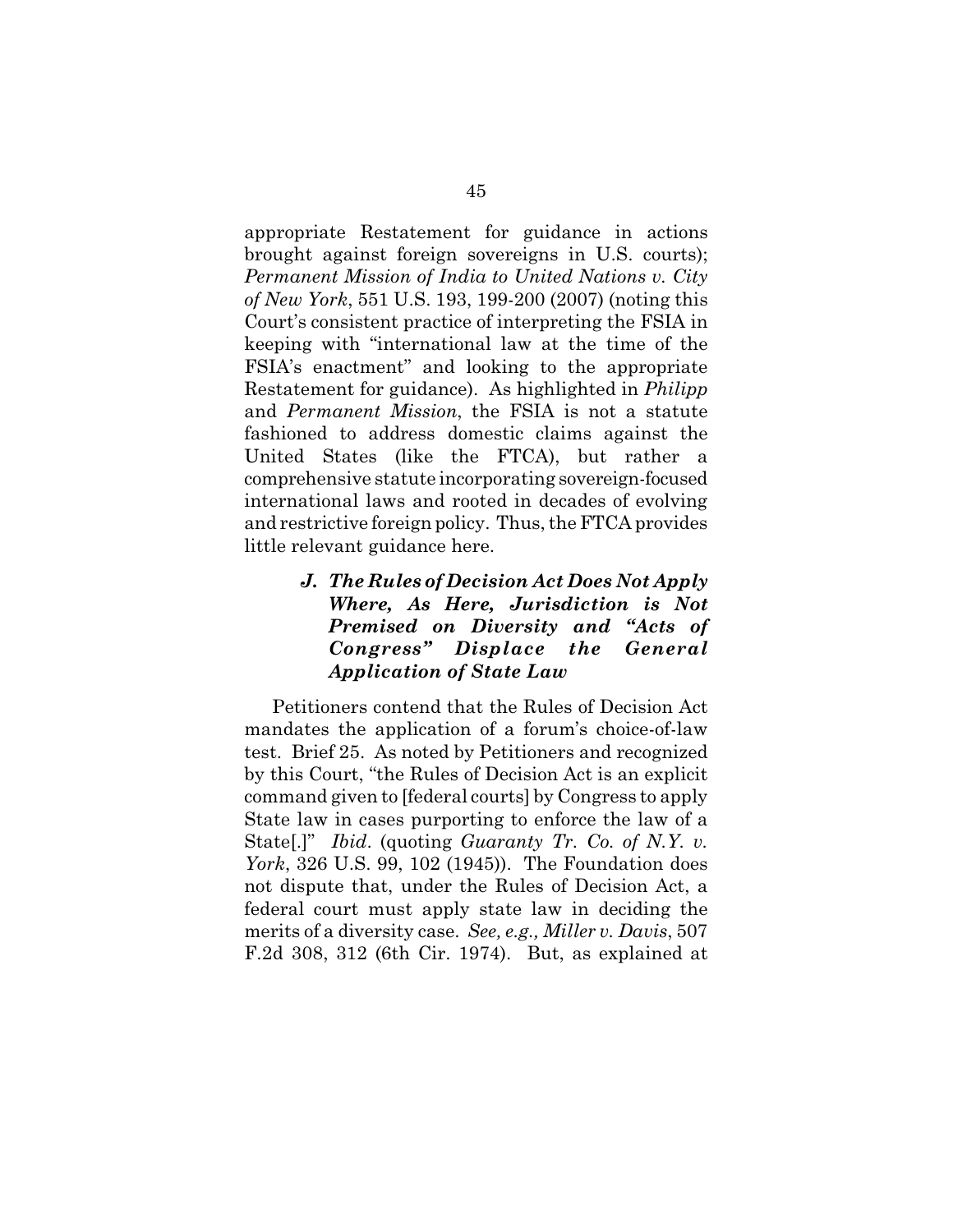length, this Court's jurisdiction *is not* premised on diversity. And where jurisdiction is *not* premised on diversity, the Rules of Decision Act has no relevance. *See, e.g., Milwaukee Towne Corp. v. Loew's, Inc.,* 200 F.2d 17, 20 (7th Cir. 1952), *cert. denied*, 345 U.S. 909 (1953).

Moreover, the language of the Rules of Decision Act itself precludes its application here. It allows that state law shall apply "*except* where the Constitution or treaties of the United States *or Acts of Congress otherwise require or provide*[.]" 28 U.S.C. § 1652 (emphasis added). Finally, when the Rules of Decision Act was created in 1789, foreign sovereign immunity was absolute. *The Schooner Exch. v. McFaddon*, 7 Cranch (11 U.S.) 116, 137 (1812). And because *Guaranty Trust* was decided more than thirty years before the FSIA was enacted *and* did not involve a sovereign (foreign or domestic) it is inapposite.

Because the FSIA is an act of Congress that specifically limits and regulates the application of state law in actions brought against foreign states, the Rules of Decision Act is of little consequence here.

# *K. Petitioners' Federalism Concerns Are Illusory and Overstated*

Petitioners posit that Congress could not have intended federal common law's choice-of-law test to apply in FSIA actions because of the "collision" of state and federal principles that would result where an FSIA action is brought in a state court. Brief 31. This scenario, however, is fanciful. No state court decision in the country has wrestled with—or even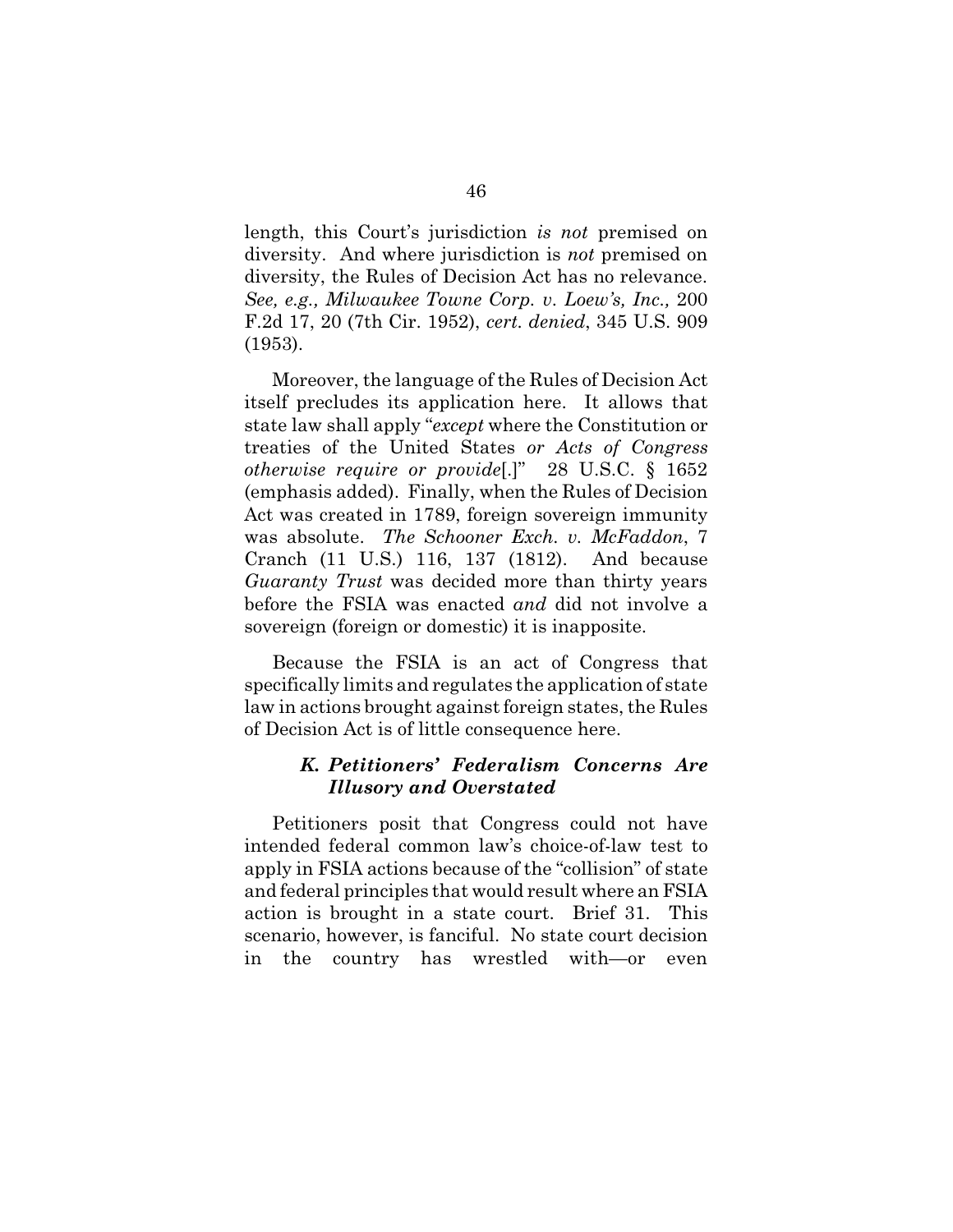considered—the "thorny" question of what choice of law to apply in an FSIA action. But this is hardly surprising, because, as this Court recognized, "Congress deliberately sought to channel cases against foreign sovereigns away from the state courts and into federal courts, thereby reducing the potential for a multiplicity of conflicting results among the courts of the 50 states." *Verlinden*, 461 U.S. at 497.

But even if an action did proceed in state court *and* the court was charged with conducting a choice-of-law test, Petitioner's parade-of-horribles concern is unavailing. State courts can—and do—apply federal common law where it governs the analysis. *See, e.g., Paulos v. FCH1, LLC*, 456 P.3d 589, 591 (Nev. 2020) (looking to federal common to determine the preclusive effect of a federal judgment); *Norfolk S. R.R. Co. v. Hartry*, 837 S.E.2d 303, 306-307 (Ga. 2019) (recognizing that the plaintiffs' Federal Employer's Liability Act claims are governed by federal common law). And there can be little doubt that state courts are capable of applying federal common law, should a choice-of-law test be required in the future, because the majority of states have already adopted the federal common law test—the Restatement—as the forum's choice-of-law test, in whole or in part. BIO 12-15.

**II. Aside from Being Premature and Unrelated to the Question Presented, Petitioners' Assertion that California's Choice-of-law Test Would Mandate the Application of California Law Is Incorrect**

Petitioners and *amici* advocate for the application of California's choice-of-law test based on their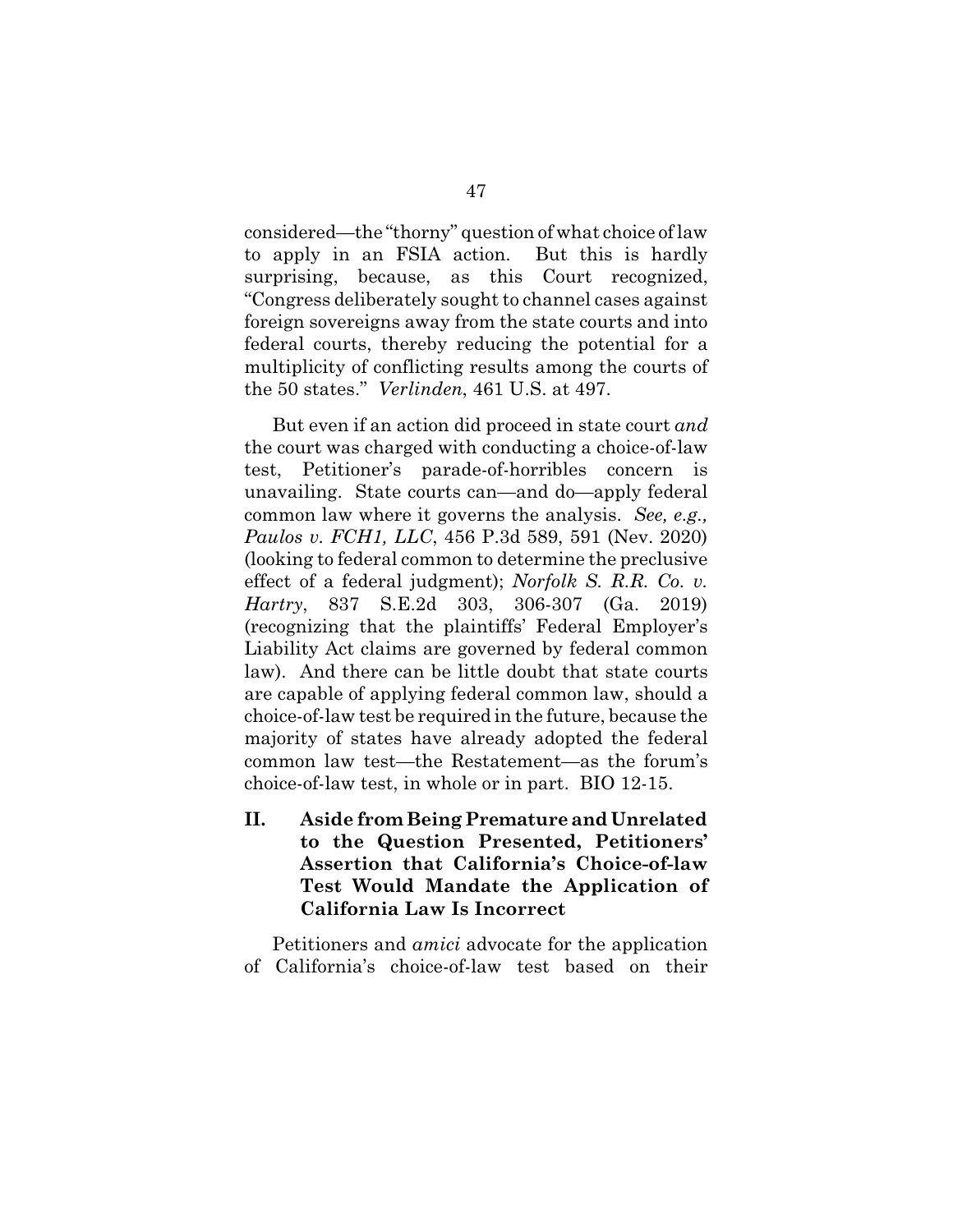theory—rejected by the district court—that application of a forum's choice-of-law test is more likely to lead to the application of that forum's substantive law. But neither Petitioners nor *amici* offer any authority recognizing, much less suggesting, that the Restatement's test is more likely to recommend the application of foreign law.

For example, in *Barkanic*, the Second Circuit applied New York's choice-of-law test (which is based, in part on the Restatement) to find that Chinese law—not New York law—must apply. 923 F.3d at 963. In *Oviessi*, the D.C. Circuit applied the forum choice-oflaw test (which is based in part on the Restatement) to find that French law must apply. 573 F.3d at 842-843. The D.C. Circuit made the observation that the outcome would have been the same had it applied the Restatement. *Id.* at 841 n.2. And even in this case, the district court, after conducting two independent analyses, recognized that the Restatement *and* California's "governmental interests" tests lead to the same result. Pet. App. D5-D11.

One can conceive of a hypothetical where a district court in Kentucky or Michigan relies so heavily on that forum's preference for its own law that it ignores the more "significant relationship" between the parties, the subject matter, and the events that the court rejects the application of foreign law that courts applying the Restatement would recognize as proper. But that is not the case here, where can be little doubt that California's choice-of-law test mandates Spanish law.

Although California has a fundamental interest in protecting its residents and specifically has an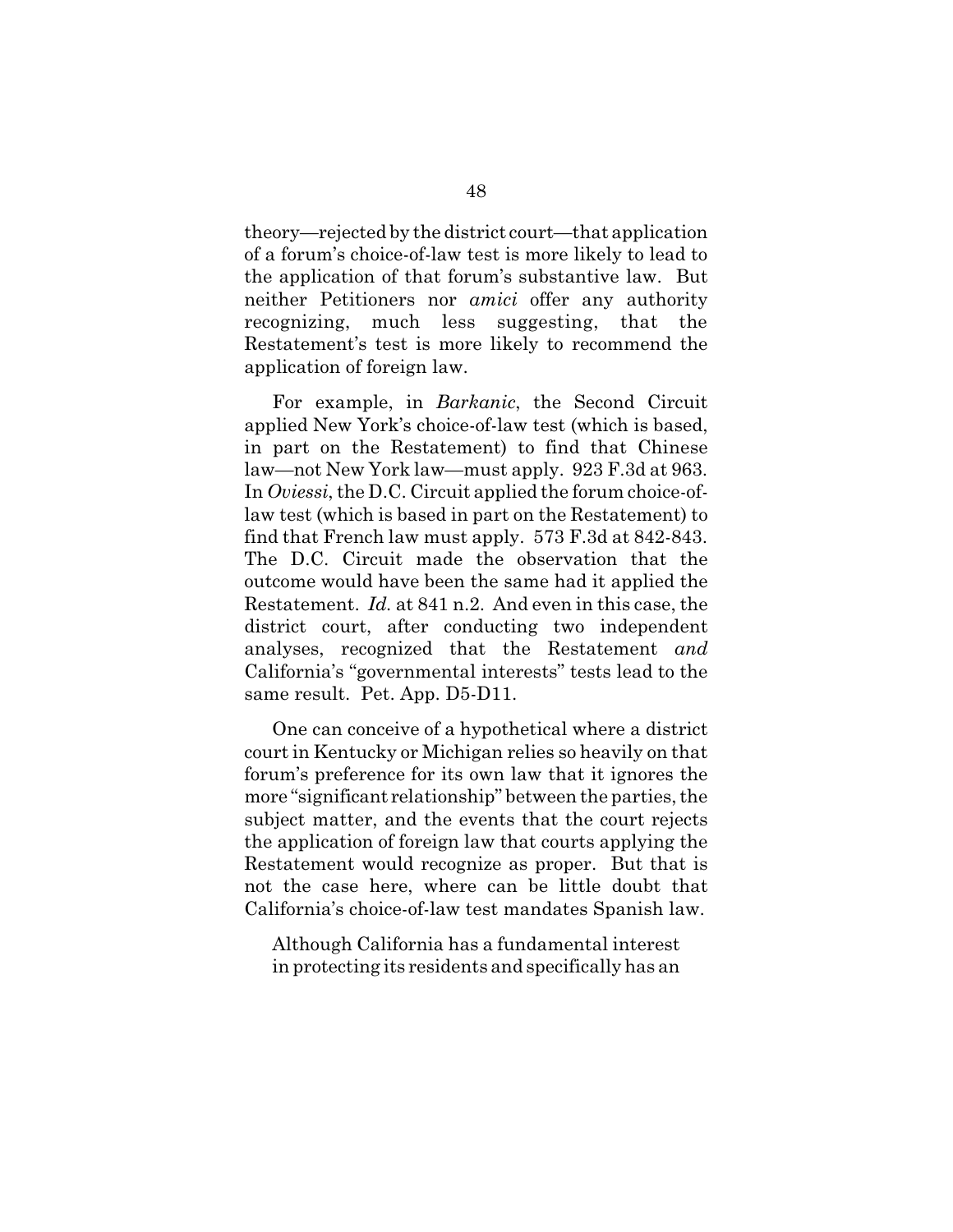interest in protecting its residents claiming to be rightful owners of stolen art, that interest is far less significant where the original victim did not reside in California, where the unlawful taking did not occur within its borders, and where the defendant and the entity from which the defendant purchased the property were not located in California. Moreover, California's interest in the application of its laws related to adverse possession of personal property (or lack thereof) is not as strong as Spain's interest, given that neither a California statute nor case law expressly prohibits a party from obtaining ownership of personal property through adverse possession. In contrast, Spain has enacted laws, as part of its Civil Code, that specifically and clearly govern adverse possession of movable property. Furthermore, although the California Legislature's 2010 amendment to California Code of Civil Procedure § 338 is certainly relevant to demonstrate California's interest in protecting "rightful owners" of stolen art … the California Legislature did not create anew claim for relief or attempt to statutorily restrict the Court's choice of substantive law in this area. Instead, the California Legislature merely expressed its interest in eliminating inequitable procedural obstacles to recovery of fine art by extending the statute of limitations for claims seeking such recovery. Unlike a statute of limitations, the law of adverse possession does not present a procedural obstacle, but rather concerns the merits of an aggrieved party's claim.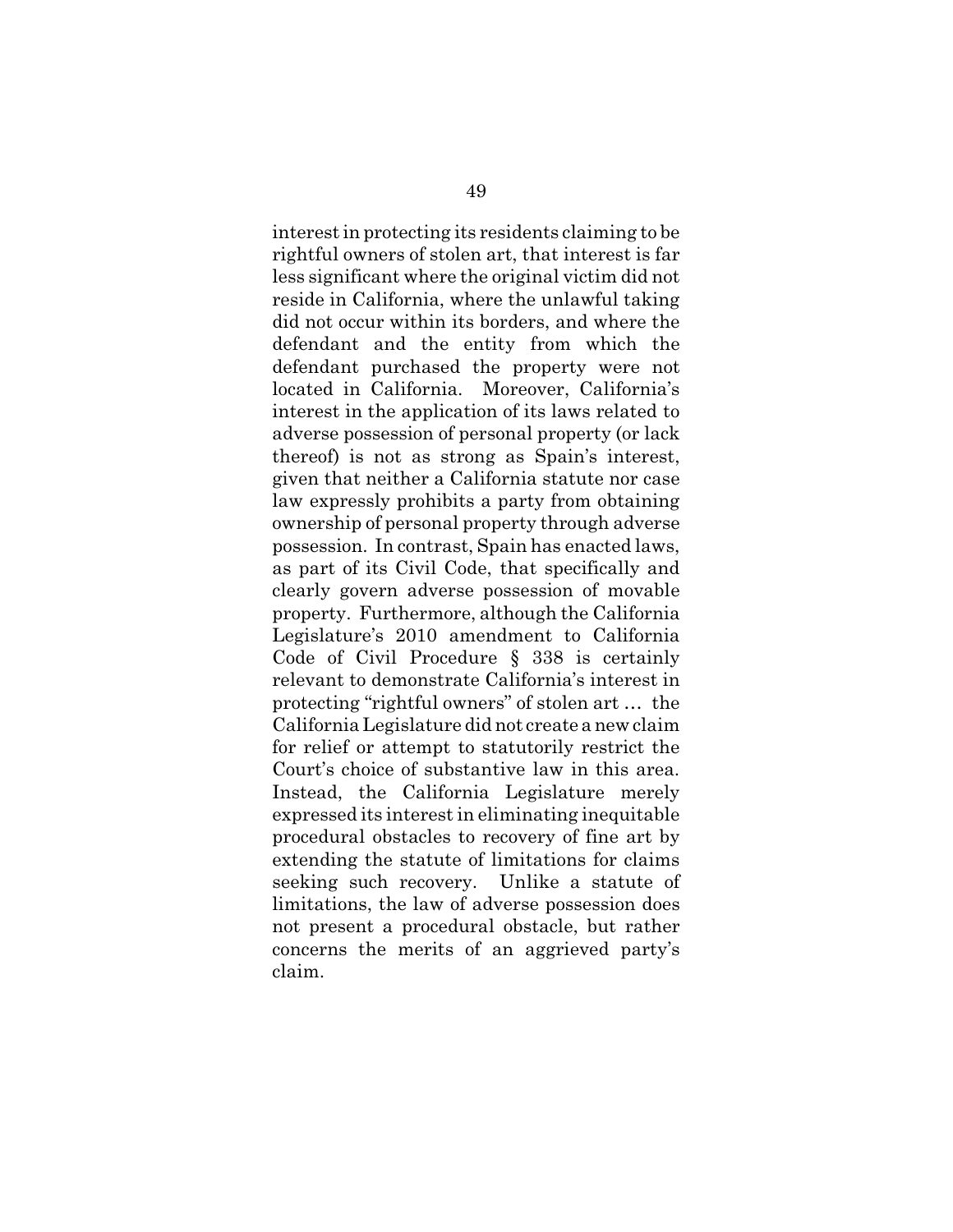Pet. App. D11. Consideration of the federal laws and policies trumpeted by *amici* are not relevant to California's choice-of-law test, *see* pp. 27-30, *supra*. But even if they were, they do not overcome Spain's stronger interests in this case. In fact, this Court recently recognized that they do not support application of the forum's law in this or any U.S. court.

The[se] statutes do promote restitution for the victims of the Holocaust, but they generally encourage redressing those injuries outside of public court systems. The [Holocaust Expropriated Art Recovery Act of 2016 ("HEAR Act"), 130 Stat. 1524] for example, states that "the use of alternative dispute resolution" mechanisms will "yield just and fair resolutions in a more efficient and predictable manner" than litigation in court.

*Philipp*, 141 S. Ct. at 715 (discussing the HEAR Act, the Holocaust Victims Redress Act of 1998, 112 Stat. 15, and the Justice for Uncompensated Survivors Today Act of 2017, Pub. L. 115-171, 132 Stat. 1288).

**III. The Application of California Law Would Confli ct wi th Long- R ecogni z ed Constitutional Limiting Principles and Violate the Foundation's Due Process Rights**

1. Both the federal government's exclusive authority to act in the realm of foreign affairs *and* Constitutional limiting principles are intended to preclude the application of state law where that law conflicts (or interferes) with foreign policy and/or the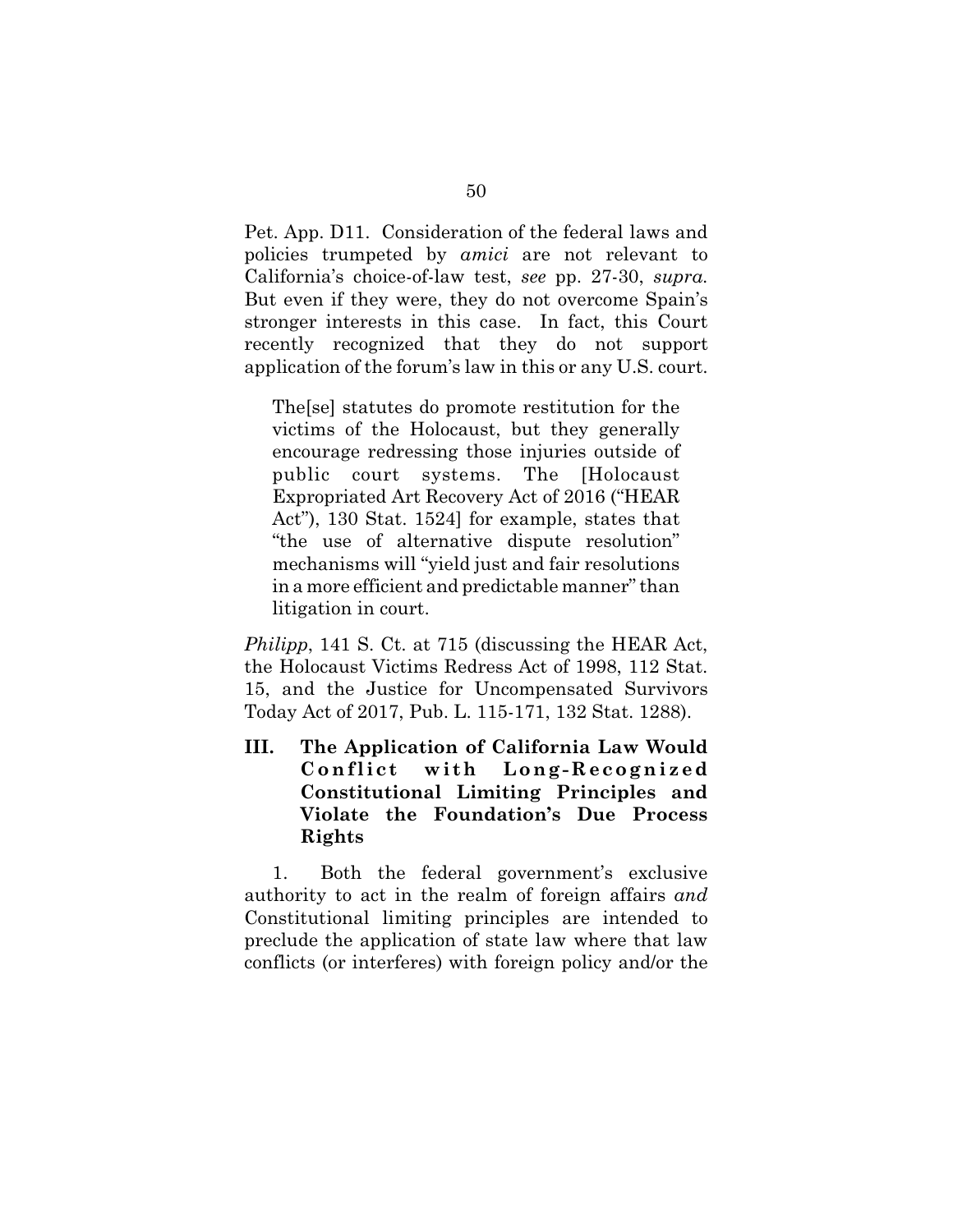connections between the controversy and the forum are "slight." U.S. Brief 21-22. As explained previously by the United States

Where, as here, the injury occurred abroad, the FSIA and constitutional principles limiting the power of the states might independently prevent a U.S. state from applying its domestic law. Even in the domestic context, several constitutional provisions limit a state's ability to project its substantive law extraterritorially. These limitations also restrict a court's ability to apply the forum state's law to extraterritorial conduct pursuant to choice-of-law analysis. Projection by a state of its legal norms onto foreign nations when the relevant actions occur abroad could present even greater problems of extraterritoriality, disuniformity, and interference with United States foreign policy.

Brief for United States as *Amicus Curiae* Supporting Plaintiffs-Appellees, *Kilburn v. Islamic Republic of Iran*, No. 03-7117, 2004 WL 502018 (D.C. Cir. March 9, 2004) at 21 (internal citations omitted); *see also BMW of N. America, Inc. v. Gore*, 517 U.S. 559, 572 (1996); *Healy v. Beer Inst*., 491 U.S. 324, 336 (1989). Such principles restrict a court's ability to apply the forum state's law to extraterritorial conduct pursuant to a choice-of-law analysis. <sup>13</sup> *Phillips Petroleum Co. v. Shutts*, 472 U.S. 797, 816-817 (1985). Thus, to the

<sup>&</sup>lt;sup>13</sup> Indeed, the United States brief asserts that "[w]here, as here, the challenged conduct has a foreign component, the determination of liability on such a claim may, of course, be governed by foreign law." U.S. Brief 12-13 n.4.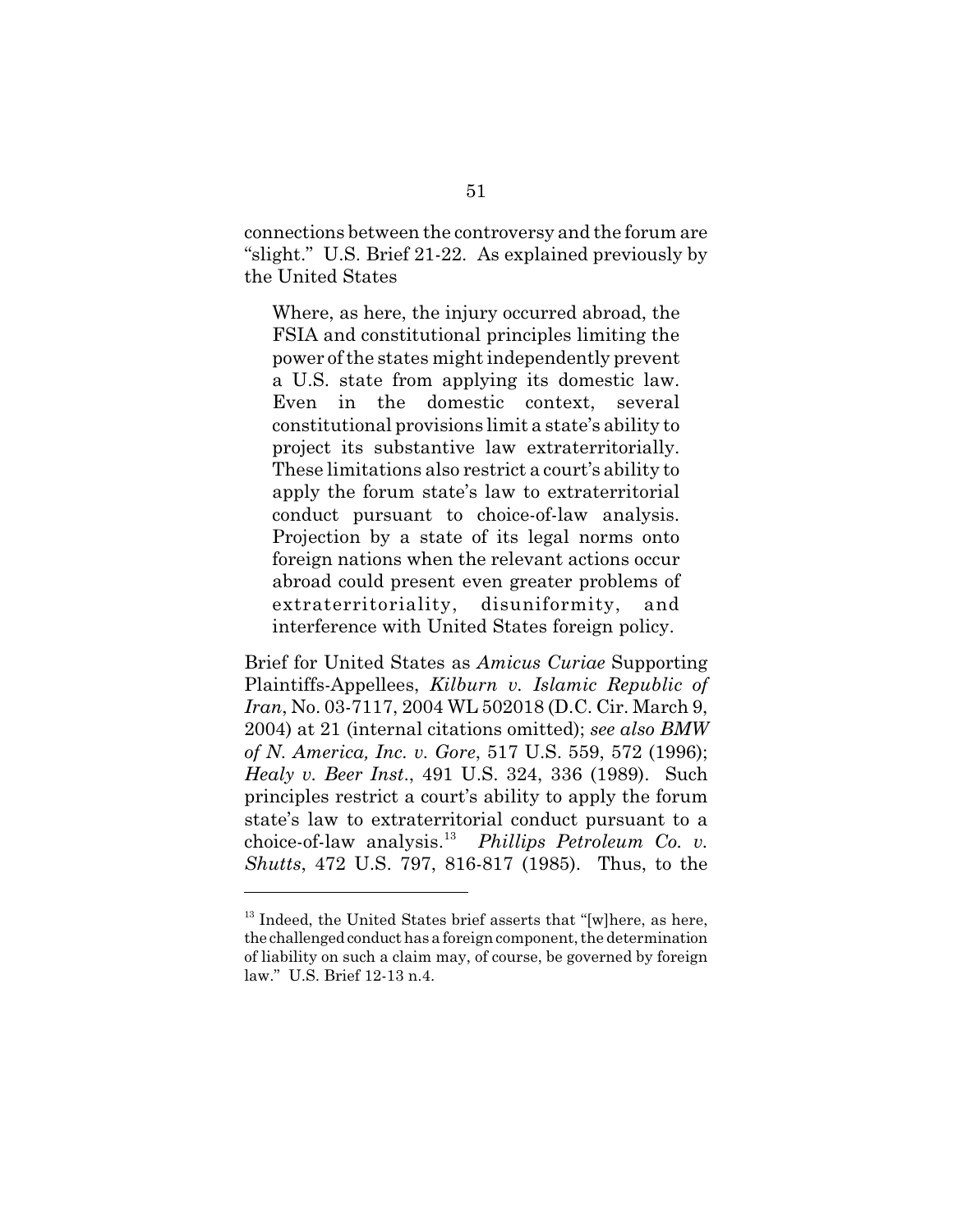extent that California's choice-of-law test *could* be interpreted to favor California law over Spanish law, that determination would conflict with long-recognized principles that disfavor the extraterritorial application of a state's laws to injuries that occurred abroad. *See, e.g, Kiobel v. Royal Dutch Petroleum Co*., 569 U.S. 108, 116 (2013); *Microsoft Corp. v. AT&T Corp*., 550 U.S. 437, 454 (2007).

2. The application of California law also raises  $\alpha$ constitutional due process concerns.<sup>14</sup> The district court recognized the Foundation's ownership under Spanish adverse possession laws because: (1) the Foundation possessed the Painting and represented to the public that it was the owner, since June 21, 1993, Pet. App. D12; (2) the Foundation's possession was public, peaceful, and without interruption, *id.* at D12- D13; and (3) the Foundation's possession was not interrupted until Mr. Cassirer's claim on May 3, 2001, long after the Foundation's ownership vested on June 21, 1999, *id.* at D13-D14. In other words, by the time Mr. Cassirer made a claim to the Painting, the Foundation's ownership of the Painting had already vested.

The Fourteenth Amendment's Due Process Clause provides that "[n]o State shall … deprive any person of life, liberty or property without due process or law."

<sup>&</sup>lt;sup>14</sup> Courts recognize that a sovereign's agencies or instrumentalities, like theFoundation, are juridically distinct from the sovereign and entitled to due process rights. *See, e.g., Williams v. Romarm S.A*., 116 F. Supp. 3d 631, 636 (D. Md. 2015) (*quoting First Nat'l City Bank v. Banco Para El Comercio Exterior de Cuba*, 462 U.S. 611, 626-627 (1983)).